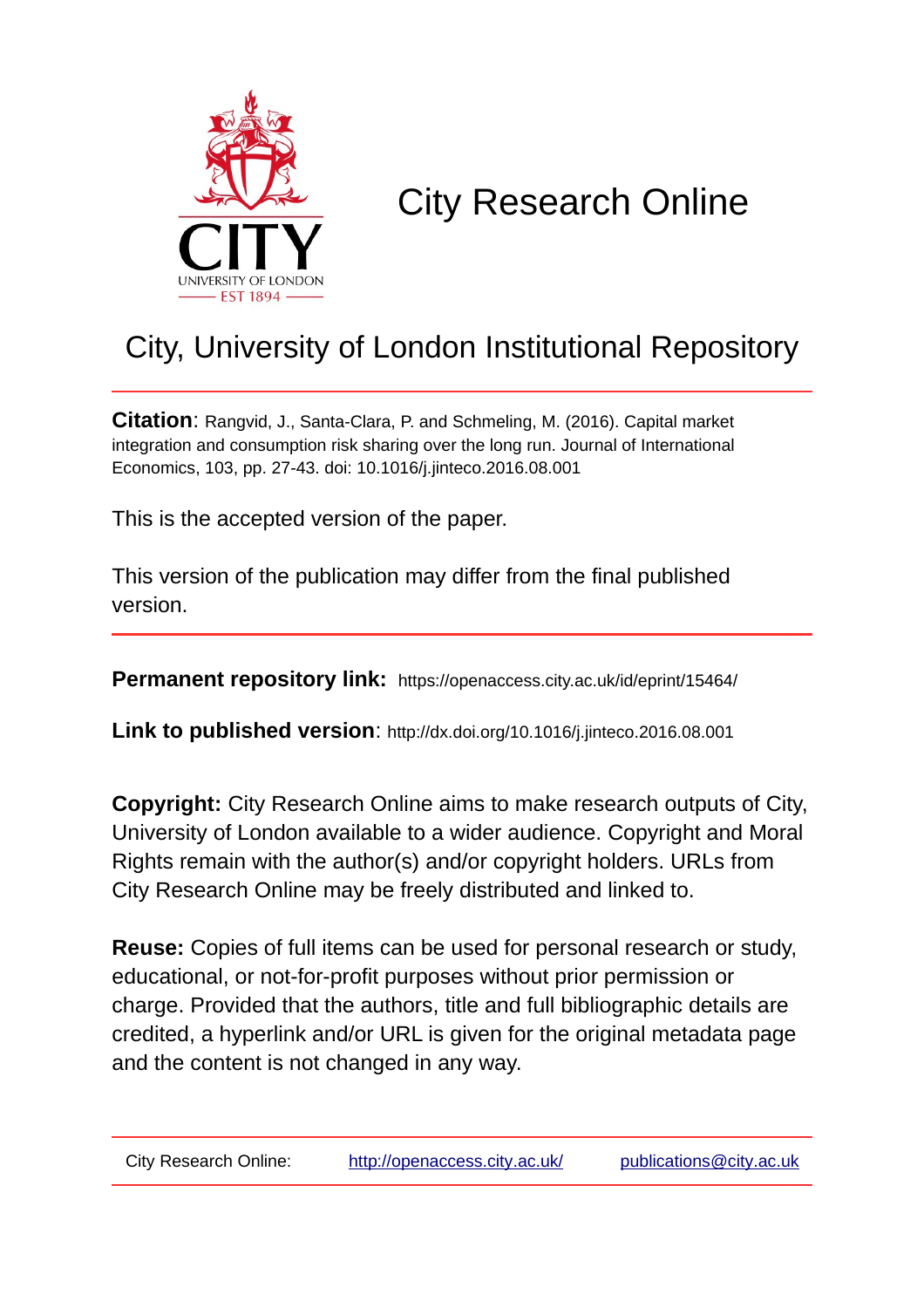# Capital Market Integration and Consumption Risk Sharing over the Long Run[∗](#page-1-0)

Jesper Rangvid[‡](#page-1-1) Pedro Santa-Clara[‡‡](#page-1-2) Maik Schmeling[∗∗](#page-1-3)

August 12, 2016

<span id="page-1-0"></span><sup>∗</sup>We thank two anonymous referees, Enrique Alberola, Pedro Barroso, Harald Hau, Mathias Hoffmann, Andrew Karolyi, Martin Strieborny, and participants at various conferences and seminars for helpful comments and suggestions.

<span id="page-1-1"></span><sup>‡</sup>Department of Finance, Copenhagen Business School, Solbjerg Plads 3, 2000 Frederiksberg, Denmark. E-mail: jr.fi@cbs.dk.

<span id="page-1-2"></span><sup>‡‡</sup>Millennium Chair in Finance, Universidade Nova de Lisboa - NOVA School of Business and Economics and NBER, Campus de Campolide, 1099-032 Lisboa, Portugal. E-mail: psc@novasbe.pt.

<span id="page-1-3"></span><sup>∗∗</sup>Faculty of Finance, Cass Business School, City University London, 106 Bunhill Row, London EC1Y 8TZ, UK. Email: maik.schmeling.1@city.ac.uk.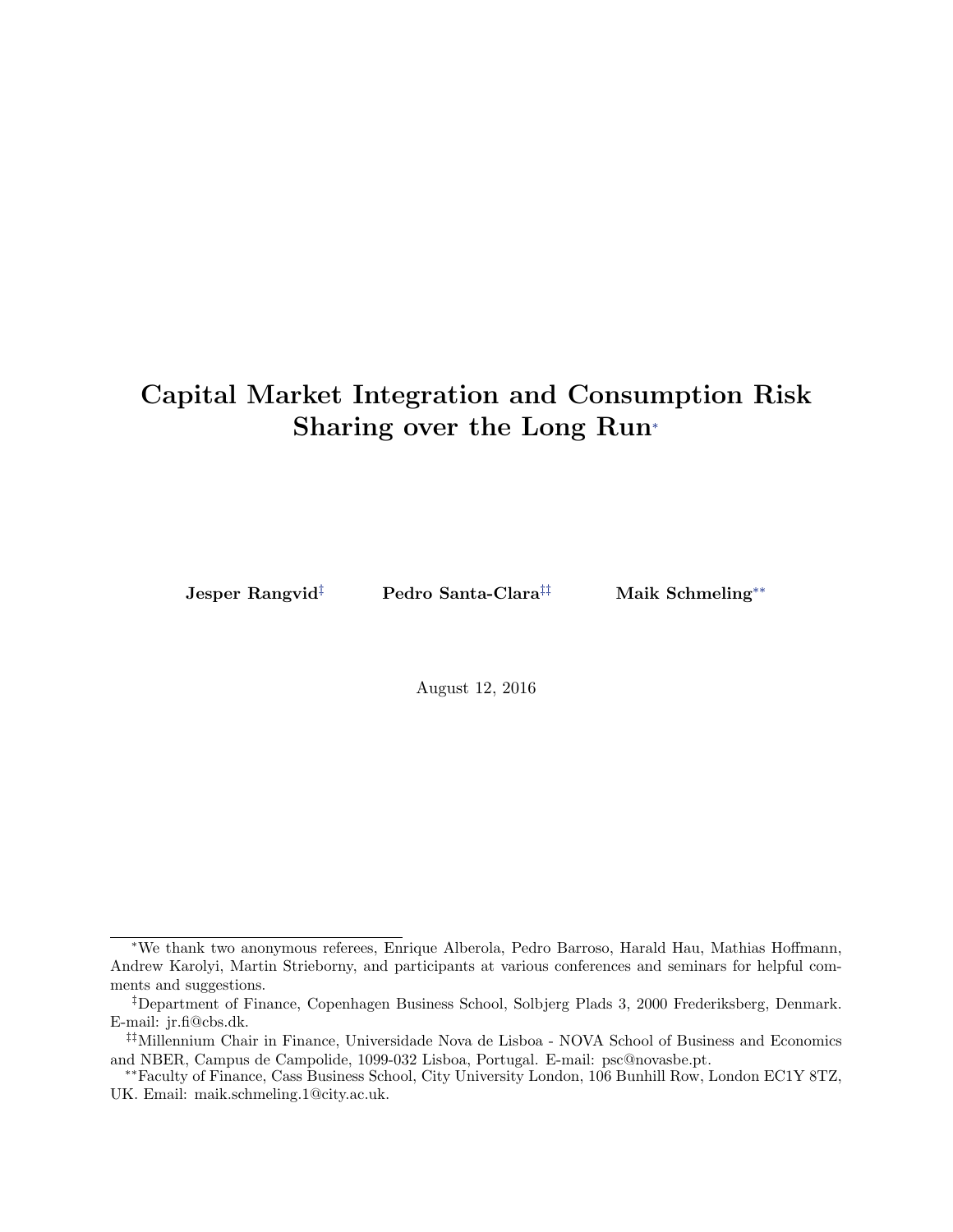# Capital Market Integration and Consumption Risk Sharing over the Long Run

#### Abstract

We empirically investigate time variation in capital market integration and consumption risk sharing using data for 16 countries from 1875 to 2012. We show that there has been considerable variation over time in the degrees of capital market integration and consumption risk sharing and that higher capital market integration forecasts more consumption risk sharing in the future. This finding is robust to controlling for trade openness and exchange rate volatility as alternative drivers of risk sharing. Finally, we calculate the welfare costs of imperfect consumption risk sharing and find that these costs vary over time, line up with variation in risk sharing, and are quite substantial during periods of low risk sharing.

JEL-Classification: F36, F21, E44, G12 Keywords: Market integration, Consumption risk sharing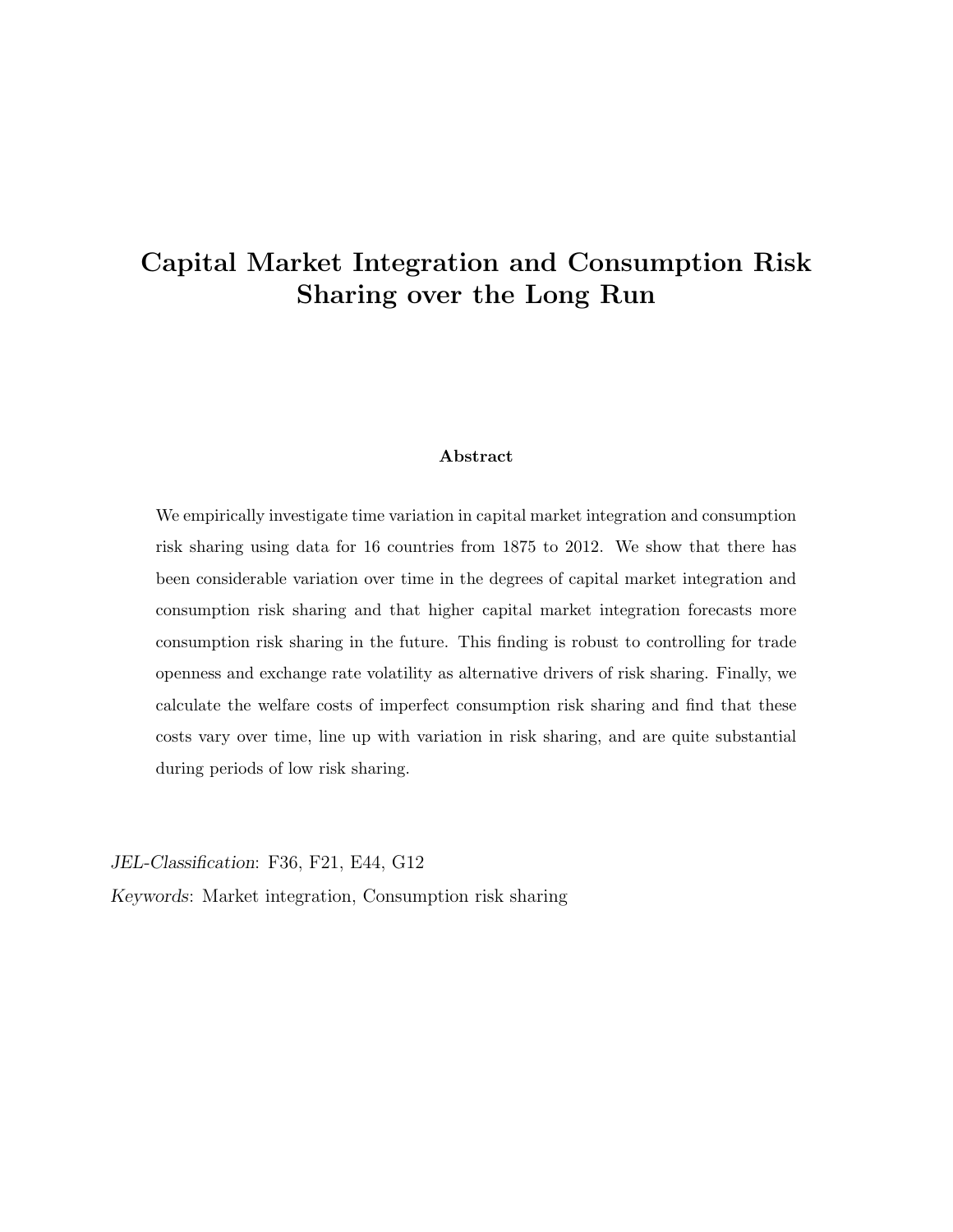# 1. Introduction

A key function of financial markets is that they enable risk sharing among agents. One channel through which risk sharing can occur internationally is via trade in international financial assets. In other words, one prerequisite for international consumption risk sharing is capital market integration. In this paper, we use data for 16 countries spanning approximately 140 years to show that periods with higher levels of capital market integration have been followed by periods with higher levels of consumption risk sharing. We also show that there is no evidence of the reverse effect, i.e. consumption risk sharing does not predict capital market integration. These findings lend credence to the standard textbook model that capital market integration is a prerequisite for risk sharing.

More specifically, according to textbook models (Obstfeld & Rogoff, 1996, for instance), the resulting equilibrium in an economy where consumers have the same iso-elastic utility functions and capital markets are perfectly integrated is one where consumption risk is perfectly shared and only systematic risk to consumption remains. Despite the textbook model's clear predictions, it has been difficult to verify empirically that consumption risk is shared internationally to the extent that the theoretical models predict, even among developed economies. Obstfeld (1994), Tesar (1995), Lewis (1996, 1999), Sørensen & Yosha (1998), Sørensen, Yosha & Østergaard (2002), and Sørensen, Yosha, Wu & Zhu (2007) all show that consumption risk is not shared as much as would a priori be expected.

In this paper, we provide fresh perspectives to this literature. Our main contribution is that we empirically investigate time-series variation in consumption risk sharing and capital market integration, as well as the interaction between these two key measures, using a long sample period going back to the 19th century. Hence, instead of focusing on capital-market integration and consumption risk sharing since the beginning of the post-Bretton Woods period, as is often done in the literature, we propose to exploit the time-variation in capitalmarket integration that has taken place over the last 140 years and link it to time-variation in consumption risk sharing. Intuitively, testing for a link between risk sharing and inte-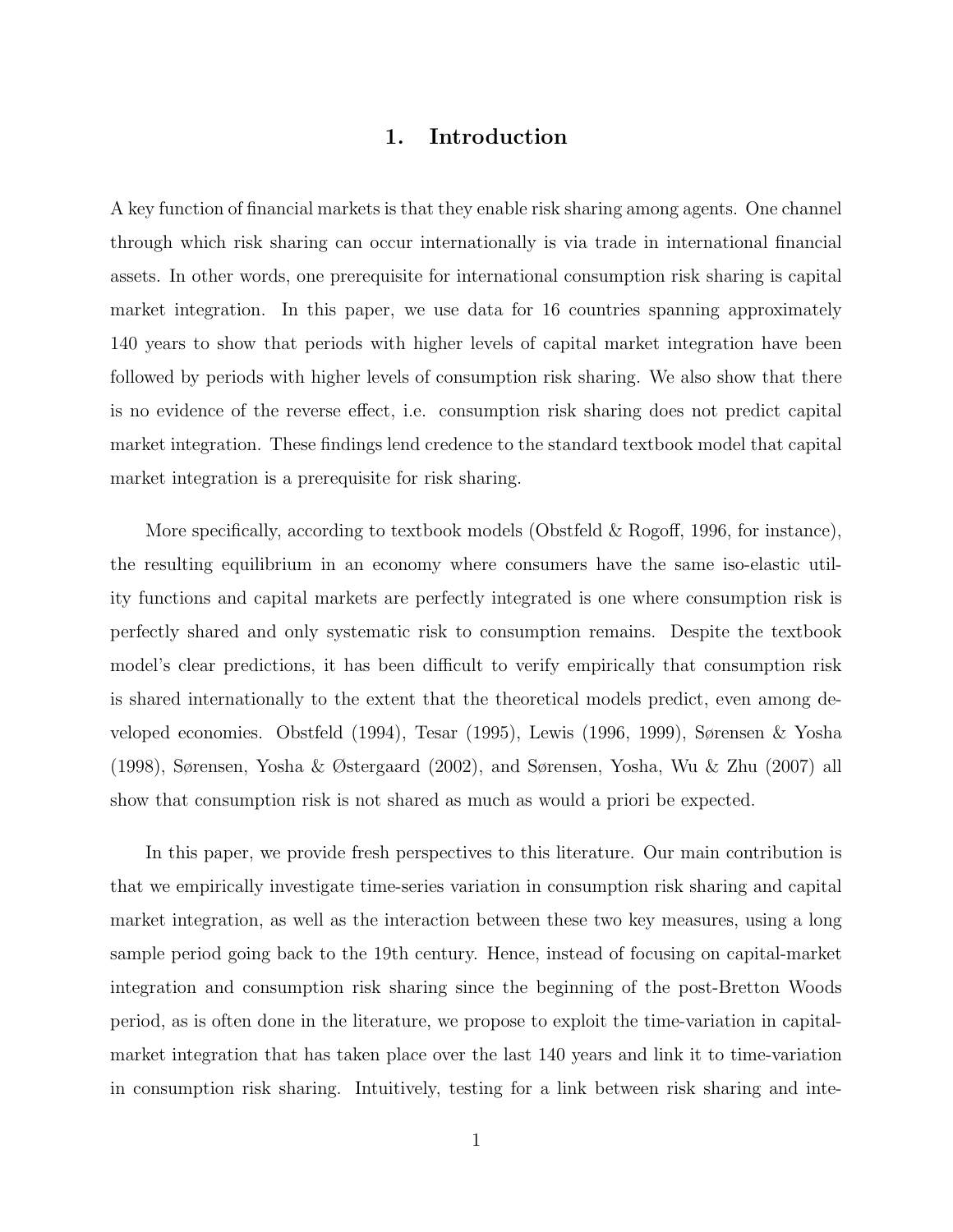gration lacks power when looking only at the post-Bretton Woods period — where financial integration and risk sharing have generally been trending up (Lane & Milesi-Ferretti, 2007) — because there is too little variation in the two variables. Employing periods of high and low financial integration over a longer time span alleviates this problem and allows for a more powerful test of the theoretical link between financial integration and consumption risk sharing. In pursuing this strategy, we take inspiration from the more recent literature that examines financial globalization in a historical perspective, such as Obstfeld & Taylor (2004) and Schularick & Steger  $(2010)^{1}$  $(2010)^{1}$  $(2010)^{1}$ 

Our approach relies to a large extent on the availability of very long data series for many countries. We collect a comprehensive set of consumption growth rates and returns on financial assets from sixteen countries during the 1875-2012 period. The dataset is a combination of the data in Barro & Ursua (2008), the DMS international return database by Morningstar, and the Global Financial Data (GFD) database. To the best of our knowledge, we are the first to use such a long sample period to investigate the link between consumption risk sharing and financial market integration.

Our starting point is to show that there has indeed been considerable time-variation in the degree of international capital market integration over the last 140 years. As our measure of market integration, we use the dispersion of equity return across countries, i.e. interpreting a lower degree of return dispersion across markets as indicating a higher degree of equity market integration. To make sure that our results are robust, we also consider alternative measures of integration: one based on return exposures to common (global) factors, and one based on a world CAPM. We find a consistent pattern across these different measures. There are periods, such as those surrounding World-War I and II and during the Bretton Woods regime, where capital markets are not highly integrated, and there are periods where capital markets have been highly integrated, such as before World War I and since the beginning of

<span id="page-4-0"></span><sup>1</sup>The benefit of using long-term data like those we use in this paper is that we have more variation in integration and risk sharing compared to using, say, only data for the post Bretton Woods era. However, given the long-run nature of these data, we are naturally limited in the scope of the analysis, e.g. we cannot obtain measures of home bias or similar phenomena for a broad set of countries and a long period of time.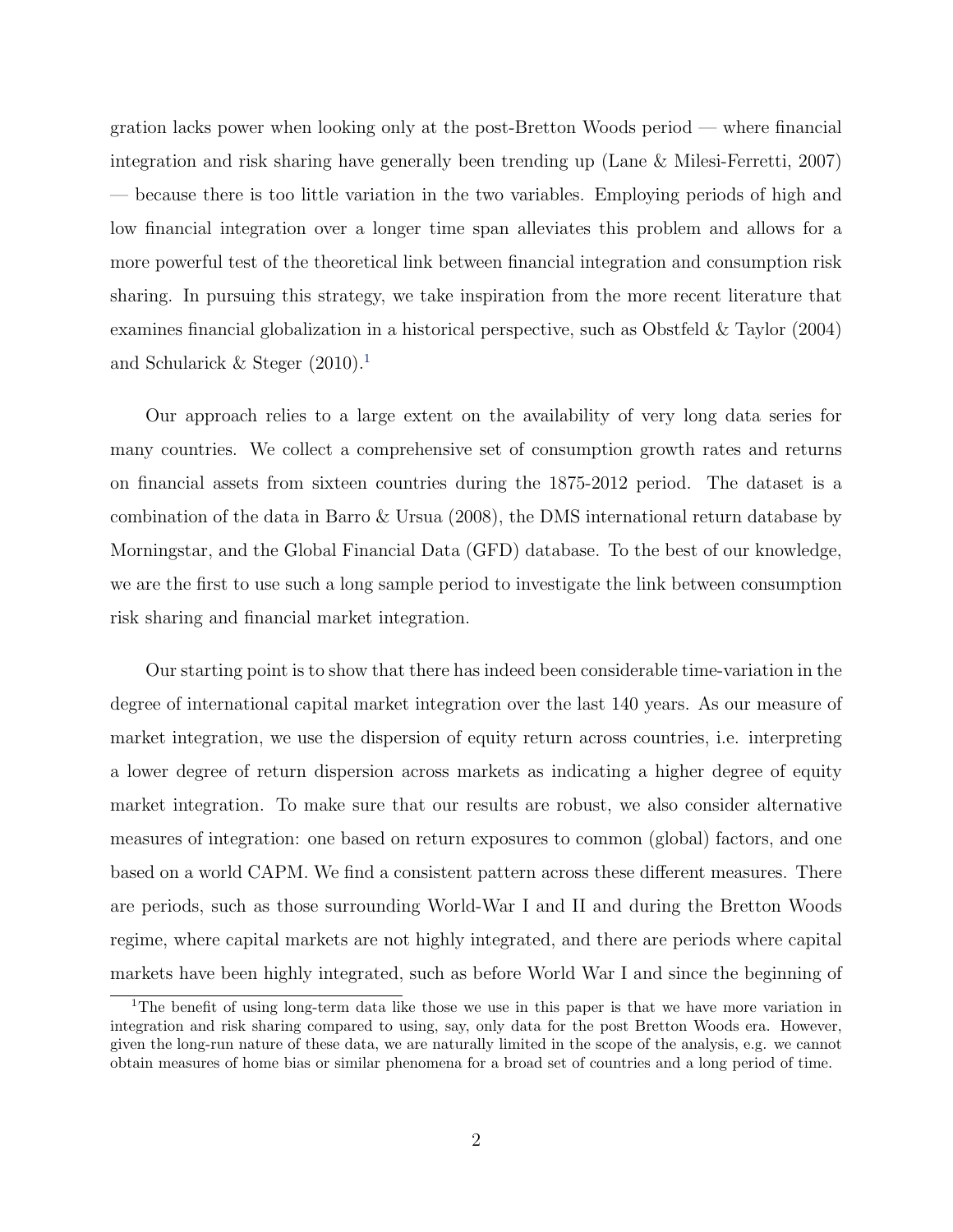the 1990s.

Next, we investigate whether there is time-variation in consumption risk sharing, too. To do so, we estimate cross-country regressions of idiosyncratic consumption growth (countryspecific consumption growth adjusted for world consumption growth) on idiosyncratic income growth (Obstfeld, 1994; Lewis, 1995, 1996; Asdrubali, Sørensen, & Yosha, 1996; Sørensen & Yosha, 1998; Sørensen, Yosha, Wu & Zhu, 2007; Kose, Prasad, & Terroes, 2009). If consumption risk is shared, the estimated coefficient in this regression should be low, as idiosyncratic consumption growth of a country should be independent of idiosyncratic income growth. We estimate this cross-country regression for each year in our sample and analyze the time-series movements in the estimated coefficient. We find that consumption risk sharing was low during the World War periods as well as during Bretton Woods, when less than 20% of idiosyncratic income shocks were diversified away. On the other hand, consumption risk sharing was high during the early part and the last part of our sample, as well in the interwar period before World War II. During these periods, around 50% of movements in idiosyncratic income growth were diversified away.

Having established that there is strong time-variation in the degree of international financial integration and consumption risk sharing, we investigate explicitly whether capital market integration leads risk sharing or vice versa. In order to test for this link, we run predictive regressions of future consumption risk sharing on current financial integration and vice versa. We find clear evidence that financial market integration leads consumption risk sharing, but we find no evidence that consumption risk sharing leads financial market integration. Moreover, we find that there is a time lag between movements in consumption risk sharing and market integration. Whereas the contemporaneous correlation between capital market integration and consumption risk sharing is statistically insignificant, there is significant predictability of risk sharing by market integration at horizons of five to ten years. In a nutshell, our results imply that it takes several years until higher integration is followed by higher risk sharing.

We also examine the question whether changes over time in consumption risk sharing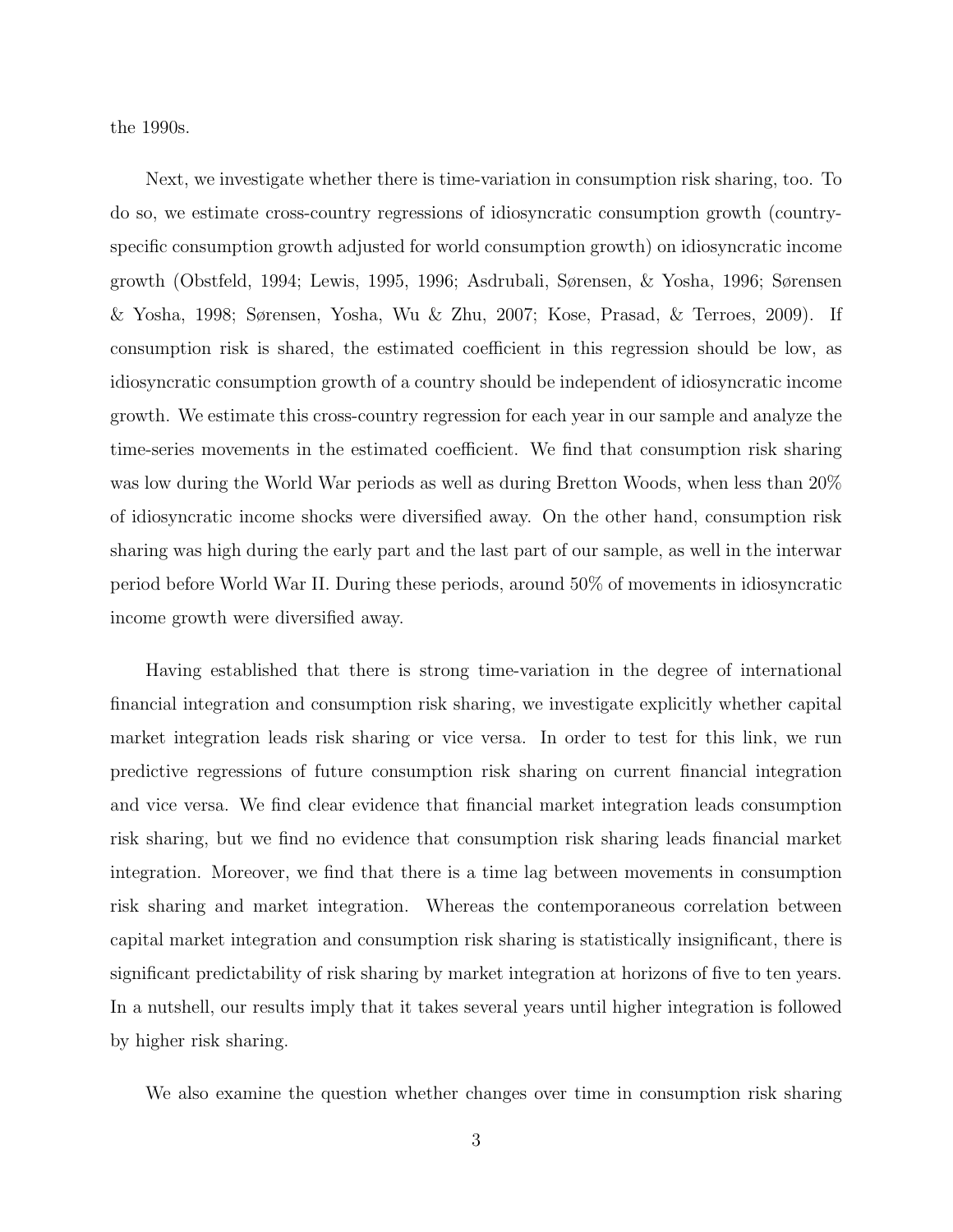might be related to changes in the level of trade integration and exchange rate flexibility. This part of our analysis is inspired by the finding in Kose, Prasad, Rogoff & Wei (2009) that trade openness and financial integration both matter jointly for risk sharing of emerging markets and the insights of Cole & Obstfeld (1991) that exchange rate flexibility can improve risk sharing via changes in the terms of trade. We find that changes in the level of exchange rate flexibility are unrelated to changes in risk sharing. On the other hand, we find some evidence that trade integration helps foster risk sharing. For instance, if we split up risk sharing into sharing of permanent shocks to output and sharing of transitory shocks to output (Artis & Hoffmann, 2008), we find that trade integration helps smooth permanent shocks to output. Also, since trade integration and capital market integration have both been constantly increasing since the mid-1970s in particular, we find that trade and capital market integration have contributed jointly to the increase in consumption risk sharing that we have witnessed since the 1980s. We conclude that the relation between capital market integration and risk sharing is strong, and that there is some evidence that trade integration and risk sharing are related. We cannot find evidence that exchange rate flexibility has mattered much for risk sharing.

Moving from a situation with less than full consumption risk sharing to one with full risk sharing should lower consumption volatility due to the elimination of idiosyncratic shocks and, hence, should be welfare-increasing for risk averse investors. In order to quantify how important changes in consumption risk sharing are in economic terms, we calculate welfare gains from international consumption risk sharing. These calculations represent the "utility costs" of having less-than-perfectly integrated capital markets. We find that these utility costs line up with our measure of consumption risk sharing over time in the sense that low levels of risk sharing are also times with high utility costs. Moreover, we find utility costs to be quite substantial during times of low risk sharing which suggests that time-variation in consumption risk sharing has significant economic consequences and that understanding the drivers of risk sharing matters.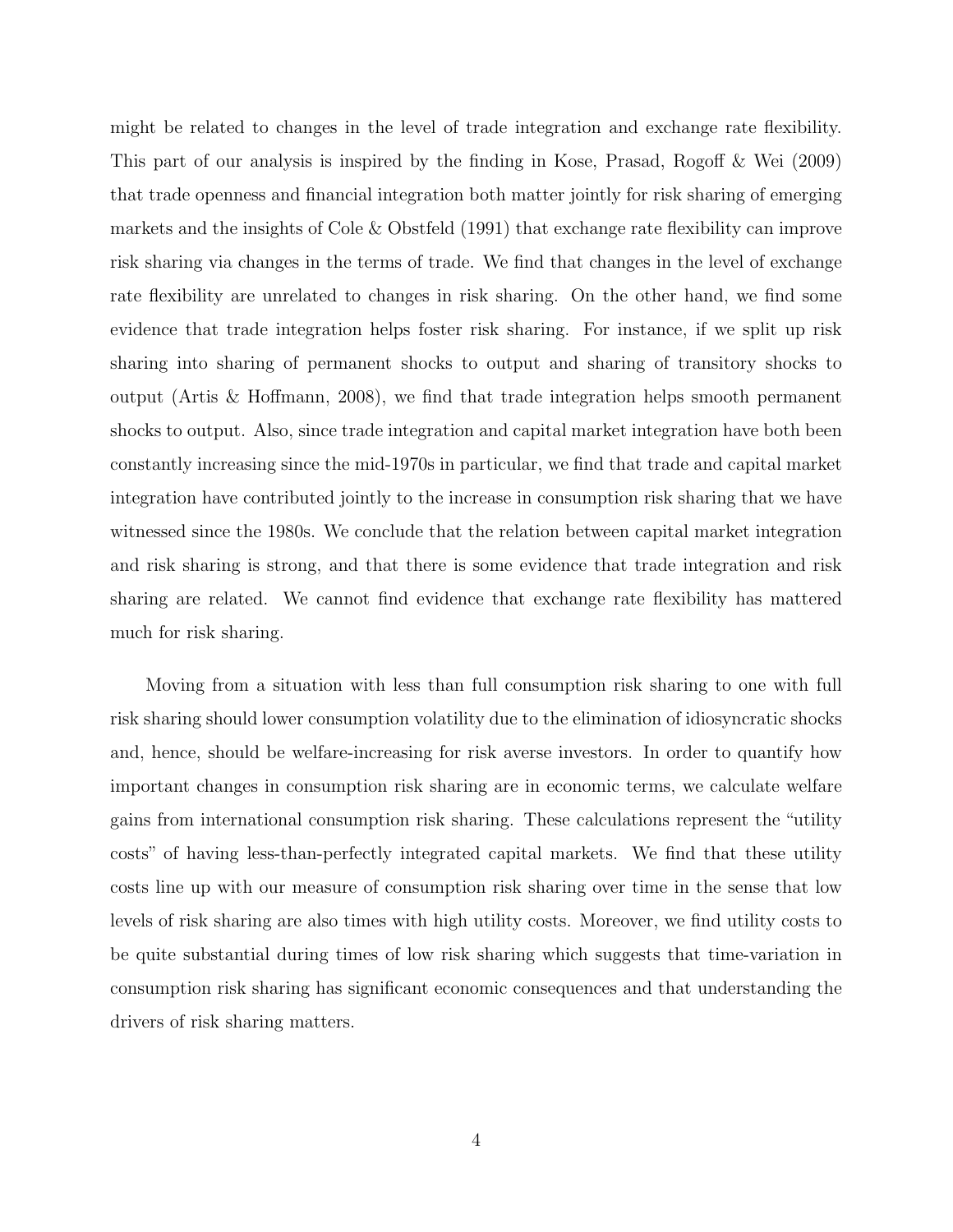### Related literature and our contributions in relation to this literature

There is a sizeable literature relating capital market integration to volatility, comovement of economic activity, and risk sharing. For instance, Sørensen, Yosha, Wu & Zhu (2007), Kose, Prasad, & Terroes (2009), and Bai & Zhang (2012) propose explanations for reconciling empirical findings of high capital mobility during the period since the break-down of the Bretton Woods and the less than perfect consumption risk sharing that characterizes this period as well. Bekaert, Harvey, Lundblad & Siegel (2007) link capital market liberalization/integration during the last couple of decades in emerging markets to GDP changes. Kalemli-Ozcan, Papaioannou & Peydro (2013) and Kalemli-Ozcan, Papaioannou & Perri (2013) study recent banking and capital market integration and its effect on economic synchronicity. Some of these papers argue that capital market integration has had a sizeable effect on consumption volatility (Bekaert et al., 2007) and comovement of economic activity (Kalemi-Ozcan et al.) whereas other argue that risk sharing is still not as high as should be expected (Bai & Zhang, 2012). Common to this literature is its use of data covering (parts of) the period since the break-down of the Bretton Woods. This period has been a period of generally increasing capital market integration and international capital flows. A key difference between these papers and our paper is that we use a much longer sample period. This allows us to study transitions between periods where capital market integration was increasing but also, importantly and generally different from the above-mentioned papers, periods where capital market integration was actually decreasing and study the link to market integration. In doing so, we verify that consumption risk sharing has gone up after the increase in capital market integration that has taken place during the periods since the early 1970s, but also that consumption risk sharing has gone down after periods with drops in capital market integration.

A related literature examines whether financial integration and liberalization promotes (e.g., Bekaert, Harvey & Lundblad, 2005) economic growth by making financing opportunities more easily available to firms and households or reduces (e.g., Stiglitz, 2000) economic growth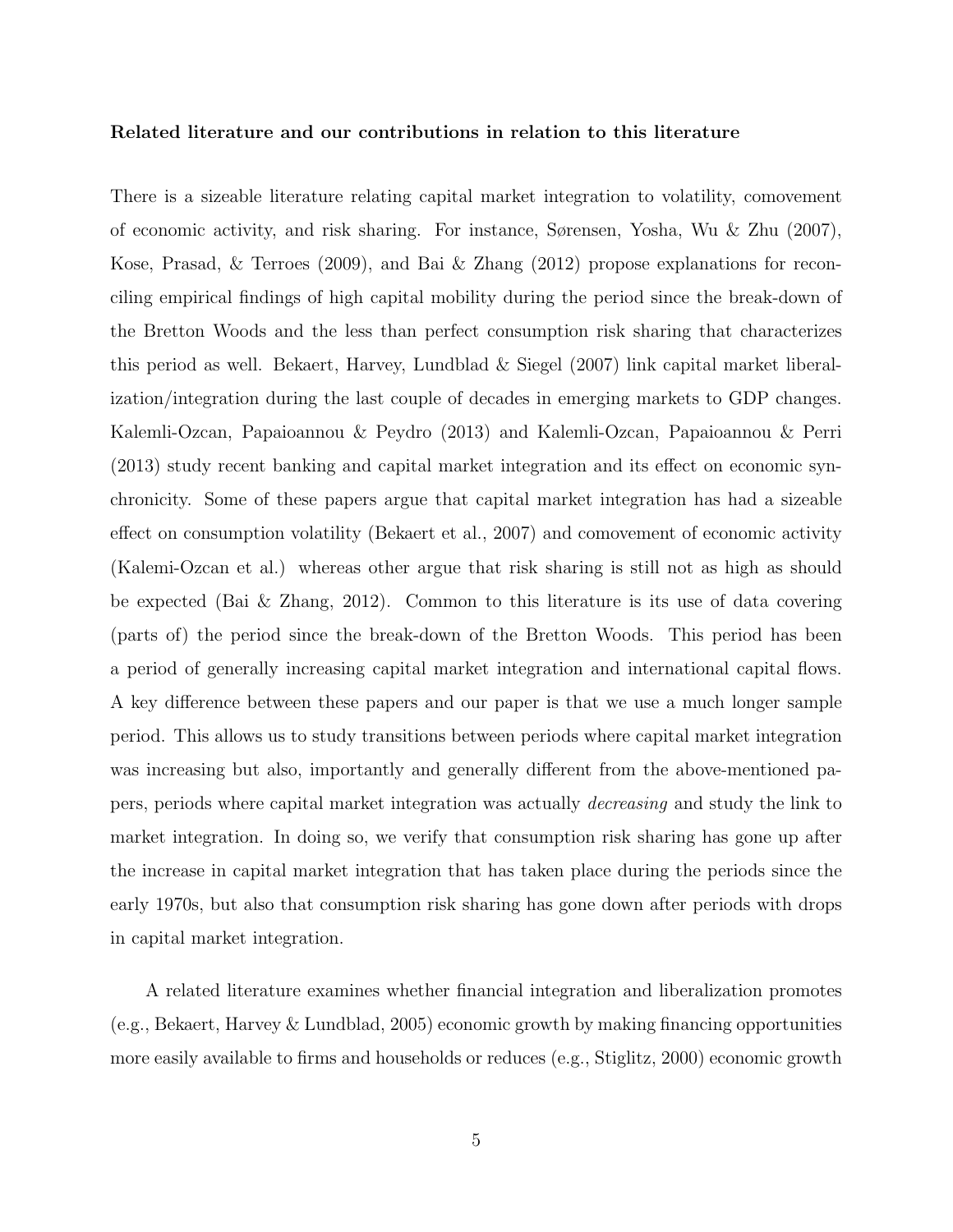by making countries more exposed to sudden shifts in capital flows.<sup>[2](#page-8-0)</sup> We are indirectly related to this literature as we also examine the relation between capital market integration and economic activity. Our focus on risk sharing is different, though.

Our paper is structured as follows: In the next section, we describe the data we use. In Section 3, we study time variation in consumption risk sharing, and in Section 4 we study time variation in financial market integration. Section 5 relates the two and shows that financial market integration leads consumption risk sharing. In Section 6, we study the welfare implications of our findings. Section 7 provides some robustness checks, and a final section concludes.

### 2. Data

Our main source for long-term asset return is the DMS (Dimson, Marsh, Staunton) global returns data, kindly provided by Morningstar, which starts in 1900. We extend these returns with data from the GFD (Global Financial Data) database and Datastream. We work at an annual frequency and our combined sample covers the period from 1875 to 2012. The set of countries in our sample is: Australia, Belgium, Canada, Denmark, France, Germany, Italy, Japan, Netherlands, Norway, South Africa, Spain, Sweden, Switzerland, United Kingdom, and United States.

The asset return data are the total nominal returns to the equity markets of the specific countries. We also have T-bills and returns to long government bonds in our data set. Using T-bills we can calculate excess returns on stock and bonds. We use these additional fixed

<span id="page-8-0"></span><sup>2</sup>Kose, Prasad, Rogoff & Wei (2009) conclude in their survey that "our critical reading of the recent empirical literature is that it lends some qualified support to the view that developing countries can benefit from financial globalization, but with many nuances,"and that "there is little systematic evidence to support widely cited claims that financial globalization by itself leads to deeper and more costly developing country growth crises."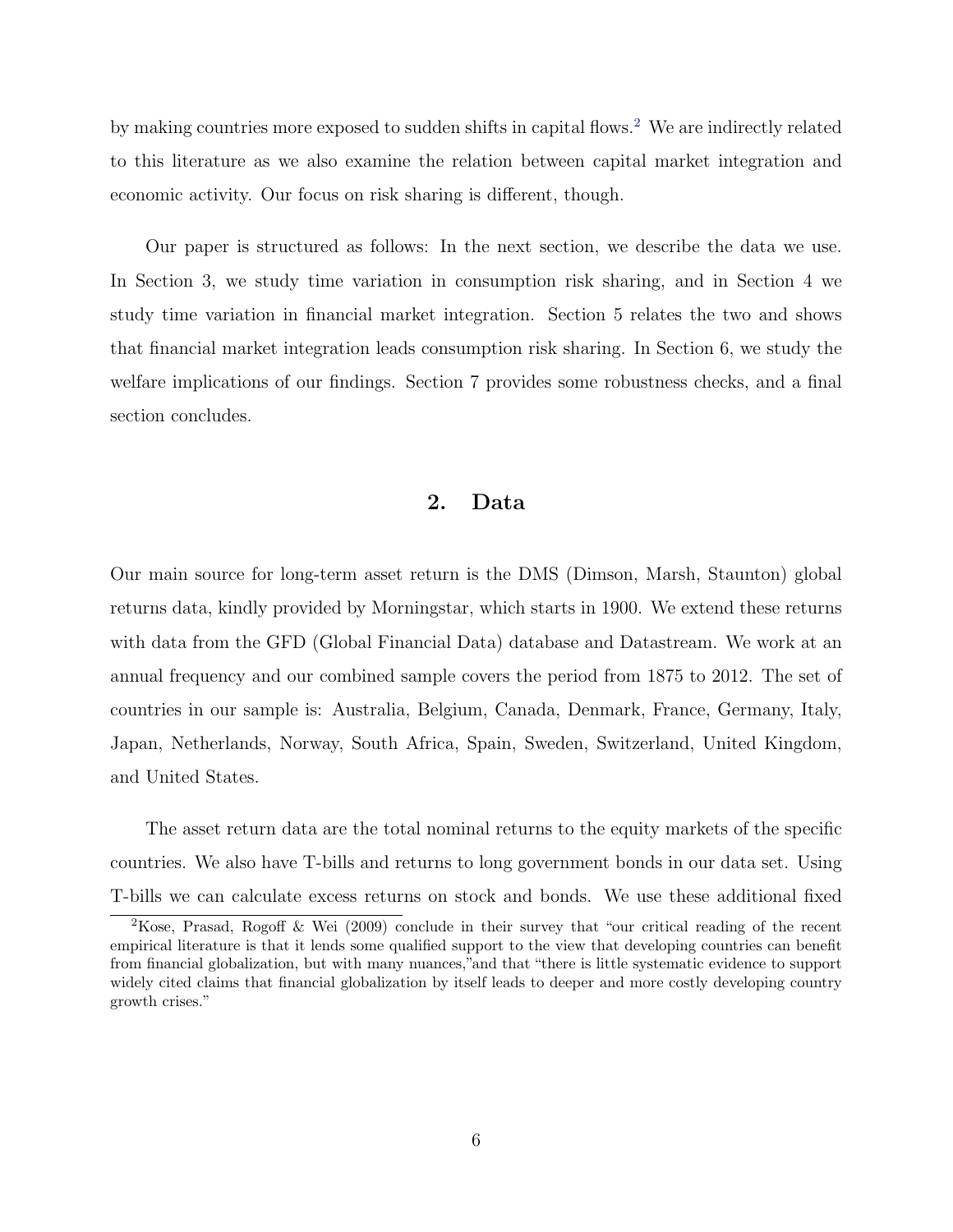income return series to show that the results we derive using stock returns are robust.<sup>[3](#page-9-0)</sup>

We use real consumption and real GDP data to measure the degree of consumption risk sharing. We obtain these data from the Barro and Ursua dataset, at [http://rbarro.com/](http://rbarro.com/data-sets/) [data-sets/](http://rbarro.com/data-sets/) and update it to 2012 with Datastream.

An important contribution of our paper is its use of long-term data. One advantage of a long dataset, as discussed in the Introduction, is that we get more episodes of increases and decreases in integration and risk sharing and consequently more power in our tests. On the other hand, one also needs to acknowledge that data extending back 140+ years for many countries are not of the same high quality as, e.g., the Bretton Woods data that are normally used in the related literature. For instance, data for some years might be based on interpolations, and consumption data might be backed out from residuals, as described in the Barro and Ursua files. We can do some robustness checks on this issue, though. Based on the assumption that more recent data have higher quality, we run our main regressions over different subsamples of the full 1875-2012 sample. We run the regressions over a sample where we exclude the first 25 years, i.e. on a subsample from 1900-2012, and a sample where we exclude the first 70 years, i.e. on a post-WWII 1945-2012 subsample. We describe the results from these tests in more detail in Section [7,](#page-27-0) but already mention here that we find the same qualitative results as over the full sample period. We can also compare our post-WWII data with the Penn World Tables (PWT) that start in 1960 (Feenstra et al., 2015). We calculate the correlation between our GDP growth and PWT GDP growth country by country, and likewise country-by-country correlations for consumption growth. We find that all country-by-country correlations between our GDP and PWT GDP growth rates are above 0.5, and eight out of the twelve correlations are above 0.8. For consumption, nine our of the twelve correlations are above 0.7. The average correlation across countries is 0.79 for GDP

<span id="page-9-0"></span><sup>&</sup>lt;sup>3</sup>It would have been interesting to investigate price-earnings or price-dividend ratios across countries as it would have allowed for additional tests of integration, for instance using the approach of Beakert, Harvey, Lundblad & Siegel (2013). However, such series are unfortunately not available for many countries for the sample period we study.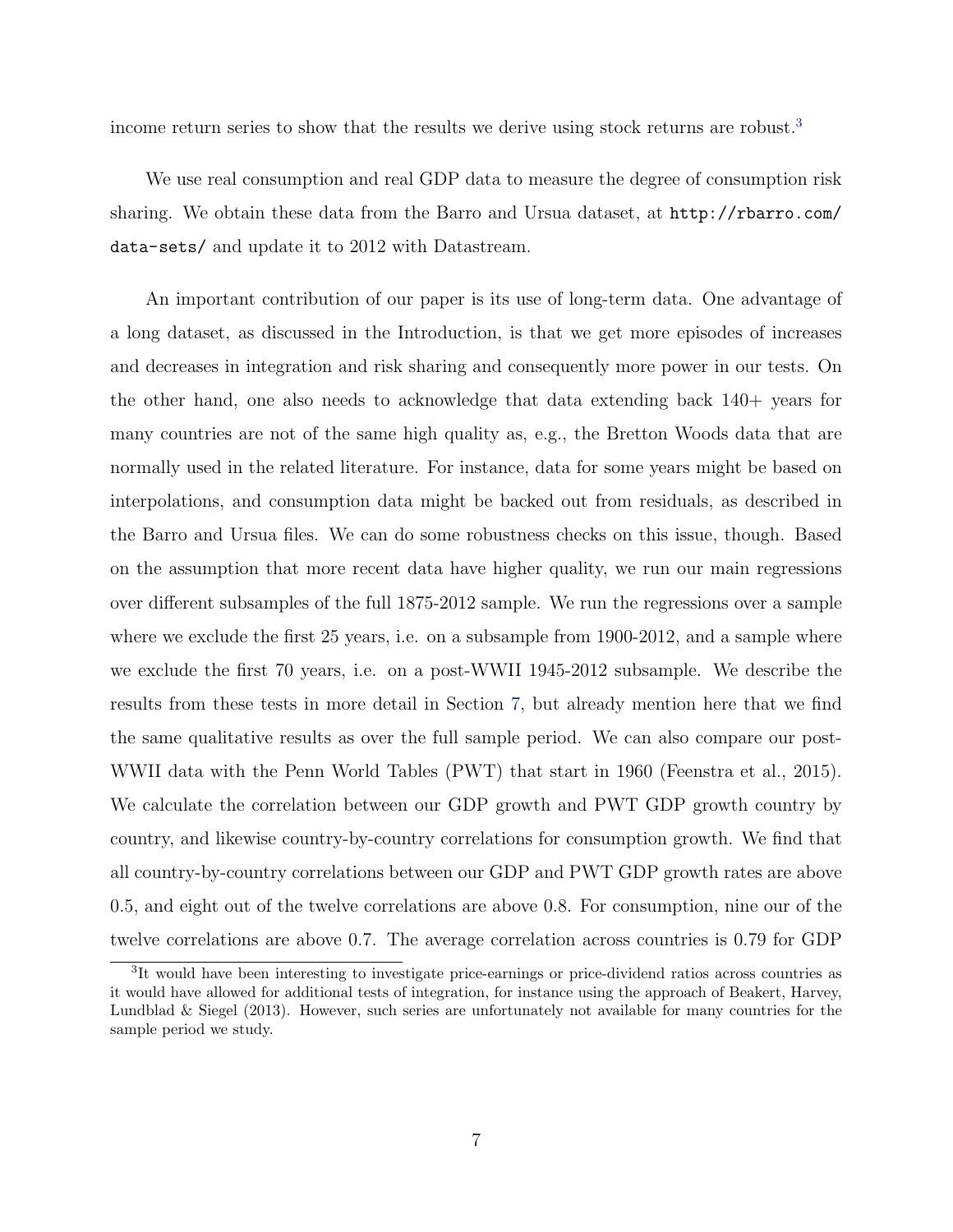growth and 0.65 for consumption growth.<sup>[4](#page-10-0)</sup> In the end, acknowledging that historical data are of a lower quality than modern-day data, it nevertheless seems that are our main conclusions are reasonably robust.

### 2.1. Summary statistics

In Table [1,](#page-35-0) we provide an overview of the times series we use. For most of the countries, we have consumption and GDP data going back to 1875 (for all countries except Australia, Belgium, and South Africa). For five countries (France, Germany, Spain, U.K., and U.S.), we have stock return data going back to 1875, Australia starts in 1876, and for the remaining countries, the stock return sample starts in 1900.

The average annual growth rates of real consumption and GDP are around two percent, ranging from a low average consumption growth of 1.29% per year in Switzerland to a high of 2.47% in Japan (for GDP: low 1.28% in South Africa and high 2.57% in Germany). The standard deviations of GDP and consumption are around 3%-5%. Looking at returns, the numbers are very different. Stock returns have yielded around 10% per year on average from a low of 8.87% in Belgium to a high of 14.14% in Sweden. Returns are of course also much more volatile than real consumption or GDP growth rates with return volatilities being around 20%.

In order to provide further insights into the basic characteristics of our data, we show the relative GDP weights (as a share of world GDP) of our sample countries over different subsamples in Table [2.](#page-36-0) The table shows how the economies of, in particular, France, Germany, and the UK have declined in relative size during our sample, whereas, in particular, Japan and the US have gained in relative size over the last 140 years.

<span id="page-10-0"></span><sup>4</sup>For four countries, the correlations between our consumption growth series and the PWT consumption growth series are below 0.5. Without these four countries, the average correlations are 0.75. We checked our main results without those four countries. Results are robust.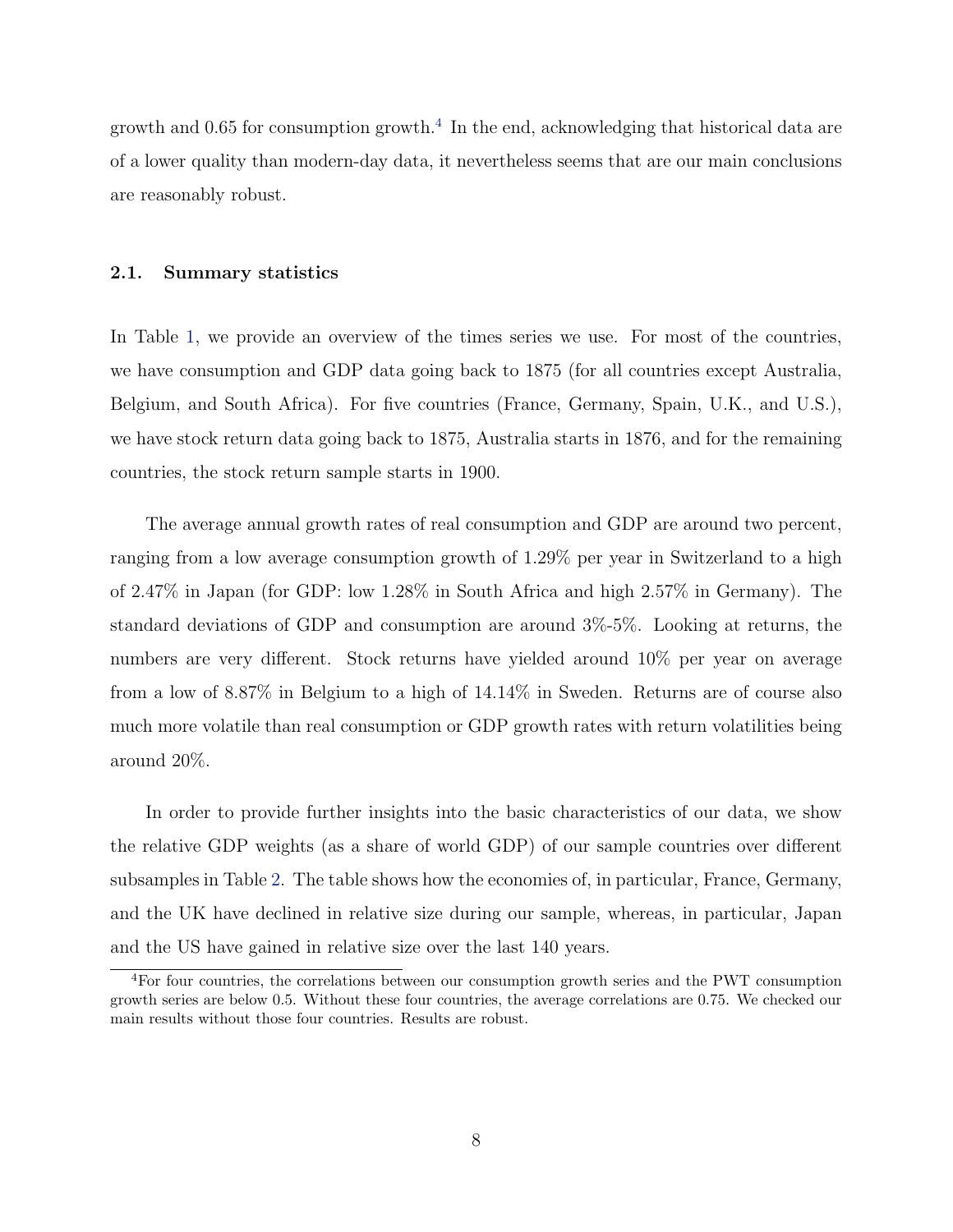### 3. Time-variation in consumption risk sharing

<span id="page-11-1"></span>The overall goal of our paper is to investigate how and if consumption risk sharing is influenced by financial integration, how consumption risk sharing varies through time, and some of the consequences of time-varying risk sharing. Consumption risk sharing means that idiosyncratic shocks to consumption are diversified away and thus shared with other countries. In the standard textbook setting with full financial integration, this implies that income growth of a country should be uncorrelated with consumption growth of the country.

Obstfeld (1994) pioneered the approach of measuring consumption risk sharing by regressing individual country consumption growth on world consumption growth or worldincome growth. Asdrubali, Sørensen, & Yosha (1996), Sørensen & Yosha (1998), Sørensen, Yosha, Wu & Zhu (2007), and Kose, Prasad, & Terroes (2009) extend the approach of Obstfeld, and show that the degree of consumption risk sharing can be estimated from a regression of deviations of own-country consumption growth  $(\Delta c_{i,t})$  from world consumption growth  $(\overline{\Delta c_t})$  on deviations of own-country income growth  $(\Delta y_{i,t})$  from world income growth  $(\Delta y_t)$ :

<span id="page-11-0"></span>
$$
\Delta c_{i,t} - \overline{\Delta c_t} = \alpha + \beta(\Delta y_{i,t} - \overline{\Delta y_t}) + \varepsilon_{i,t}.
$$
\n(1)

We measure world growth (consumption and income) as GDP-weighted averages across countries, updating the GDP weights each year. A key point in Asdrubali, Sørensen, & Yosha (1996) and Sørensen & Yosha (1998) is that the  $\beta$  from this regression can be interpreted as a measure of the degree of consumption risk sharing, as it quantifies the sensitivity of idiosyncratic consumption growth to changes in idiosyncratic income growth. A lower  $\beta$  therefore implies that idiosyncratic domestic consumption moves less with changes in idiosyncratic income and implies a *higher* degree of consumption risk sharing. In particular, a  $\beta$  of zero implies perfect consumption risk sharing, whereas a  $\beta$  of one implies no consumption risk sharing at all.

We are interested in time variation in consumption risk sharing. In order to calculate a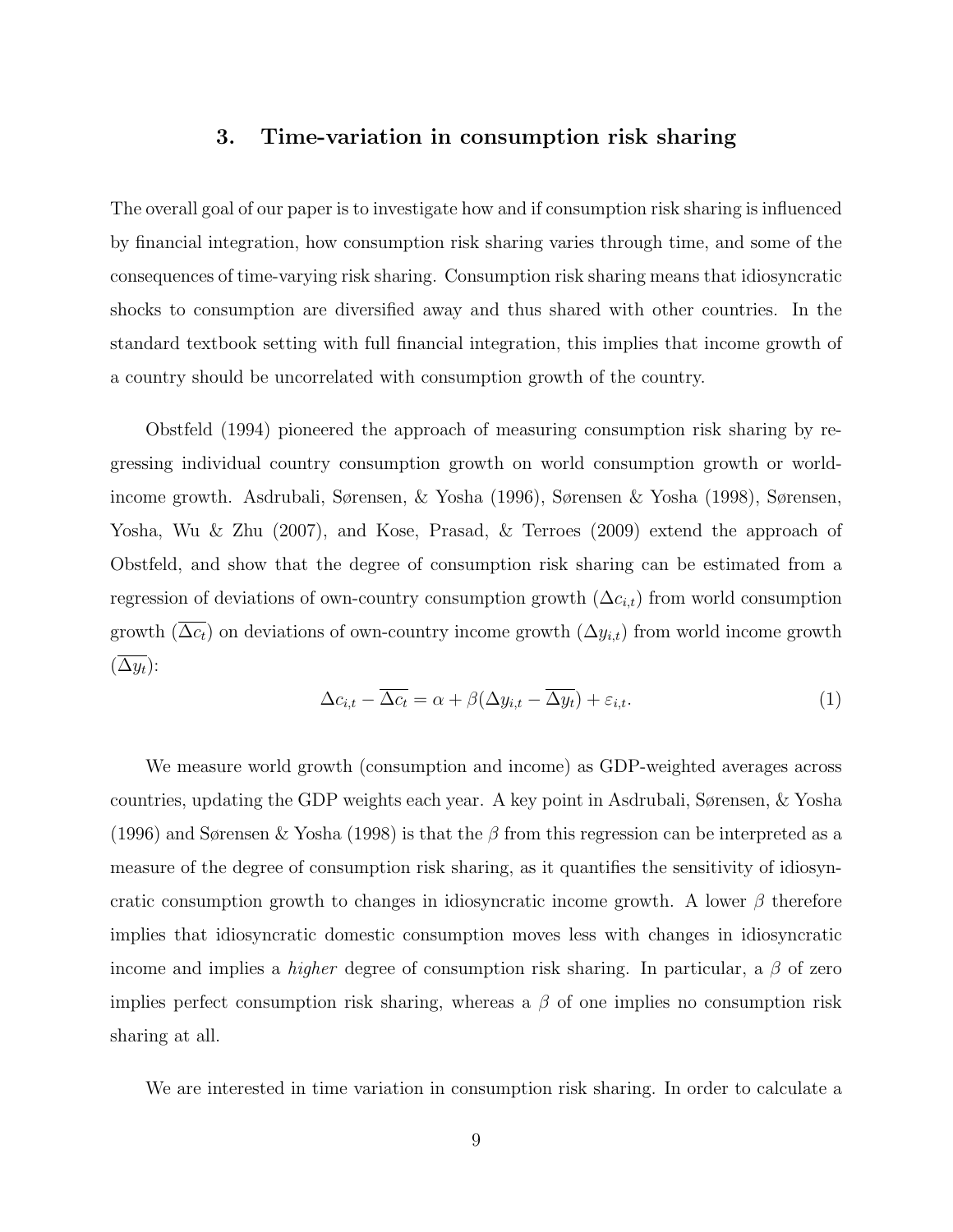time-series with estimates of the degrees of consumption risk sharing, we proceed as follows: We estimate the above equation for each year in our sample, i.e. we conduct a cross-sectional regression of consumption growth (as deviation from world consumption growth) on income growth (as deviation from world income growth), using all countries in the sample with available data. From this we obtain an estimate of the slope coefficient  $\beta$  for each year.

We plot the resulting time-series of estimates and use the transformation  $100 - 100 \cdot \hat{\beta}$ in Figure [1](#page-44-0) so that higher levels imply more risk sharing. Moreover, to filter out noise and facilitate interpretation, we smooth the transformed estimates with a kernel regression.<sup>[5](#page-12-0)</sup> From Figure [1,](#page-44-0) we see that consumption risk sharing is increasing during the first 25-30 years of the sample, declines and reaches low values during the Bretton Woods, and finally increases again during the last decades of the sample period. In terms of magnitudes, the figure shows that consumption risk sharing was low during the very early part of our sample and during Bretton Woods when less than 20% of idiosyncratic income growth was shared internationally. On the other hand, risk sharing peaked around the turn of the previous century, around the start of the second world war, and during the last decades of our sample, when around 50% of movements in idiosyncratic income growth was diversified away.

Our sample covers more than 140 years, which is a long period of time. It includes several severe shocks, such as financial and economic crises and wars that in addition affected some countries more than others. It is relevant to investigate how robust our measures are to controlling for such time fixed effects. Similarly, countries differ persistently with respect to financial systems, where some systems are more bank oriented (e.g., continental Europe) and others more market oriented (e.g., the US). In this regard, it is relevant to control for country fixed effects. In Figure [2,](#page-45-0) we present results from estimations of Eq. [\(1\)](#page-11-0) via successive panel regressions over rolling 15-years windows. We plot the resulting time-series of estimated βcoefficients (shown as  $100 - 100 \cdot \hat{\beta}$  to facilitate easy comparison with Figure [1\)](#page-44-0) from panel regressions where we include (i) time fixed effects only, (ii), country fixed effects only, and (iii) country and time fixed effects. Even when we miss the first 15 years of data compared to

<span id="page-12-0"></span><sup>&</sup>lt;sup>5</sup>We plot an unsmoothed version in the upper panel of Figure [A.1](#page-57-0) in the Internet Appendix.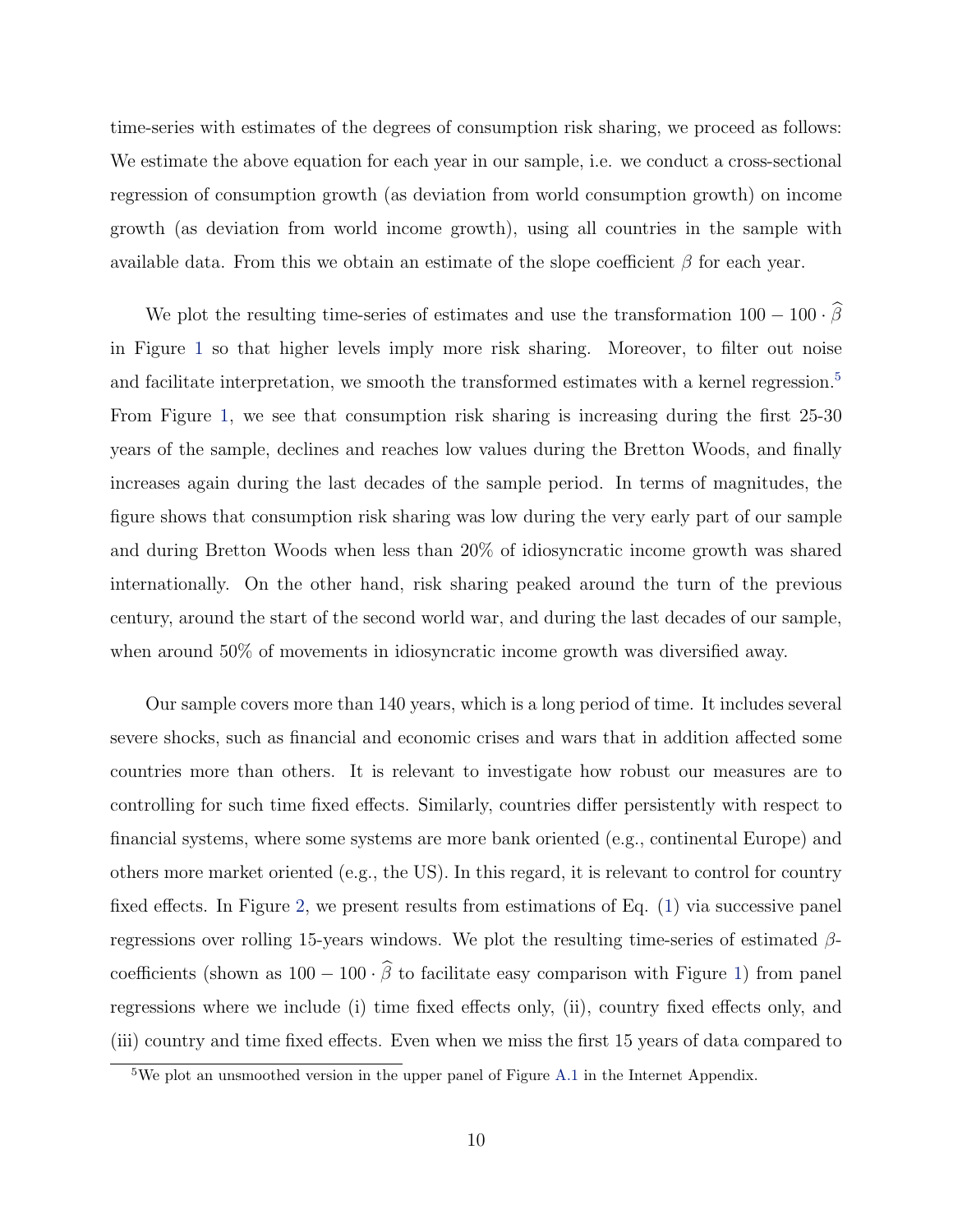the procedure used to generate Figure [1,](#page-44-0) we conclude that the overall pattern of consumption risk sharing seems reasonable robust to using these different fixed effects specifications: risk sharing is increasing during the first years of the sample, declines during the interwar years, declines during Bretton Woods, and increases during the last decades of the sample.

### 4. Time-variation in international financial integration

We next turn to the question of how capital market integration varies over our sample period. We use the level of comovement of returns across countries as our measure of market integration. This is a standard measure often used in the literature (Longin & Solnik, 1995; Quinn & Voth, 2008), the idea being that markets behave more similarly when being integrated. We calculate it as follows. For each year in our sample period, we compute the cross-country dispersion of stock returns,  $\text{Disp}_{t+1} = \text{var}(R_{t+1})^{0.5}$ , where  $R_{t+1}$  is a vector of stock returns for all countries with available data. According to this measure, markets are more integrated during periods in time where the dispersion in returns across countries is low. The measure is model-free in the sense that it does not rely on an asset-pricing model or explicit exposures to common factors. In Section [7,](#page-27-0) we present results for two other measures of market integration: one based on an asset-pricing model(world CAPM) and one purely statistical based on exposure to common factors. Our results are robust to these alternative measures. Finally, we note that Quinn & Voth (2008) show that return correlations are associated with de jure capital account openness providing a further argument for this measure of market integration.

### 4.1. Results

Figure [3](#page-46-0) plots the time-series behavior of financial integration. As above for the risk sharing estimates, we invert the measure so that higher readings indicate more integration and we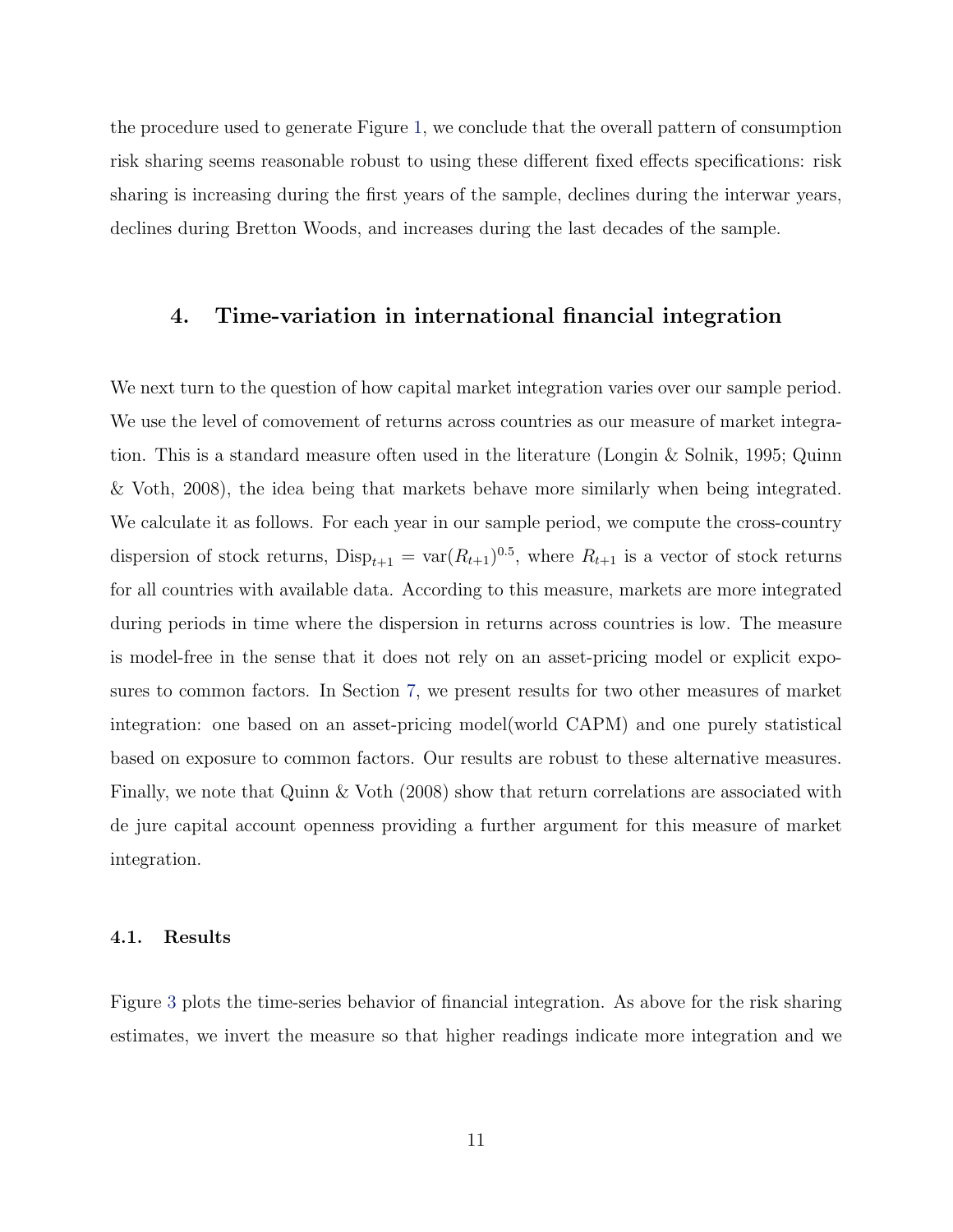smooth the time-series via kernel regressions for ease of interpretation of the figure.<sup>[6](#page-14-0)</sup> We show results for integration measures based on the subgroup of countries for which we have stock return data throughout the full sample period (France, Germany, Spain, U.K., and U.S.), i.e. since 1875, and based upon the full group of countries since 1900.

The main thing to notice from the graph is that it provides an overall intuitive picture: Financial integration was very high during the period from 1875 until the beginning of the first World War, after which financial integration strongly declines.<sup>[7](#page-14-1)</sup> Financial integration stayed low between the two World Wars and during the Bretton Woods regime. Given the capital controls that characterized the Bretton Woods regime, it makes intuitive sense that financial integration was low during this period. Finally, we see that financial integration has improved dramatically after the end of the Bretton Woods in the beginning of the 1970s, as has also been reported elsewhere in the literature (e.g., Lane & Milesi-Ferretti, 2007). During the last 10-15 years, the countries we look at here have been more highly integrated financially. The overall picture painted by Figure [3](#page-46-0) is thus that financial integration was high before World War I, stayed low until the 1970s, after which it increased rapidly. Today, financial integration is estimated to be very high (relative to estimates for earlier periods).

Comparing Figures [1](#page-44-0) and [3,](#page-46-0) we find that periods of high financial integration tend to be related to periods of high consumption risk sharing. In particular, levels of capital market integration and consumption risk sharing were both high during the first decades of the 20th century, low during Bretton Woods, and increasing and high after Bretton Woods. However, the turning points in the levels of integration and consumption risk sharing seem to be slightly different: Financial integration started to drop after WWI and kept on falling until WWII, whereas consumption risk sharing started to fall around WWII. Likewise, financial market integration started to increase around the late 1970s whereas consumption risk sharing started

<span id="page-14-0"></span><sup>&</sup>lt;sup>6</sup>Moreover, we also plot an unsmoothed version of the cross-sectional dispersion measure in the lower panel of Figure [A.1](#page-57-0) for comprarison.

<span id="page-14-1"></span><sup>7</sup>We note that integration started decreasing shortly after 1900 both if we look at the full sample of countries, and the five countries for which we have data since 1875. In other words, it is not the mere inclusion of additional countries into our sample in 1900 that causes integration to drop after 1900, as we also find this in the dataset including only France, Germany, Spain, U.K., and U.S.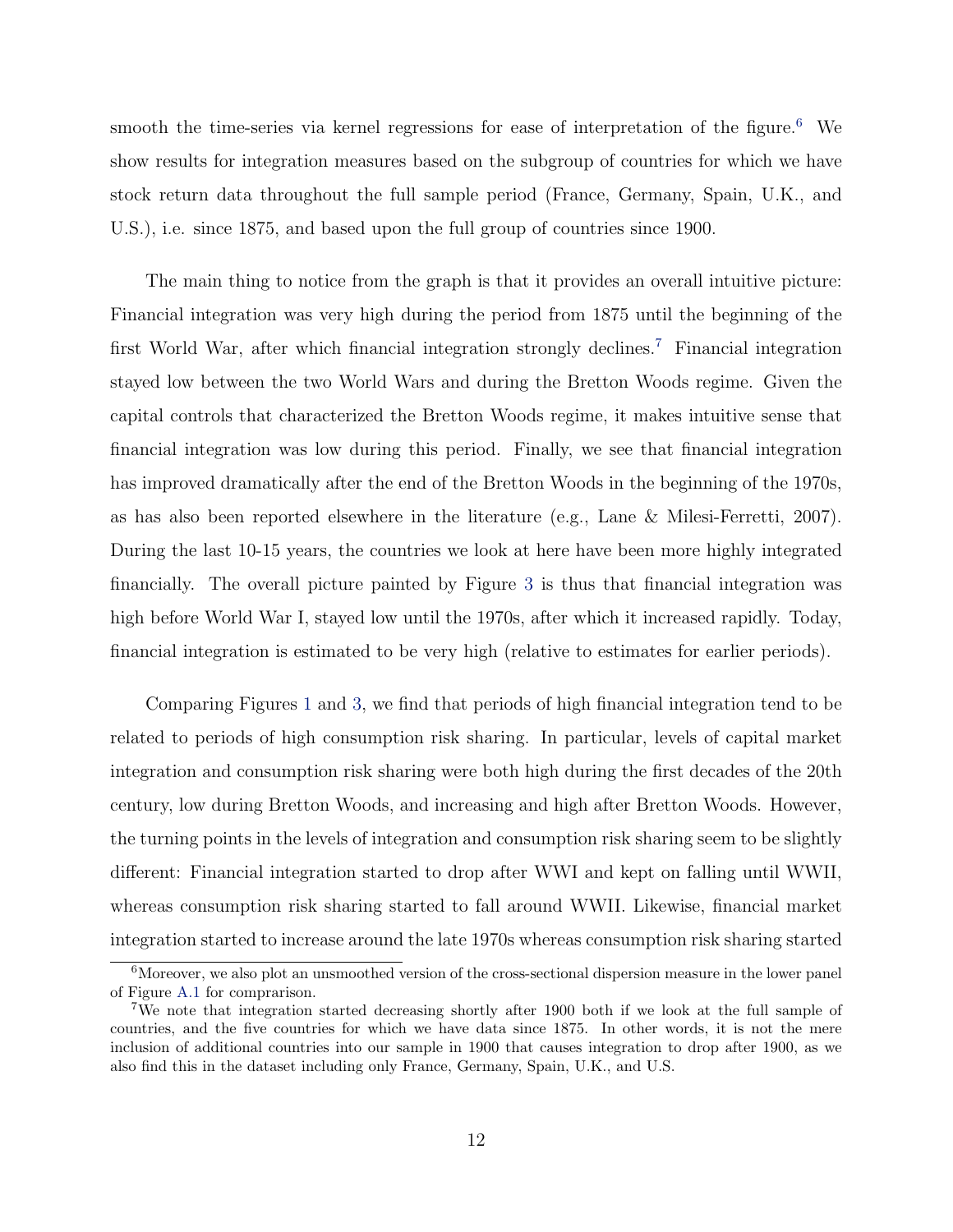to increase around the mid-1980s. In other words, eyeballing these smoothed time series of integration and risk sharing, it seems that capital market integration and consumption risk sharing are related, with integration leading risk sharing. In the next section, we provide direct tests of such relations.

### 5. Does financial integration lead consumption risk sharing?

In this section, we test whether financial integration leads consumption risk sharing. The motivation is simple and based on standard textbook models: If financial markets are not integrated, consumption risk sharing is hampered by the fact that agents cannot eliminate idiosyncratic consumption shocks via trade in financial assets. Hence, financial market integration should facilitate consumption risk sharing and we test for this hypothesis in the data. In addition, we expect that it may take some time for consumption risk sharing to increase after a rise in financial market integration, i.e. that the real side of the economy reacts with a lag to a change in the financial sphere of the economy. This seems plausible as agents need to learn about, and adjust to, such a change.

### 5.1. Contemporaneous relations between integration and risk sharing

As a first step towards understanding the link between capital market integration and consumption risk sharing, we look at the contemporaneous correlation of these two quantities. We calculate contemporaneous correlations between integration and risk sharing for overlapping windows of 1 year, 2 years, ...., 25 years. For correlations based on 2-year windows, we calculate the correlation between the average levels of integration over two years and average levels risk sharing over two years; for three-years windows, we calculate the correlation between the average levels of integration over three years and average levels of risk sharing over three years, etc. We plot the correlations in Figure [4](#page-47-0) together with 95% con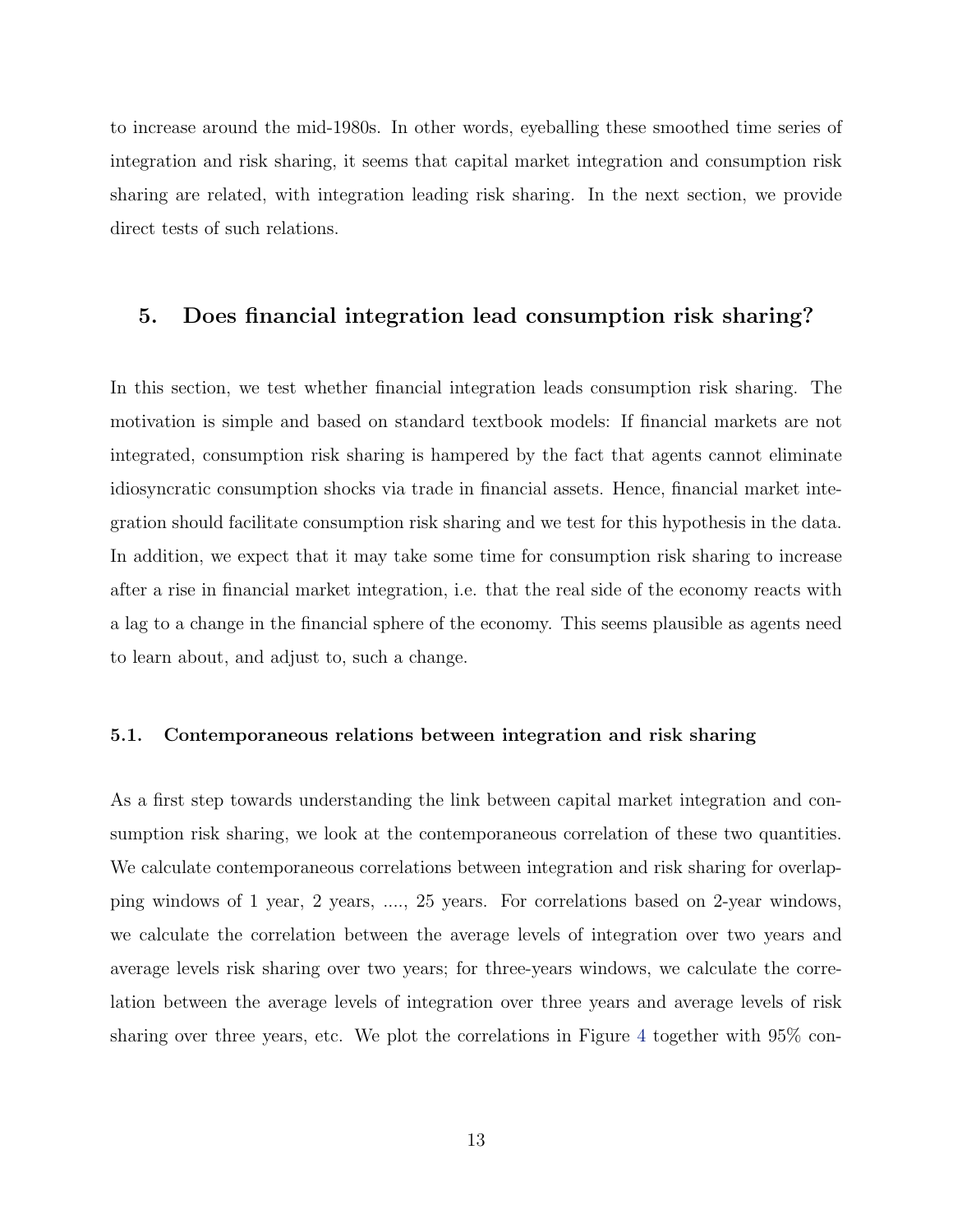fidence intervals around the estimated correlations.<sup>[8](#page-16-0)</sup> The main take-away from the figure is that the correlation is generally positive but that none of the correlations are significantly different from zero. Hence, even if the point estimates of the correlations intuitively build up with the horizons over which the correlations are measured, there seems to be no strong contemporaneous relation between risk sharing and integration, regardless of the length of the window used to compute the correlations. Hence, risk sharing and market integration are positively correlated as expected but the contemporaneous link seems rather weak and is not significantly different from zero.

#### 5.2. Predictive regressions

Given our findings of a positive but insignificant positive correlation, we turn to an analysis of potential lead-lag relations next. More formally, we run predictive regressions of future measures of consumption risk sharing on current measures of financial market integration:

$$
\overline{\text{Risk sharing}}_{t+h} = \alpha_h + \gamma_h \overline{\text{Market integration}}_{t+1-k} + \varepsilon_{t+h}.\tag{2}
$$

As the dependent variable, we use the average of our consumption risk measure from Eq. [\(1\)](#page-11-0) over the following  $h$  years, with  $h$  being one, two, five, or ten years. We have overlapping observations when  $h > 0$ , so we use Newey-West (1987) and Hodrick (1992) standard errors when we calculate t-statistics. Ang  $\&$  Bekaert (2007) find that the Hodrick (1992) standard errors are well suited and reliable for predictive regressions with overlapping observations such as the ones we present in this section. We regress the  $h$ -period average of our risk sharing measure on the k-period (over  $k$  equal to one, two, five, and ten years) lagged average of our integration measure.

In order to gauge the direction of impact, we also run the reverse regression, i.e.:

$$
\overline{\text{Market integration}}_{t+h} = \alpha_h + \gamma_h \overline{\text{Risk sharing}}_{t+1-k} + \varepsilon_{t+h}.\tag{3}
$$

<span id="page-16-0"></span><sup>&</sup>lt;sup>8</sup>The confidence intervals are based on a moving-block bootstrap with 10,000 repetitions.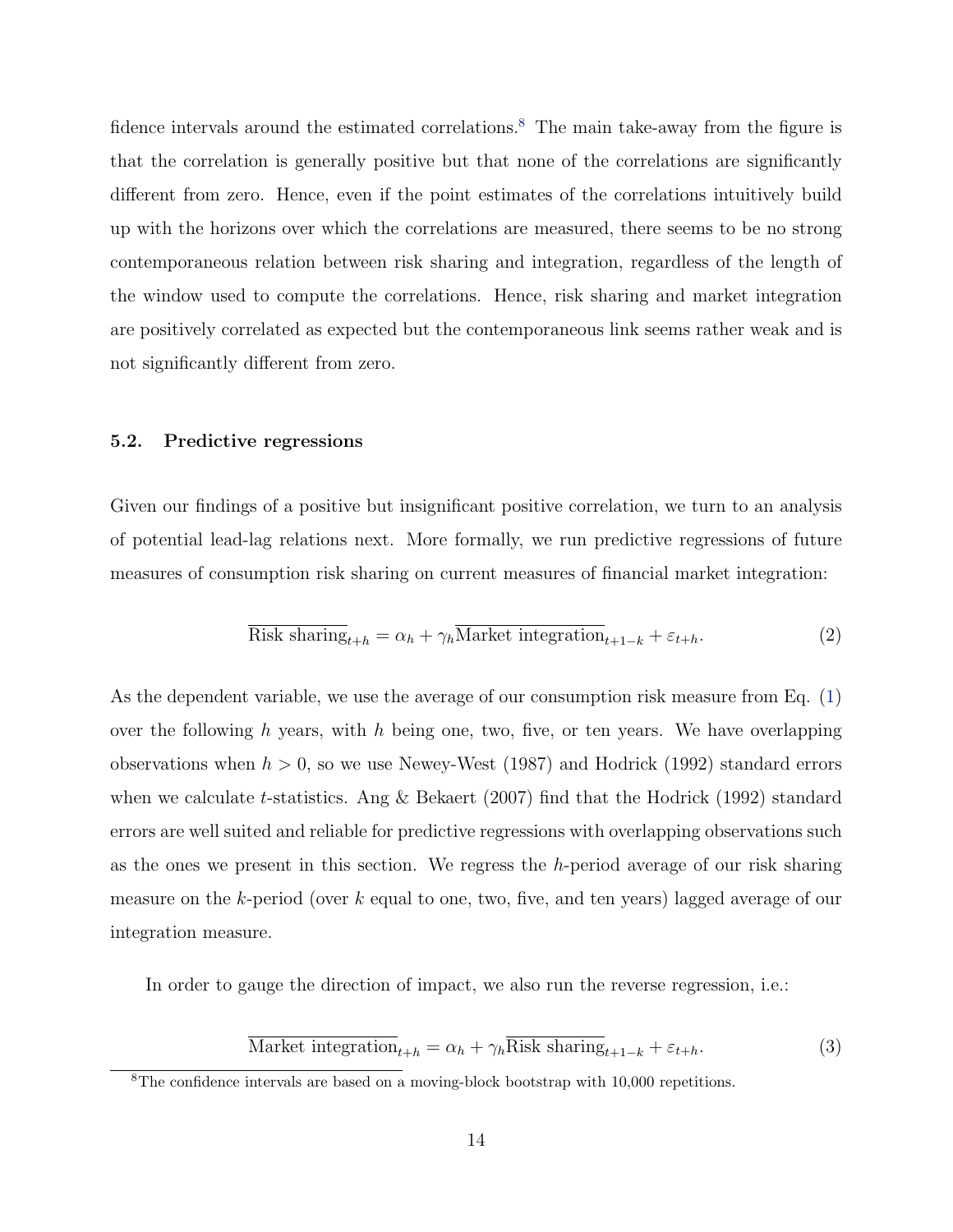We standardize the times series of integration and risk sharing in both regressions to facilitate ease of interpretation. Moreover, it is important to note that we do not use the kernel smoothed estimates of our risk sharing and market integration measures shown in Figures [1](#page-44-0) and [3](#page-46-0) in these regressions but the unsmoothed estimates (shown as dashed lines in Figure [A.1](#page-57-0) in the Internet Appendix). The kernel smoothed series in Figures [1](#page-44-0) and [3](#page-46-0) are smoothed based on knowledge of the full sample and thus cannot be used in these predictive regressions.<sup>[9](#page-17-0)</sup> We employ the raw estimates  $(h = 1, k = 1)$ , or simple moving averages of these estimates  $(h > 1, k > 1)$ , instead so that we are only using information up to time t for forecasting risk sharing or integration over future periods  $t + h$ . Moreover, these estimates are not as persistent as Figures [1](#page-44-0) and [3](#page-46-0) might suggest (the first-order autocorrelations of the unsmoothed series are 20.5% for risk sharing and 34.7% for market integration) which is relevant for interpreting the results from predictive regressions.

Results are clear-cut and reported in Table [3.](#page-37-0) Risk sharing is predictable by market integration, but there is no evidence that market integration is predictable by risk sharing. In other words, after a rise in capital market integration we also see more consumption risk sharing in the future, presumably because market integration facilitates risk sharing. This is a central message of our paper.

Looking at the results in Table [3,](#page-37-0) we also find that it generally takes time before risk sharing increases after markets become more integrated. For instance, if simply regressing next year's risk sharing on this year's level of integration, the relationship is insignificant with a Newey-West t-statistic of 1.43 and an  $R^2$  of two percent. If instead relating the average level of risk sharing over the following ten years to this year's level of integration, we see a significant relation (NW t-statistic equal to 2.65) and an  $R^2$  around ten percent. We also notice that the sign is "right", i.e. a higher level of financial market integration is followed by a higher level of consumption risk sharing. Finally, the economic magnitude seems large as a one standard deviation increase in integration leads to a 1.36 standard deviation increase in risk sharing over the next ten years.

<span id="page-17-0"></span> $9$ We smooth the estimates in Figures [1](#page-44-0) and [3](#page-46-0) simply for making the overall pattern more easily visible.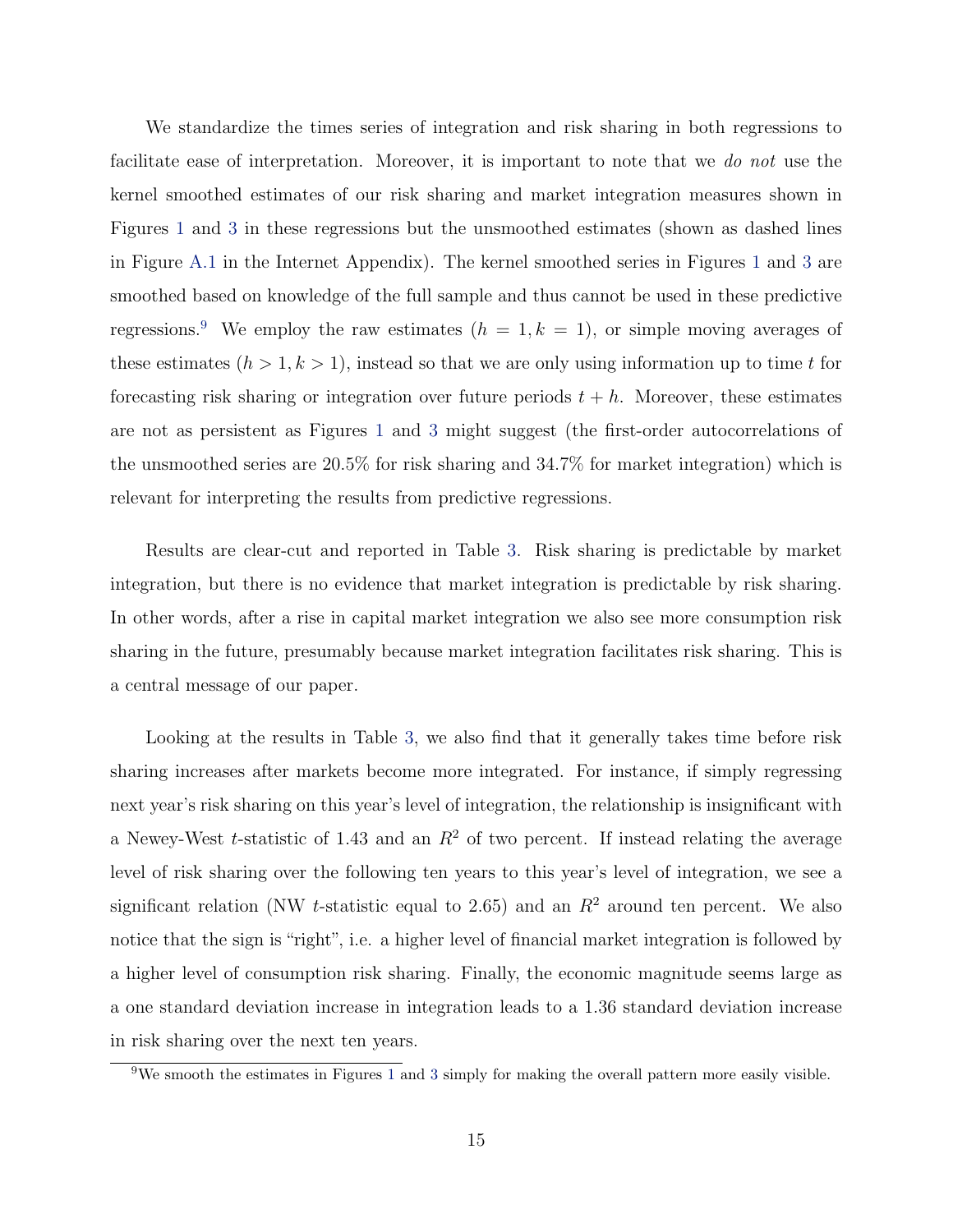Our measure of financial market integration is clearly volatile, as it is based on annual stock returns which are more more volatile than macroeconomic quantities such as consumoption growth (as also seen by the summary statistics in Table [1\)](#page-35-0). For this reason, we see an even clearer relation between financial integration and consumption risk sharing when we smooth our measure of integration by using averages over the past one, two, five, or ten years. Indeed, the average of the last ten years of financial integration predicts next year's level of risk sharing, with a NW t-statistic of 2.96 and an  $R^2$  of seven percent. Finally, we see that the level of integration during the last decade strongly predicts the level of risk sharing during this decade with an  $R^2$  of 24%. As above, we find sizeable economic effects with coefficients ranging from 0.13  $(k = 2, h = 1)$  to 2.08  $(k = 10, h = 10)$ .

It seems important to stress that no matter whether we measure integration or risk sharing over one or several years, we do not find a significant relation between consumption risk sharing and future levels of financial integration, as shown by the results in the right panel of Table [3.](#page-37-0) Hence, we conclude that integration is followed by risk sharing but not the other way around.

#### 5.3. Non-overlapping observations

As just discussed, Table [3](#page-37-0) documents a relation between lagged levels of integration and current levels of risk sharing. Even when we use Hodrick (1992) standard errors that are designed for situations as the ones we present above, in that they that address the issue of overlapping observations, one nevertheless might still be concerned that the presence of overlapping observations in Table [3](#page-37-0) could influence the results we find. In order to make a perspective on this, we present in Figure [5](#page-48-0) a scatter plot of the change in equity market integration over one decade and the change in consumption risk sharing over the next decade. Hence, each dot in the figure represents a combination of a non-overlapping change in integration and subsequent change in risk sharing. The span of our sample period allows us to calculate 14 such combinations. The figure reveals a positive relation, with a correlation of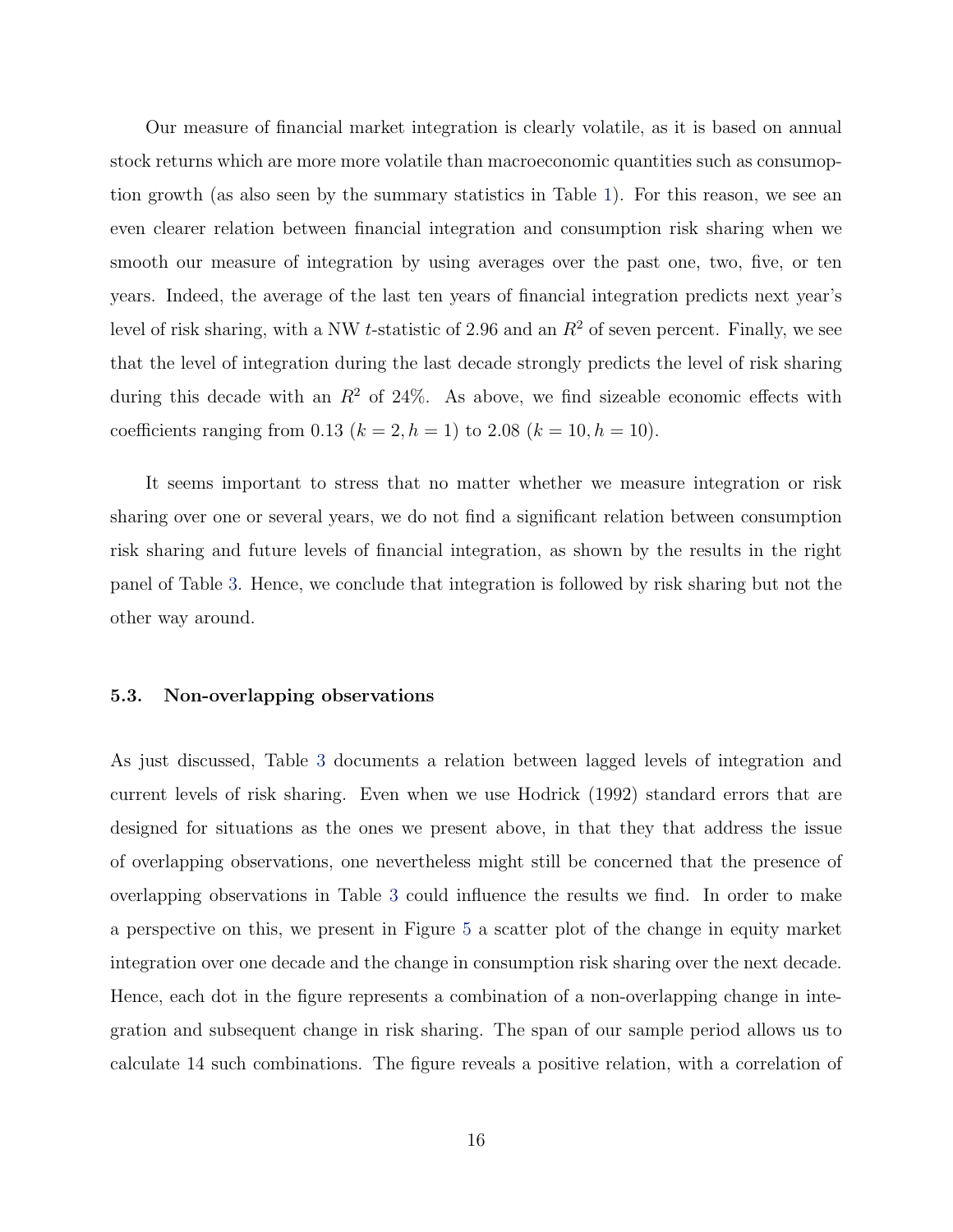0.57. This implies that increases (decreases) in capital market integration have been followed by increases (decreases) in risk sharing.

### 5.4. Trade openness, exchange rate flexibility, and consumption risk sharing

We have shown that capital market integration leads consumption risk sharing. Over the long sample period used in this paper, equity market integration was not been only thing that changed. Hence, one might wonder whether other factors have influenced risk sharing in addition to the influence of changes in capital market integration. In this section, we investigate two channels that have been high-lighted in the literature: trade openness and exchange rate flexibility.

Trade openness. Prasad, Rogoff & Wei (2009) argue that trade openness and financial integration both matter jointly for risk sharing, and verify this for emerging markets throughout the last couple of decades. Our sample is based on developed markets over a long sample period, but it still seems interesting to investigate whether including trade openness (as a measure of integration in the real economy) has helped foster risk sharing.

To do so, we compute trade openness as the sum of exports and imports relative to GDP for all 16 countries in our sample. The data on imports and exports are from the GFD and start in 1900. We use GDP weights to calculate an overall measure of trade openness. The upper panel of Figure [6](#page-49-0) shows a plot of the log of this measure. As can be seen, there has been a strong upward trend in trade openness since WWII. Trade openness is also very persistent. Compared to our measures of risk sharing and market integration (which have first-order autocorrelations of 20-35% as noted above), the trade openness time series has an autocorrelation of 99% and is clearly non-stationary, even over this long sample period. Hence, in the following we work with first differences of trade openness.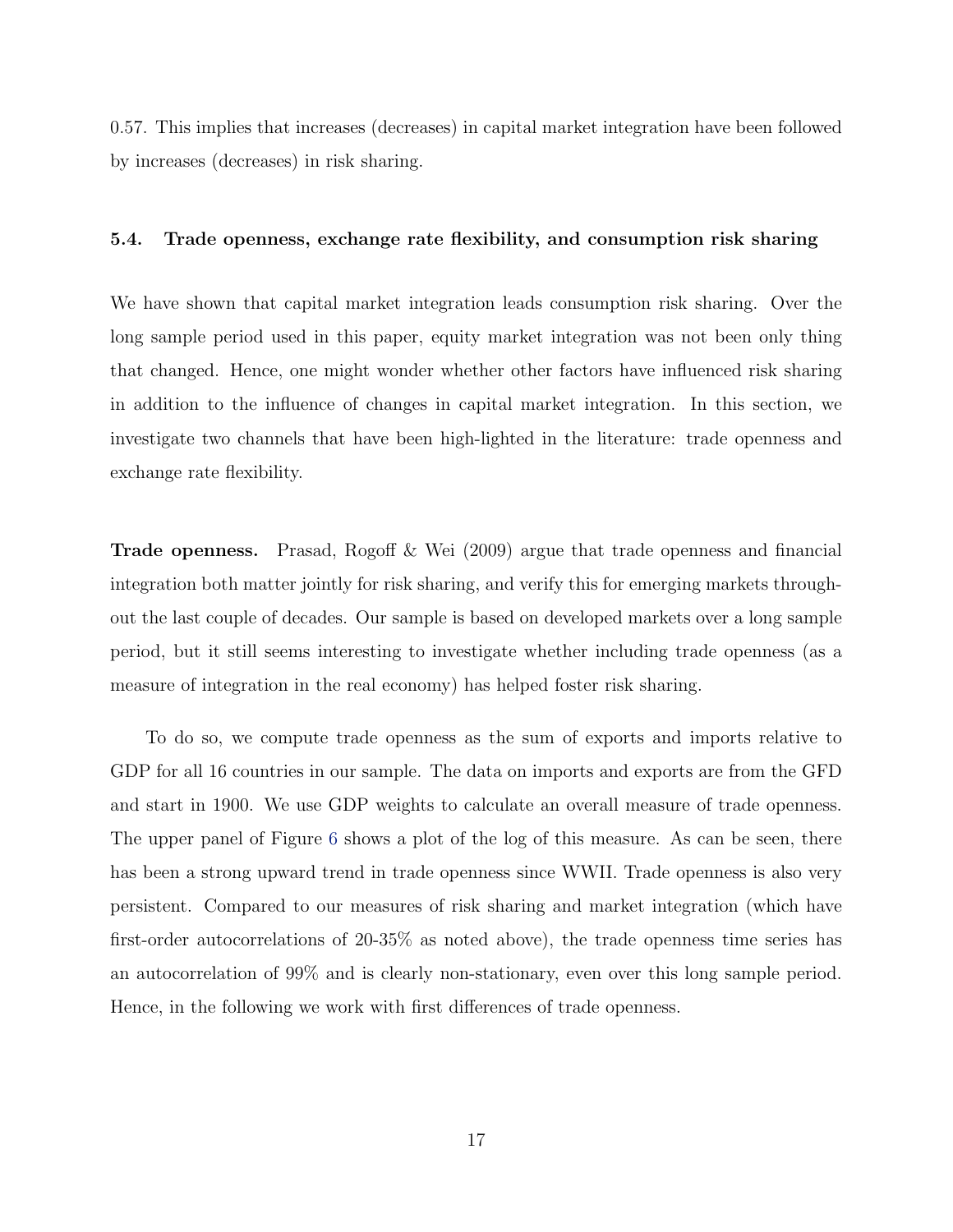Exchange rate flexibility. Cole & Obstfeld (1991) highlighted the potential important influence of relative price movements for risk sharing. Cole & Obstfeld (1991) showed that changes in terms of trade could pool national output risks and thereby provide risk sharing through other channels than market or trade integration.<sup>[10](#page-20-0)</sup>

We capture movements in relative prices via movements in exchange rates (we do not have data for terms of trade). We compute the cross-sectional volatility of exchange rate changes. This is similar to our integration measure for equities based on cross-sectional dispersion and has a similar interpretation. The lower panel of Figure [6](#page-49-0) shows the time series movements in exchange rate volatility (along with averages for different subsamples as horizontal lines). We see that there was very little exchange rate variability during the Gold Standard before WWI, exchange rate variability between WWI and WWI, low exchange rate variability during Bretton Woods, and more exchange rate variability after the breakdown of Bretton Woods. Hence, this measure captures intuitive differences in exchange rate volatilities during periods of floating and fixed exchange rates.

To investigate whether trade openness and exchange rate flexibility matter for risk sharing, we run the following regression:

Risk sharing<sub>t+h</sub> = 
$$
\alpha_h + \tau_h \overline{\Delta \text{Trace openness}}_{t+1-k} + \kappa_h \overline{\Delta \text{FX}^{\perp}}_{t+1-k} + \gamma_h \overline{\text{Market integration}^{\perp}}_{t+1-k} + \varepsilon_{t+h}
$$

where  $\Delta$  FX is exchange rate volatility. This is similar to the regression underlying Table [3](#page-37-0) but additionally includes changes in trade openness, orthogonalized exchange rate volatility, and orthogonalized market integration. In our orthogonalization, we want to give trade openness and exchange rate flexibility maximum influence in order to be conservative. We therefore orthogonalize as follows: We first regress  $\Delta$  FX volatility on  $\Delta$  Trade openness and save the residual. We then regress capital market integration on  $\Delta$  Trade openness and the  $\Delta$  FX residual and save the new residual. This implies that we use trade openness itself,

<span id="page-20-0"></span> $10$ Cole & Obstfeld (1991), p. 5, wrote: "..... for certain parameter choices terms-of-trade responses alone provide perfect insurance against output shocks. In such cases the gains from international portfolio diversification (and possibly the gains from intertemporal foreign trade as well) are nil.".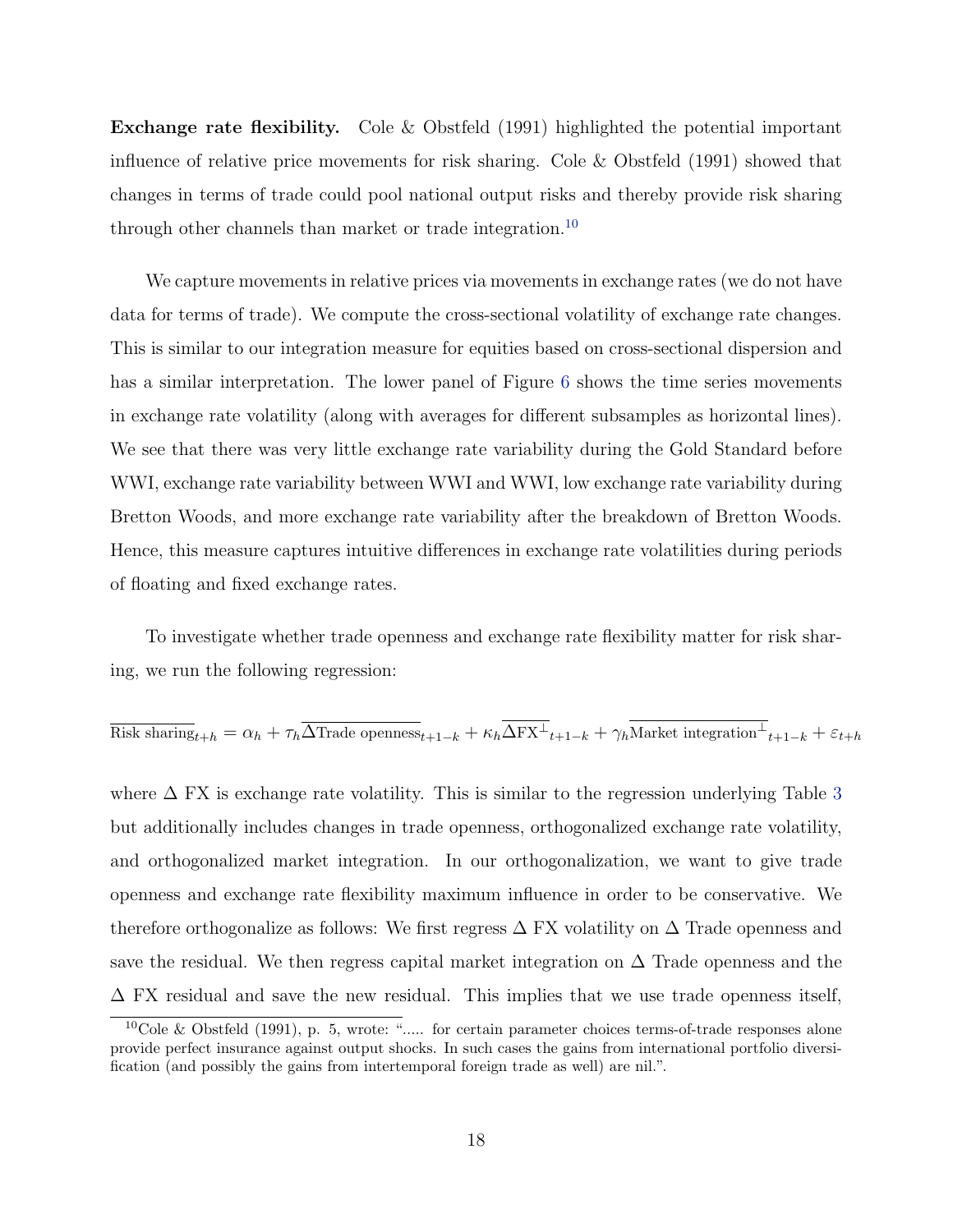the part of FX volatility that is uncorrelated with trade openness, and the part of market integration that is uncorrelated with trade openness and FX volatility.

We again investigate several forecast horizons  $(h)$  and form (moving) averages of our predictors over the previous  $k$  years to capture lower frequency movements in integration and risk sharing. Table [4](#page-38-0) reports the results. The table shows that market integration seems to be more important for risk sharing than trade integration and exchange rate flexibility. This is clearly apparent when looking at the results for  $k = 10$  where market integration is strongly significant for any forecast horizon whereas trade integration and FX flexibility are only significant for long forecast horizons, and trade openness even has a counterintuitive sign (higher levels of trade integration implying lower levels of risk sharing). For lower levels of k, market integration is significant for longer forecast horizons, but not for shorter horizons, trade integration has the "wrong" sign when significant, and FX flexibility is not significant at all for  $k = 5$  or 10. These results imply that risk sharing is positively influenced by lagged financial integration, but not much by real integration (trade integration) or exchange rate flexibility. This result seems quite interesting due to the fact that we use that part of market integration that is uncorrelated with trade openness and exchange rate flexibility.

Figures [1,](#page-44-0) [3](#page-46-0) and [6](#page-49-0) show that trade openness, capital market integration, exchange rate flexibility, and risk sharing all start increasing significantly after the mid-1970s. Hence, it seems likely that results for the post-Bretton Woods period might differ from results based on the total sample period. Table [5](#page-39-0) shows results for the 1974-2012 sample. We see that trade integration plays a more important role for risk sharing during this period, and an even more important role than market integration when forecasting over shorter horizons. When forecasting risk sharing over longer horizons, market integration still plays a role, whereas FX flexibility generally does not (FX volatility is sometimes significant when using Newey-West t-statistics but not when using Hodrick statistics).

We conclude from the tests in Tables [4](#page-38-0) and [5](#page-39-0) that market integration is closely related to future risk sharing and more so than trade integration and exchange rate flexibility. For the period after 1974, market integration and trade integration are both related to the increase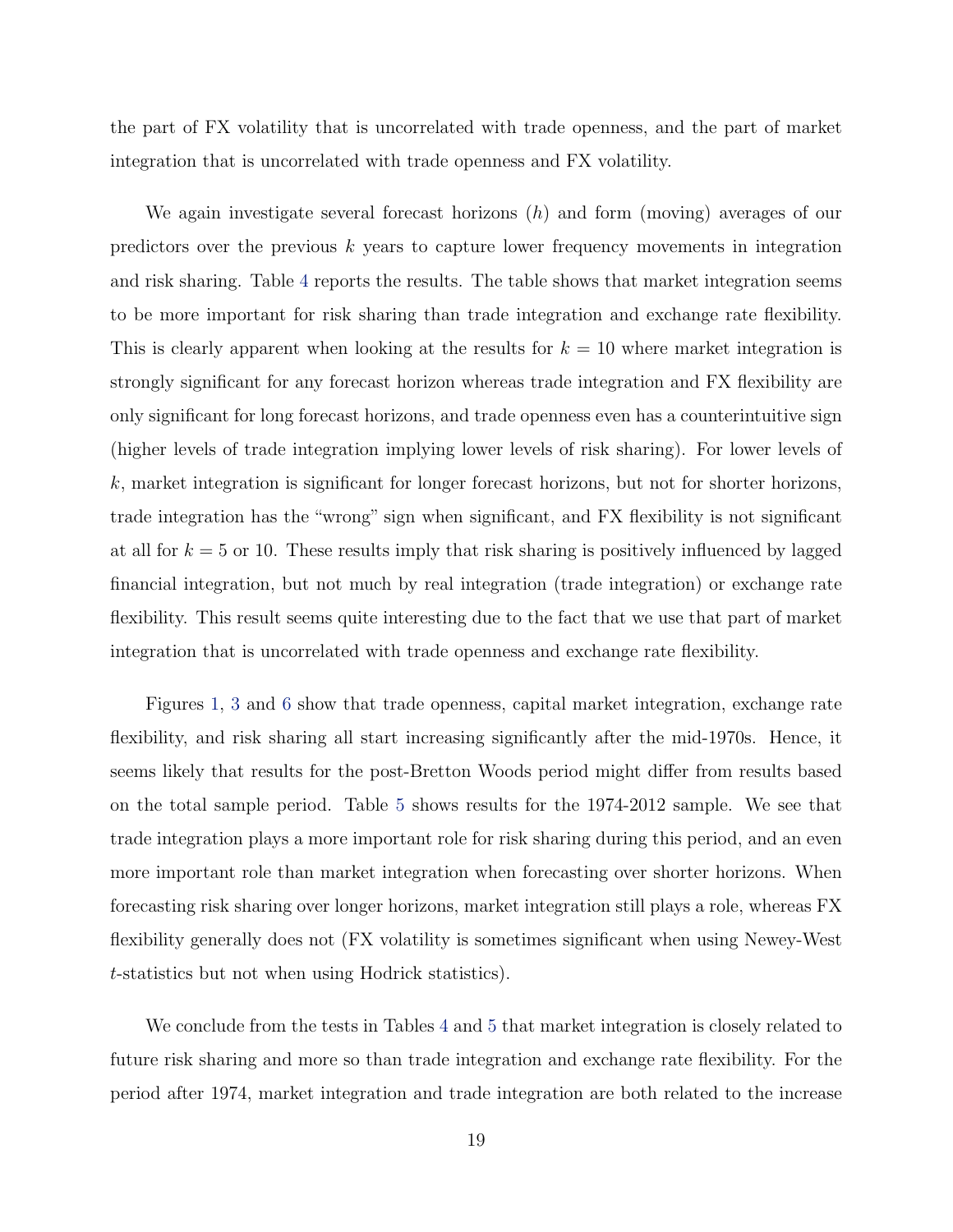in consumption risk sharing we have seen. Exchange rate flexibility seems to be unrelated to changes in risk sharing.

### <span id="page-22-1"></span>5.4.1 Permanent and transitory shocks

Artis & Hoffmann (2008) show that the volatility of short-term (business cycle) shocks to output has decreased by more than the volatility of permanent shocks to output during the 1980-2000 period. Based on the permanent income hypothesis, they show that consumption theoretically should react more to permanent shocks, and document empirically that consumption risk sharing has increased more than commonly perceived in the literature during the 1980-2000 period. They find that financial integration has fostered this increase in risk sharing. We follow Artis & Hoffmann (2008) and decompose GDP country by country into a transitory and a permanent component.<sup>[11](#page-22-0)</sup> Then we calculate our measure of risk sharing, based on Eq. [\(1\)](#page-11-0), using, respectively, the transitory part of GDP and the permanent part of GDP as the right-hand side variable. Finally, we run our predictive regressions of risk sharing on market integration using, respectively, risk sharing of transitory shocks and risk sharing of permanent shocks as the dependent variables. We show the results for these regressions in Tables [6](#page-40-0) and [7.](#page-41-0) We find that market integration is positively related to risk sharing of both transitory and permanent shocks on the long horizon. Additionally, we find that trade integration is important for the sharing of permanent shocks, but not of transitory shocks. This indicates that part of the reason why trade integration does not seem to matter much in Table [4](#page-38-0) is that shocks to both the transitory and permanent component of GDP are considered jointly in these regressions; if separating out permanent shocks, as in Tables [6](#page-40-0) and [7,](#page-41-0)the role of trade integration for risk sharing becomes clearer.

<span id="page-22-0"></span><sup>11</sup>We refer to Artis & Hoffmann (2008) for details on the construction of the permanent and transitory components to conserve space.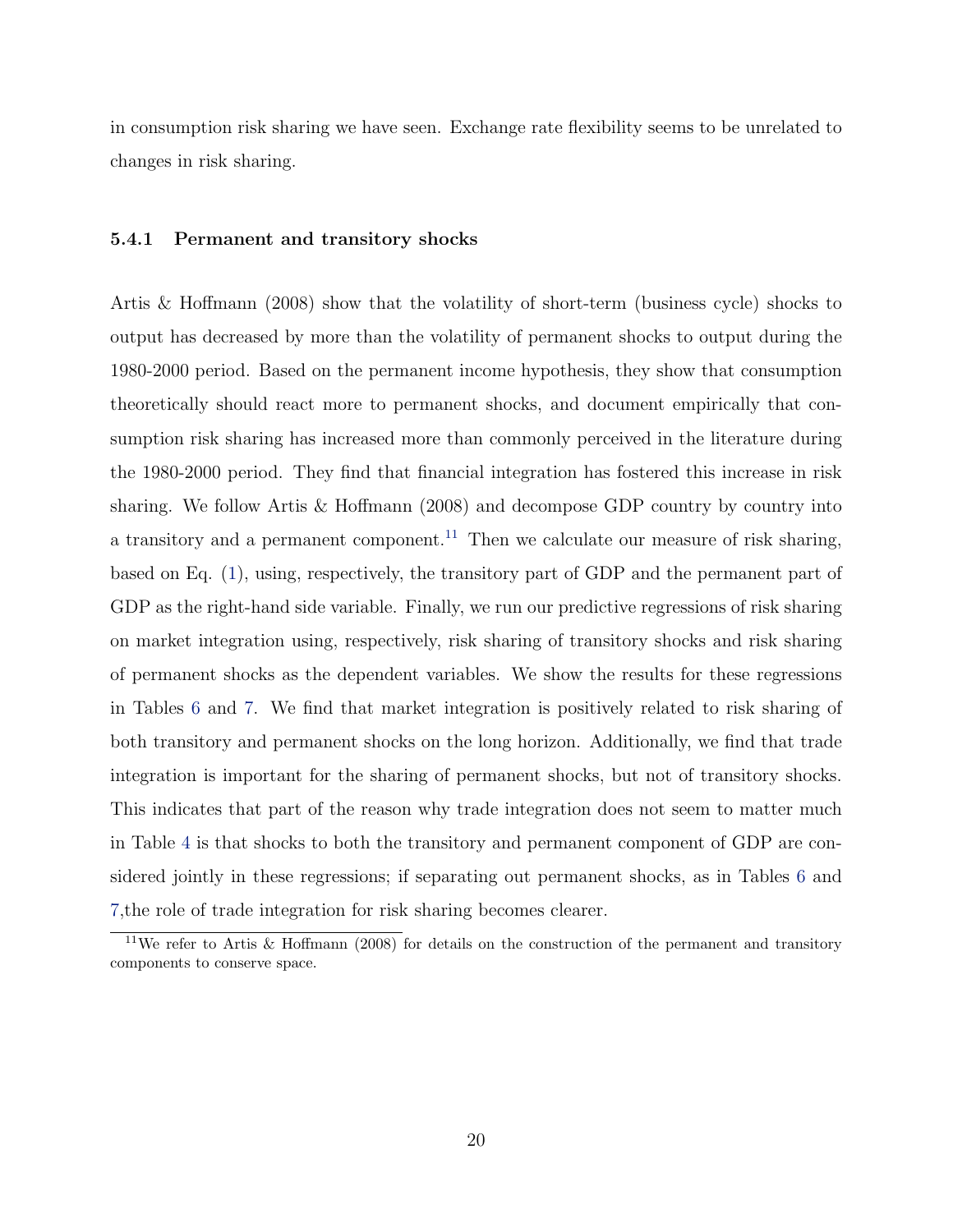# 5.4.2 Panel-regression results for importance of trade integration, exchange rate flexibility, and financial crises

We have country-by-country measures of trade integration and exchange rate flexibility. We follow Sørensen et al. (2007) and run panel regressions of consumption growth in a given country on GDP growth in the same country like in Section [3,](#page-11-1) but we now include additional regressors to control for trade integration and exchange rate flexibility. Moreover, we interact GDP growth with trade integration and exchange rate flexibility, respectively. This panel regression provides us with further evidence on how risk sharing has evolved over time and has the additional advantage that it does not use overlapping observations and is more directly related to procedures otherwise used in the literature by, e.g., Sørensen et al. (2007).

We show the results from this regression in Table [8.](#page-42-0) The panel regressions include both country and time fixed effects and we employ two-way clustered standard errors (clustered by country and year). We find an unconditional average degree of risk sharing across all countries and all time periods of  $0.39$  (1 – 0.61, see Table [8\)](#page-42-0). We also find that risk sharing is higher during periods where trade integration is higher; a negative slope on the interaction term  $\Delta GDP_t \times \Delta$  Trade<sub>t-1</sub> means that more trade openness lowers the coefficient on  $\Delta GDP_t$ , which in turn implies that own-country GDP growth matters less for own-country consumption growth. Hence, we find higher risk sharing during periods of higher trade integration. Finally, we find no relation between exchange rate flexibility and risk sharing in these regressions.

The role of financial crises. Using a similar panel regression set-up, we can investigate whether risk sharing varies over time with the severity of financial crises. Reinhart & Rogoff (2009) identify episodes of local crises, meaning the occurrence of currency, inflation, debt (external or internal), banking, or other crises in a country. Their variable ranges from 0 (no crisis) to 6 (all of these crises occur simultaneously in a country) for every country and every year. We include this variable in our panel regression and interact it with GDP growth. We also include a global crisis indicator, calculated as the GDP-weighted average of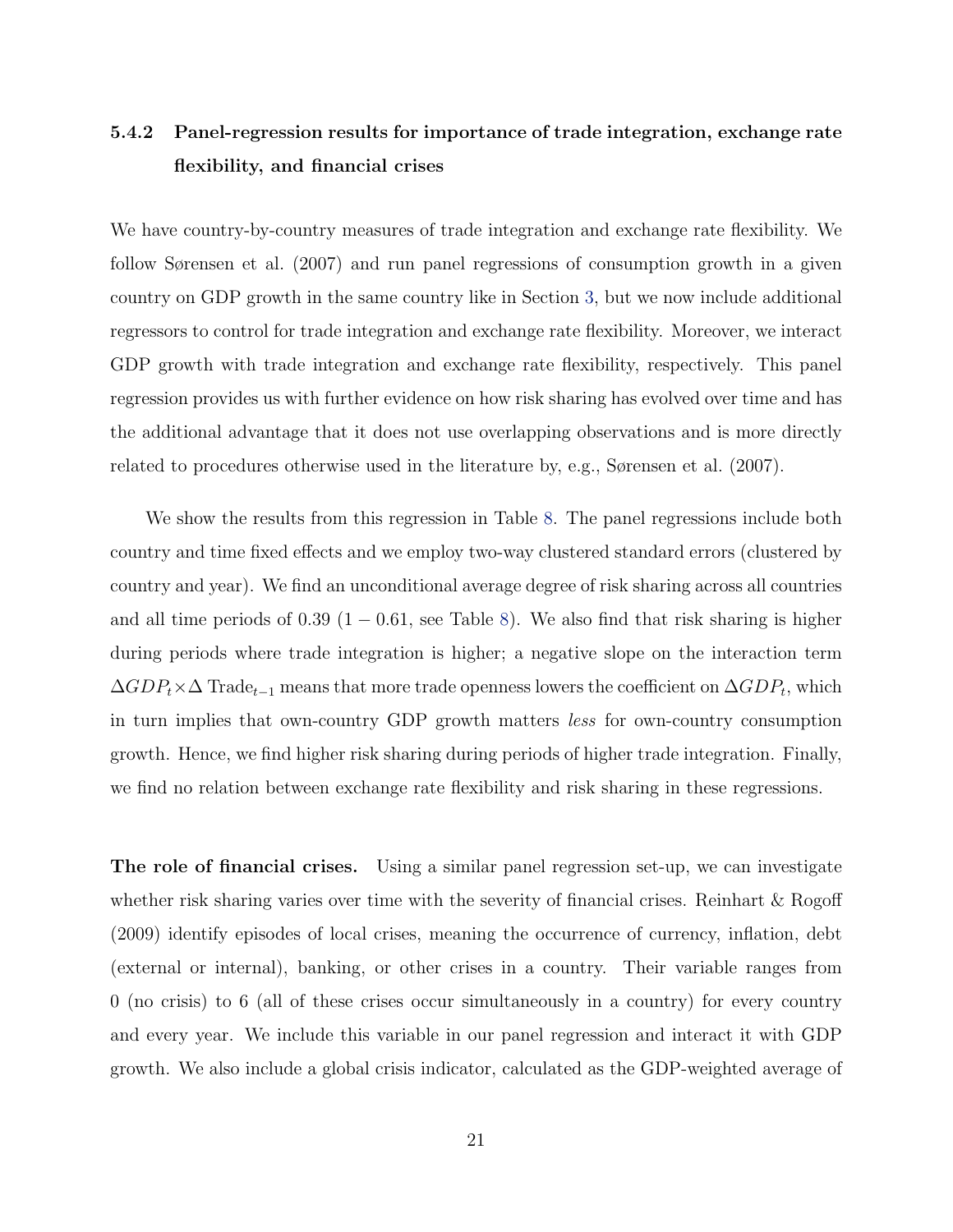country-specific crisis indicators, and its interaction with GDP growth. The results from this regression are in Table [9.](#page-43-0) We find that the interaction terms with global crises is significant, implying that risk sharing is time-varying and higher during periods of global crises. The overall level of risk sharing does not depend on local crises.

Our finding that risk sharing is counter-cyclical, i.e. higher during crisis, differs from findings in, e.g., Hoffmann and Sherbakova-Stewen (2011) and Storesletten et al. (2004) who find risk sharing to be lower during economic downturns. There are a couple of possible explanations. First, we look at international data and global crises whereas other authors often look at domestic crises (Storesletten et al., 2004 investigate U.S. micro data and Hoffmann and Sherbakova-Stewen, 2011 investigate U.S. states). Second, given our findings in Section [5.4.1,](#page-22-1) the result might simply reflect that there is little idiosyncratic risk to share during crises, implying that risk sharing appears high. One explanation could be that the fraction of GDP variance that is insurable declines, making risk sharing appear higher in the regressions than it actually is.

### 6. Consequences of time-varying consumption risk sharing

So far, we have demonstrated that there is a considerable degree of time-variation in international consumption risk sharing and that risk sharing depends on lagged capital market integration. One implication of time-varying risk sharing is that the costs of imperfect insurance against consumption fluctuations will also vary through time (Lucas, 1985). We analyze this in this section and quantify the consequences of imperfect risk sharing.

Perfect risk sharing means eliminating idiosyncratic shocks to consumption. All else equal, imperfect risk sharing thus implies higher variance of consumption growth which lowers utility of a risk-averse consumer compared to a situation of perfect risk sharing. In this section, we illustrate the benefits (in welfare terms) of international risk sharing, and, in particular, the time-variation in these welfare gains.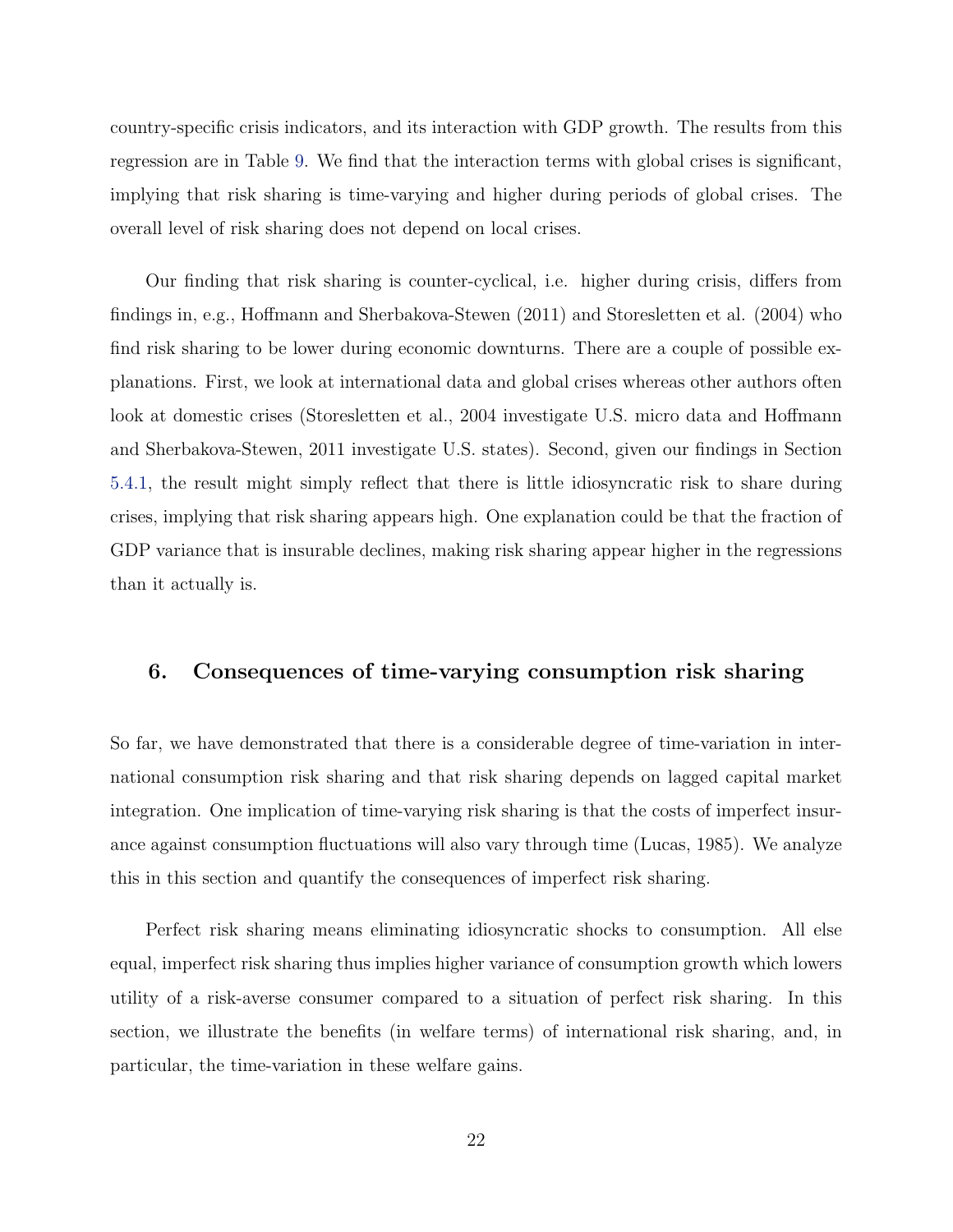We measure the welfare gain from international risk sharing based on the following reasoning: If risks are perfectly shared (and preferences are the same, etc.), consumption growth rates of different countries should move in lockstep. The consumption uncertainty consumers face in this situation is the risk of fluctuations in world consumption, i.e. the variance of world consumption. On the other hand, when there is no risk sharing, consumption growth will be more driven by GDP growth in individual countries. The risk the consumer in each country faces in this situation is the volatility of individual consumption growth. The difference between the volatility of world consumption and the average of volatilities of individual countries' consumption is the gain from consumption risk sharing.

We follow Lucas (1985, 2003) and assume that consumers have CRRA preferences over consumption

$$
U_t = \frac{(1 + C_t)^{1 - \theta}}{1 - \theta} \tag{4}
$$

where  $C_t$  is annual consumption and  $\theta$  is the coefficient of relative risk aversion. We calculate the welfare gain from switching to perfect consumption risk sharing as the difference in utilities between consuming world consumption and consuming actual levels of consumption in the individual countries. Specifically, the two levels of utility are calculated as (i) the utility from consuming world consumption which is the GDP-weighted average of consumption in the individual countries (call this level of utility  $U(C^{\text{perfectly shared}})$ ) and (ii) the utilities from consuming own-country consumption. These own-country consumption utilities are then combined using GDP-weights (call this level of utility  $U(C^{\text{non-perfectly shared}})$ ). The resulting gain in utility is calculated as:

$$
\frac{1}{T} \sum_{t=1}^{T} U(C^{\text{non-perfectly shared}})) - \frac{1}{T} \sum_{t=1}^{T} U(C^{\text{perfectly shared}})).
$$

We use 10 years to calculate the average utilities, and we let the calculations roll through the sample. We note that average utility takes risk into account due to the concavity of the utility function.

We plot the (log) difference in utilities in Figure [7](#page-50-0) using two different values for the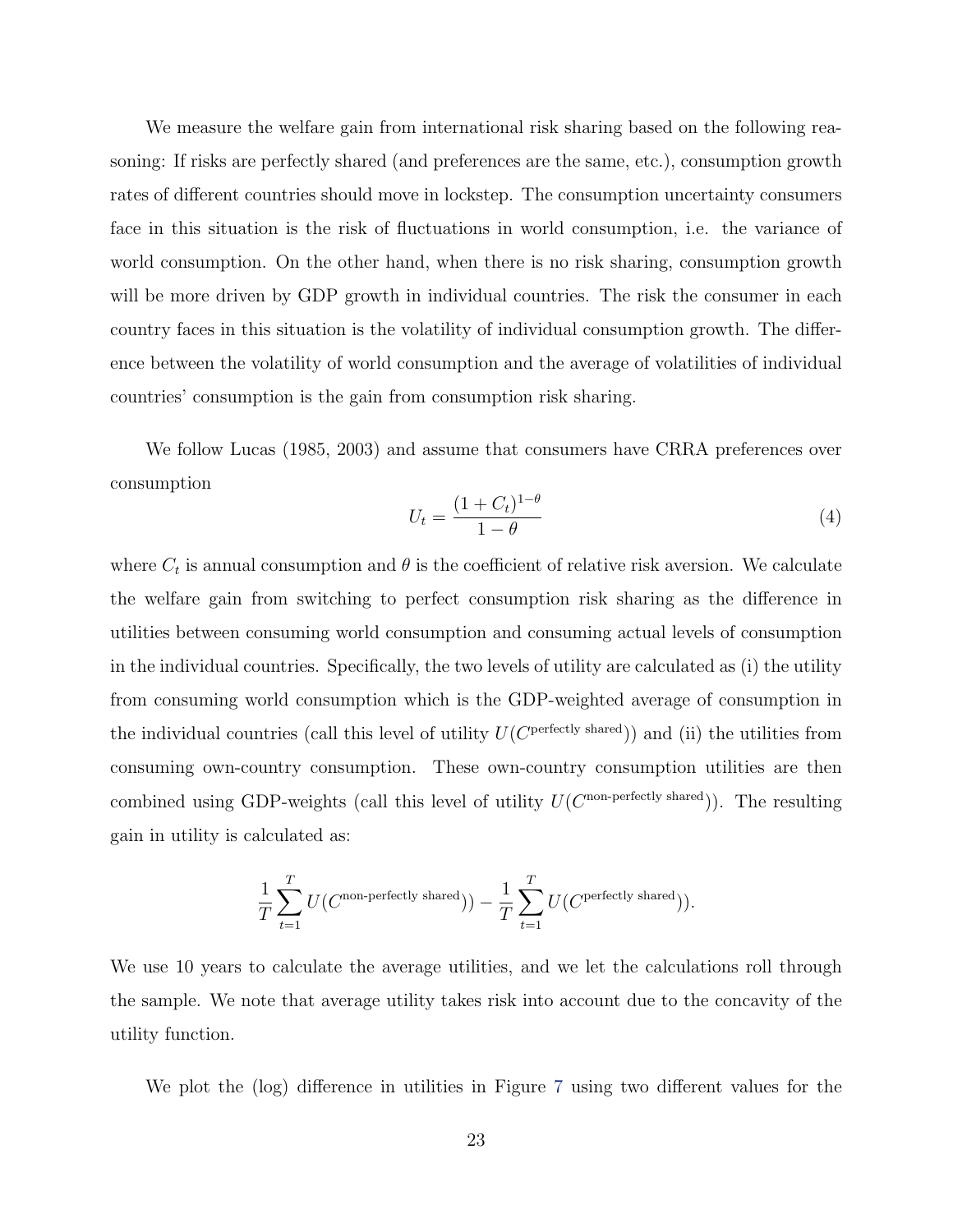risk aversion parameter;  $\theta = 4$  and  $\theta = 10$ . We find that there are large swings in welfare costs. For example, the spike of  $-6.5\%$  in 1955 (for  $\theta = 10$ ) means the representative consumer would have been willing to give up 6.5% of consumption to eliminate idiosyncratic consumption volatility in 1955. Figure [7](#page-50-0) shows that there is time-variation in the amount of consumption the consumer in the non-integrated world is willing to give up in order to avoid idiosyncratic consumption fluctuations.

In particular, the utility cost of imperfect risk sharing is very large around WWII, and has been declining more or less continuously since then in line with increased market integration and risk sharing over the same time period. Throughout the last couple of decades, the difference is very small indicating that there is no big difference in the amount of consumption that consumers are willing to give up compared to what consumers in a world of perfect risk sharing would give up. In other words, consumption risk sharing today is so high that further improvements will not lead to large welfare gains anymore (as judged by our metric).

We can also comment on the economic magnitudes of the effects. During the first half of our sample period, for example, the difference between the two certainty-equivalents in Figure [7](#page-50-0) is approximately  $-1.10\%$  for  $\theta = 4$  and  $-1.99\%$  for  $\theta = 10$ . In the second half of our sample, these numbers increase to -1.03% and -1.60% respectively, and for a very recent sample from 1991 - 2012, these numbers are almost zero at -0.30% ( $\theta = 4$ ) and -0.49%  $(\theta = 10)$ . Hence, higher integration has brought considerable welfare gains and it thus seems relevant to understand which factors drive risk sharing. Looking at the time-variation in Figure [7,](#page-50-0) the time-series fluctuations in utility losses seem to line up reasonably well with fluctuations over time in consumption risk sharing, as documented in earlier parts of the paper. Hence, the degree of consumption risk sharing has significant welfare implications and periods of time with low risk sharing are also times with significant welfare costs. This underscores the main theme of this paper: consumption risk sharing matters and it seems important to understand the drivers of consumption risk sharing. As shown above, market integration seems to be one driver of risk sharing.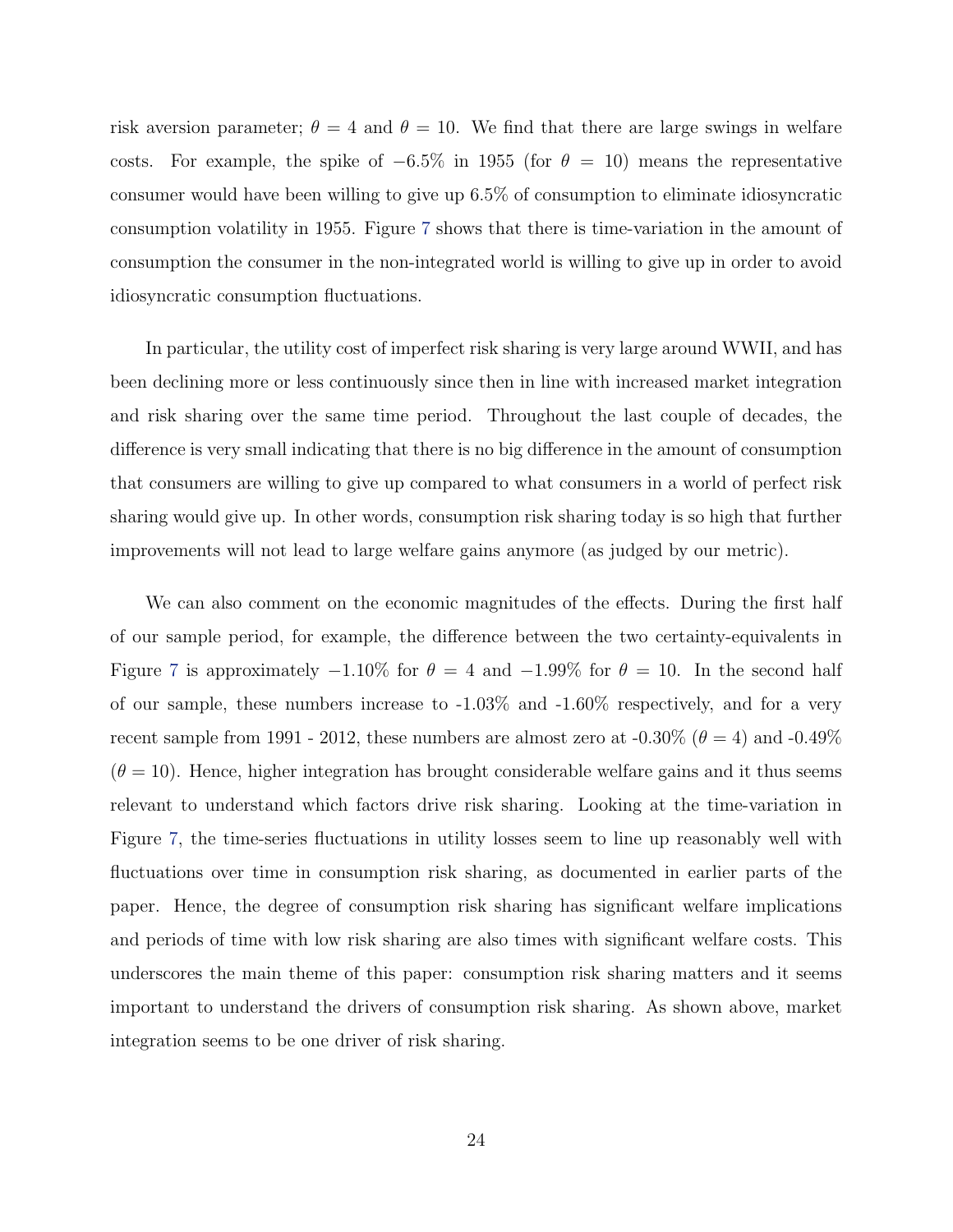# 7. Additional results and robustness

<span id="page-27-0"></span>In this section, we present additional results and run some robustness checks on earlier results. We provide further robustness results in the Internet Appendix to our paper.

A CAPM measure of integration and sub-samples. We calculated a second measure of market integration based on a world-CAPM, i.e. a model where assets are priced according to their exposures to the world market portfolio. We are interested in the dispersion of the idiosyncratic part of countries' returns, the point being that the more integrated countries are, the lower is the cross-country dispersion of idiosyncratic risk. To find the cross-country dispersion of idiosyncratic risk, we proceed as follows. We estimate a world-CAPM time-series regression (over the full sample period) for each of the 16 countries, i.e. we regress the return of a country on the return on the world-market portfolio. We save the residual time-series for each country and take the absolute values. We then have 16 time-series of absolute residuals. For each year, we take the GDP-weighted cross-country average of idiosyncratic volatilities, so that we have one time-series from 1875 to 2012 of "average idiosyncratic volatility". Panel (a) of Figure [A.2](#page-58-0) shows a time-series plot of this measure.

We then run the same predictive regressions as in Table [3](#page-37-0) but using the CAPM-based measure of integration. We report results in Table [A.I](#page-52-0) in the Internet Appendix and find that the basic result from above is unaffected: There is strong statistical evidence that integration leads risk sharing; perhaps not when we set  $k = 1$  and  $h = 1$ , but when we smooth out fluctuations in the level of integration, by using its average over several years and predict future risk sharing, or if we predict the average of the next several years of risk sharing. And, as above, there is no effect from risk sharing to future integration. Hence, our predictability results are robust towards using a model-free measure of financial integration, as in Table [3,](#page-37-0) or a CAPM-measure, as in Table [A.I](#page-52-0) .

We find a high level of financial integration in the early part of our sample period (see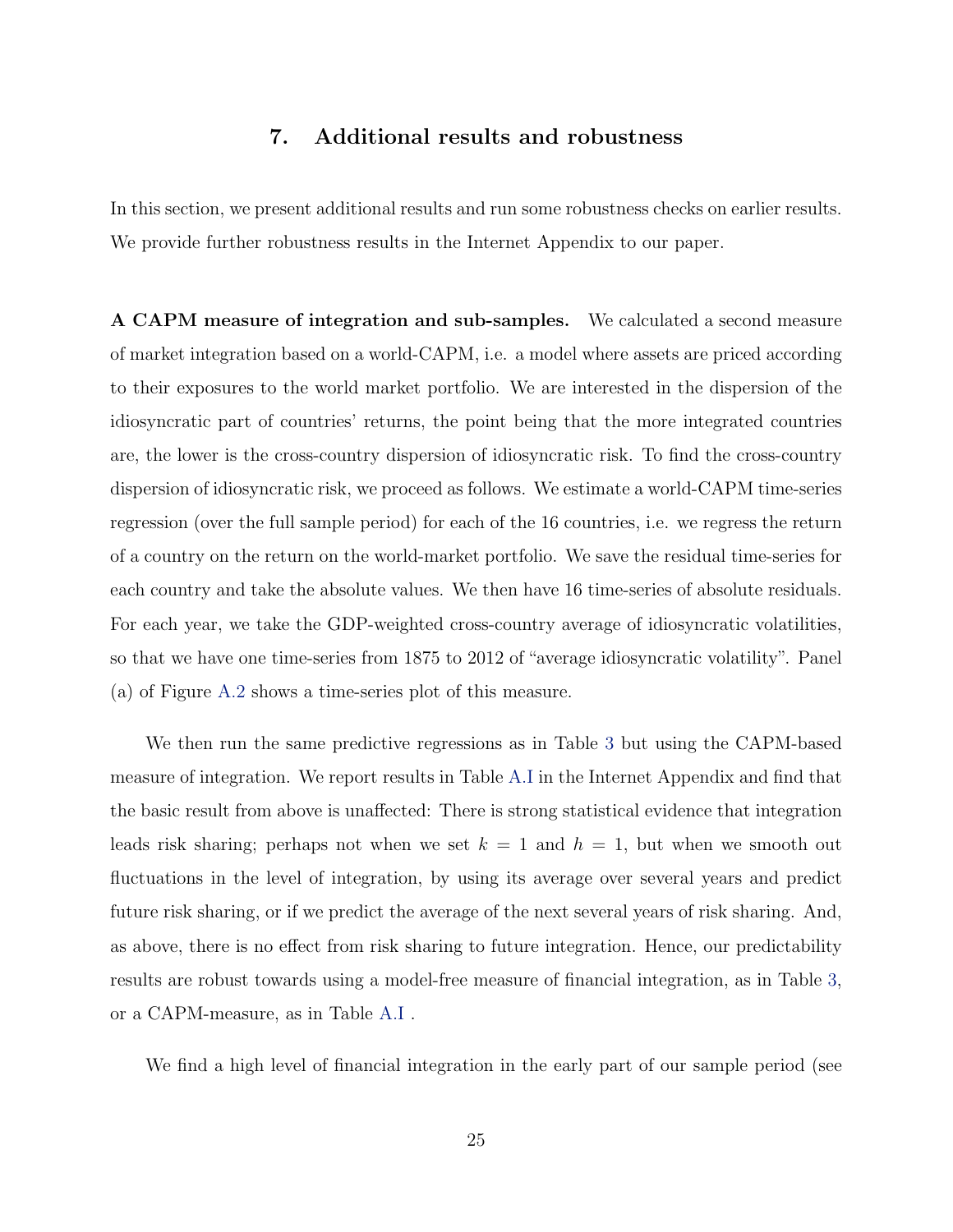Figure [3\)](#page-46-0). During this part of our sample, we only have data for few countries (France, Germany, Spain, U.K., and U.S.), though. In order to judge whether our result that financial integration leads risk sharing is driven by these early years with few countries, we present in Table [A.II](#page-53-0) results from two subsample regressions: one for the 1900-2012 period and one for the 1946-2012 period. Table [A.II](#page-53-0) reveals that our results do not depend on the early periods, as we find that financial integration leads consumption risk sharing also when excluding early subsamples. For instance, if focusing on the 1946-2012 period, we find that the average degree of financial integration during a decade significantly predicts the average degree of consumption risk sharing during the following decade with an  $R<sup>2</sup>$  of twenty percent.

A common-factors measure of market integration. So far, we have presented results using two measures of financial integration. Pukthuanthong & Roll (2009) advocate a third measure, and we checked our results using that measure. Pukthuanthong & Roll (2009) suggest to measure financial integration by the proportion of a country's returns that can be explained by common, global factors. We have annual data (Pukthuanthong & Roll, 2009 use daily data), so we proceed as follows. We use rolling windows of 25 years to compute the covariance matrix  $CV_{t-24;t}$  of stock returns for a given 25-year window. Next, we factorize the covariance matrix  $CV_{t-24;t} = \Phi_{t-24;t} \Lambda_{t-24;t} \Phi'_{t-24;t}$  of stock returns and select the number of factors based on the largest eigenvalues and such that the common factors account for at least 80% of return (co-) variances. This usually requires two or three factors. Finally, we form common factor portfolios  $\Phi_{t-24;t} R'_{t-24;t}$  based on the eigenvectors  $(\Phi_{t-25;t})$  of the covariance decomposition. We then regress the stock returns of individual countries on these common factor returns and compute the  $R^2$  for each country. We take the average of these  $R<sup>2</sup>$ s to find the overall measure of integration at each point in time. We call this measure the "Importance of common factors" and plot it in Panel (b) of Figure [A.2](#page-58-0) in the Internet Appendix. Using this measure of integration, we find that financial integration has increased sharply since the breakdown of the Bretton Woods, and reach historically high levels during the last years of our sample. We also find that the degree of financial integration declined after WWI and stayed low until the mid-1960s (when using all countries) or the mid-1970s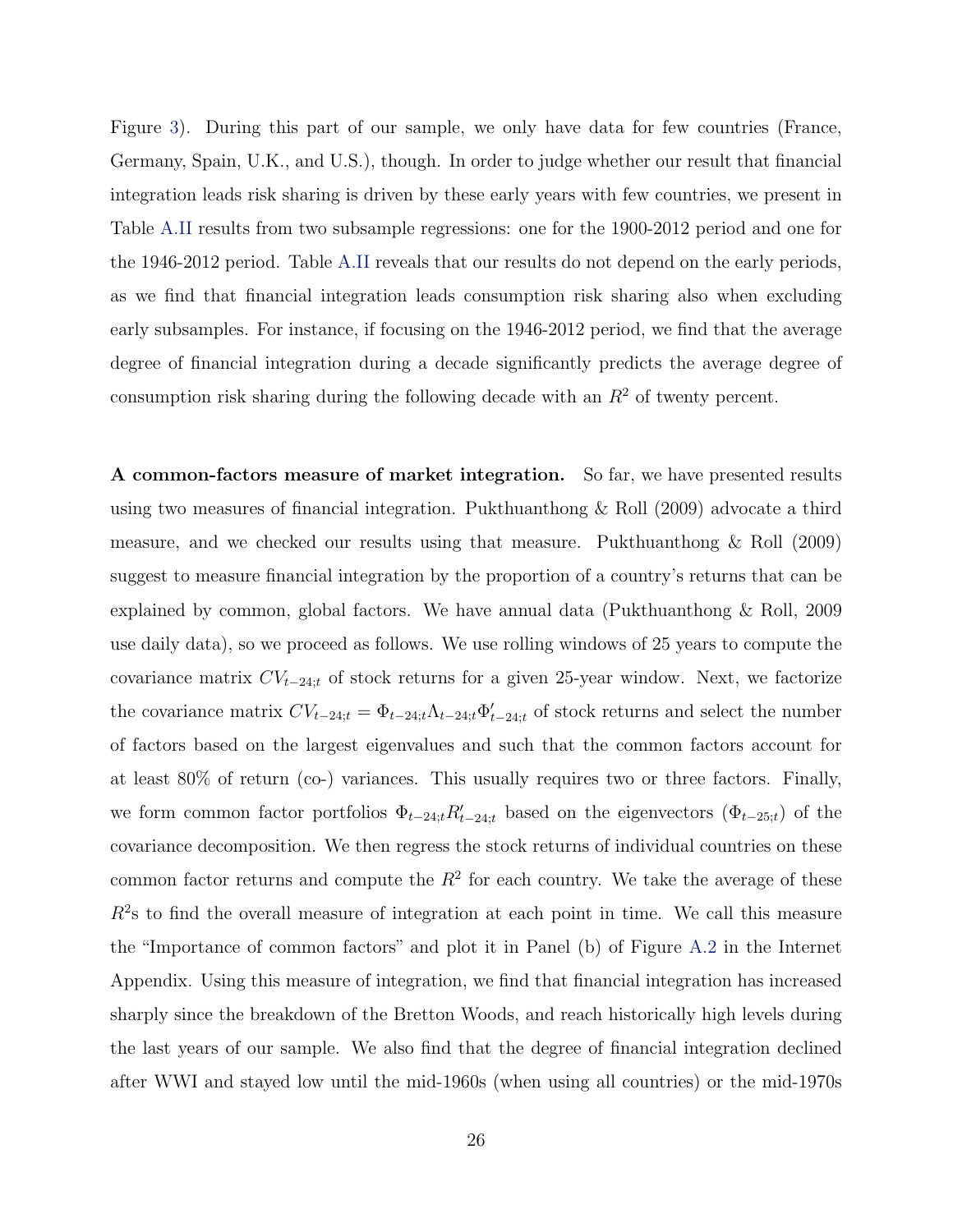(when using France, Germany, Spain, U.K., and U.S.). Hence, we conclude that even if the message provided by Figure [A.2](#page-58-0) is perhaps not as clear as the message provided by Figure [3](#page-46-0) – due to the rolling window of estimation – the conclusions regarding periods of financial integration is to a large extent robust in qualitative terms.<sup>[12](#page-29-0)</sup>

Additional robustness on predictive regressions. Next, we also look at measures of financial integration based on excess returns (stock returns minus the risk-free rate) and government bonds and T-bills instead of using simple stock returns to measure financial integration. We report these regressions in the Internet Appendix in Tables [A.III](#page-54-0) and [A.IV,](#page-55-0) respectively, and find that they corroborate our earlier results: Market integration over the past decade positively forecasts consumption in the future, but not the other way around. Our results, thus, are not sensitive to the kinds of returns we use to measure financial integration.

We also run an additional robustness check related to the predictive regression results and add a lag of the dependent variables. We do so because using larger values of  $k$  (the period over which we measure consumption risk sharing) leads to an increasingly persistent dependent variable by construction. Hence, this is an additional check on the influence of persistent variables on our results (additional to the different sets of standard errors that we in the tables above use to deal with this persistence). Table [A.V](#page-56-0) in the Internet Appendix reports results for this exercise and we again find that our results are robust in the sense that equity market integration leads risk sharing.

Asymmetric effects. We also investigated whether there are asymmetric effects in the relation between integration and risk sharing, i.e. whether risk sharing mainly changes when integration goes, e.g., up (or down). We have investigated this in different ways, for instance, interacting our integration measure with a dummy being equal to 1 if integration increases. The overall conclusion from these tests is that there are no significant asymmetric effects. This means that risk sharing responds to changes in integration, both when integration goes

<span id="page-29-0"></span><sup>12</sup>We do not run predictive regressions of risk sharing on this measure of integration as this measure is based on rolling windows of 25 years so that we would confound the forecast horizon and estimation window.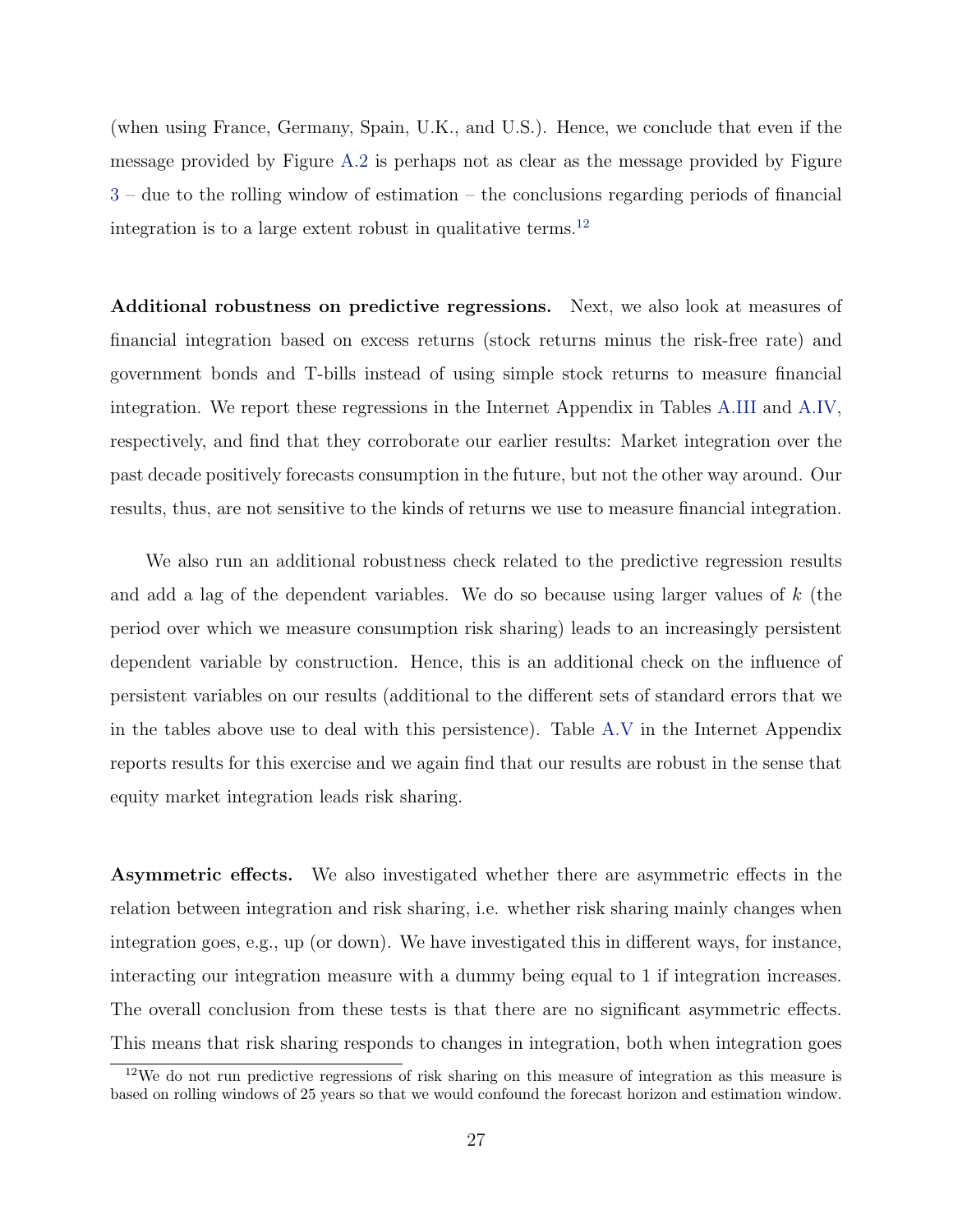up and down, and there are no differences depending on whether integration increases or decreases.

Obstfeld (1994) measure of risk sharing. We use the measure of consumption risk sharing developed and used by Asdrubali, Sørensen, & Yosha (1996), Sørensen & Yosha (1998), Sørensen, Wu, Yosha & Zhu (2007), and Kose, Prasad, & Terroes (2009). There is an alternative, closely related measure used in Obstfeld (1994) and Lewis (1999), where consumption risk sharing is measured via a regression of own-country consumption growth on own-country income growth  $\Delta c_{i,t} = \alpha + \beta \Delta y_{i,t} + \varepsilon_{i,t}$  instead of using deviations from world growth. As a robustness test, we also used this measure and find results very similar to those reported here. This finding makes sense as we are using cross-sectional regressions and the  $\alpha$ in this regressions ensures that all variables are cross-sectionally demeaned. This is similar to using our measure in the main text that subtracts GDP-weighted global growth rates.

All in all, over the last 140 years, we find strong and robust evidence that financial market integration has led to higher degrees of consumption risk sharing after a couple of years.

# 8. Conclusion

We investigate time-variation in capital market integration and consumption risk sharing over a period of almost 140 years, from 1875 through 2012. We first document considerable variation over time in consumption risk sharing and financial integration in stock markets. We find periods of very high risk sharing and integration, such as in the beginning of the sample period and at the very end of the sample period, and periods of low risk sharing and integration, such as periods surrounding WWII and during the Bretton Woods period. By exploiting variation over time, we document that there indeed is a clear-cut relation between capital market integration and risk sharing in the sense that higher financial market integration forecasts higher risk sharing in the future, whereas there is no effect the other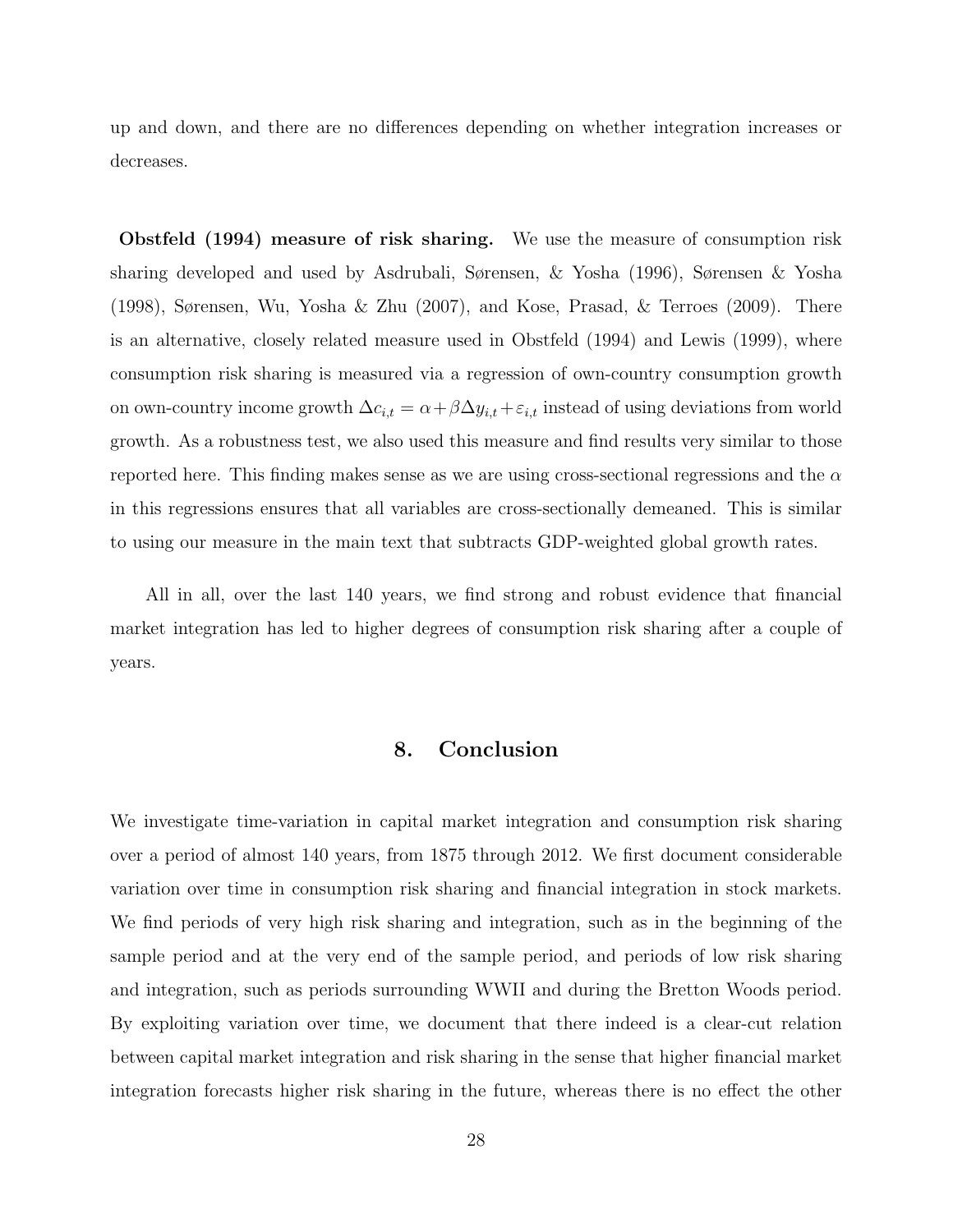way around. Hence, financial markets do indeed seem to deliver on one of their most basic functions, namely propagating risk sharing among agents. Finally, we calculate variation over time in the costs of having less than fully integrated capital markets. We find substantial fluctuations in these utility costs, with the periods surrounding WWII generating a high cost of up to five percent of utility, and at other times, such as in recent years, very low costs.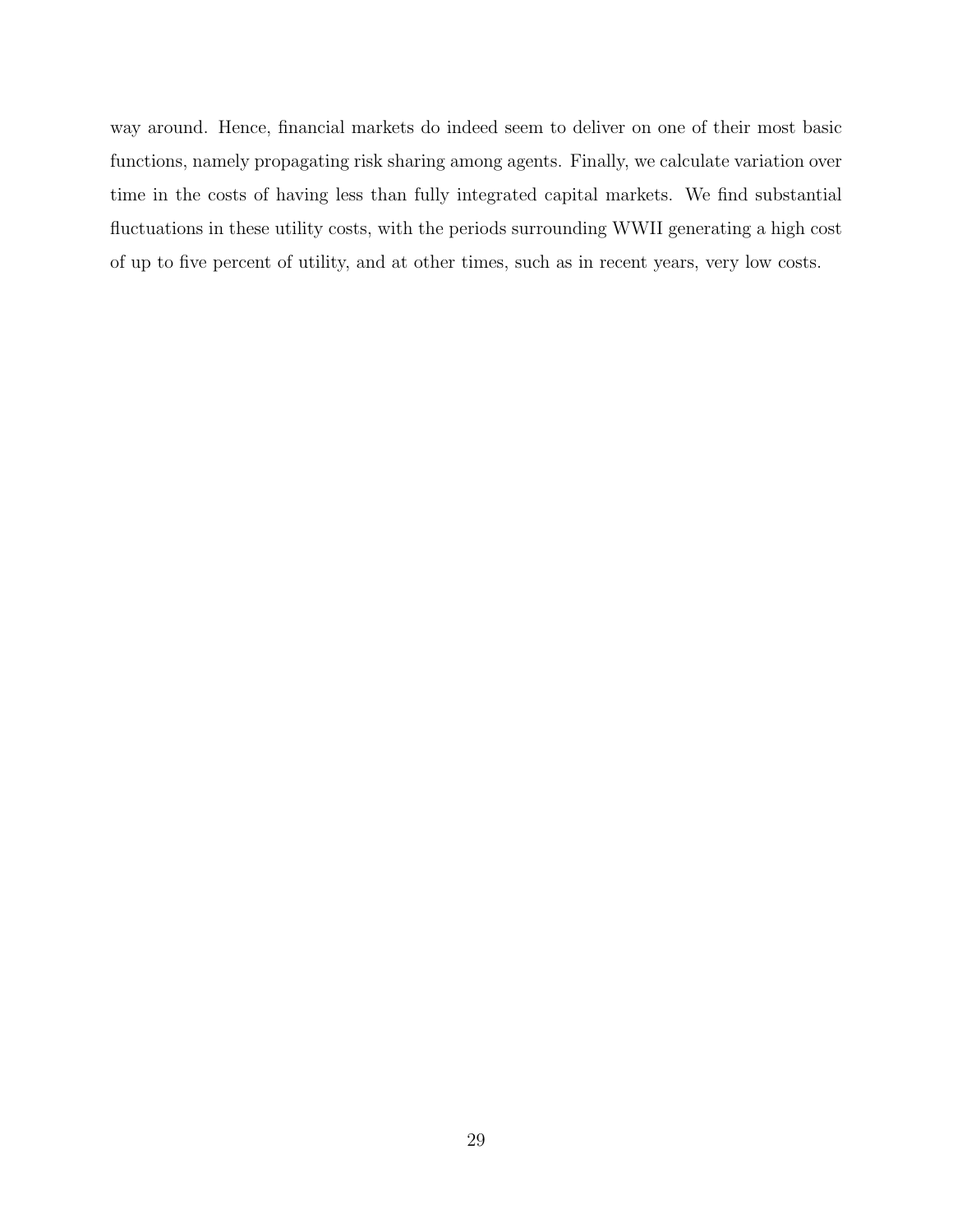## References

- [1] Ang, Andrew, Geert Bekaert, 2007. Stock Return Predictability: Is it there? Review of Financial Studies 20, 651–707.
- [2] Artis, Michael J., Mathias Hoffmann, 2008. Financial Globalization, International Business Cycles and Consumption Risk Sharing. Scandinavian Journal of Economics 110, 447–471.
- [3] Asdrubali, Pierfederico, Sørensen, Bent E., Yosha, Oved, 1996. Channels of interstate risk sharing: United States 1963–90. Quarterly Journal of Economics 111, 1081–1110.
- [4] Bai, Yan, Zhang, Jing, 2012. Financial integration and international risk sharing. Journal of International Economics 86, 17–32.
- [5] Barro, Robert J. and José F. Ursúa, 2008. Macroeconomic crisis since 1870. Brookings Papers on Economic Activity Spring 2008, 255–335.
- [6] Bekaert, Geert, Harvey, Campbell, Lundblad, Christian, 2005. Does financial liberalization spur economic growth. Journal of Financial Economics 77, 3–55.
- [7] Bekaert, Geert, Harvey, Campbell, Lundblad, Christian, Siegel, Stephan, 2007. Global growth opportunities and market integration. Journal of Finance 62, 1081–1137.
- [8] Bekaert, Geert, Harvey, Campbell, Lundblad, Christian, Siegel, Stephan, 2013. The European Union, the Euro, and Equity Market Integration. Journal of Financial Economics 109, 583–603.
- [9] Cole, H. L., and Maurice Obstfeld, 1991. Commodity Trade and International Risk Sharing: How Much Do Financial Markets Matter? Journal of Monetary Economics 28, 3–24.
- [10] Feenstra, Robert C., Robert Inklaar, and Marcel P. Timmer, 2015. The Next Generation of the Penn World Table. Forthcoming American Economic Review.
- [11] Hodrick, Robert, 1992. Dividend Yields and Expected Stock Returns: Alternative Procedures for Inference and Measurement. Review of Financial Studies 5, 357-386.
- [12] Hoffmann, Mathias, Iryna Shcherbakova-Stewen, 2011. Consumption Risk Sharing over the Business Cycle: The Role of Small Firms' Access to Credit Markets. Review of Economics and Statistics 93, 1403-1416.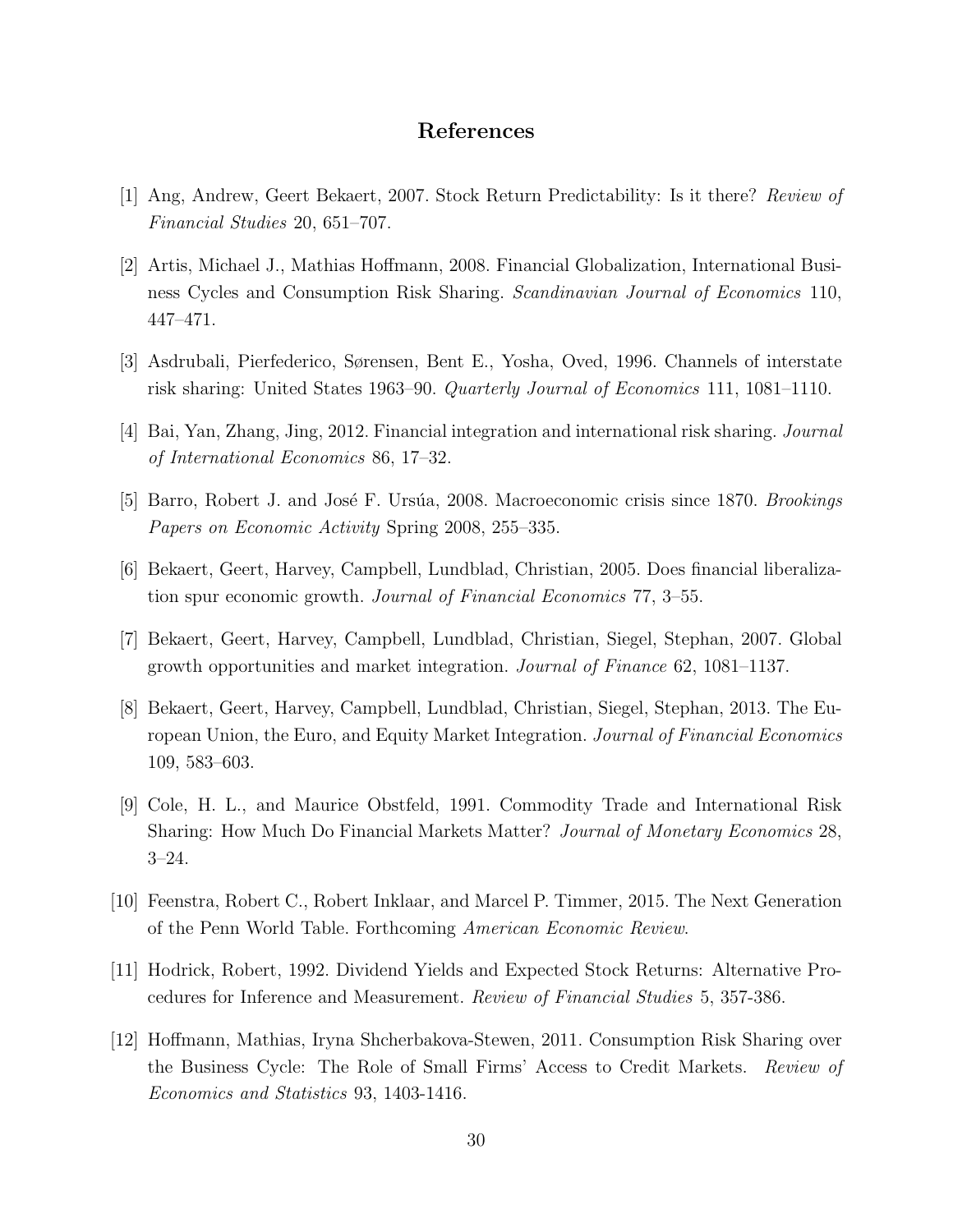- [13] Kalemli-Ozcan, Sebnem, Elias Papaioannou, Fabrizio Perri, 2013. Global Banks and Crisis Transmission. Journal of International Economics 89, 495–510.
- [14] Kalemli-Ozcan, Sebnem, Elias Papaioannou, Jose-Luis Peydro, 2013. Financial Regulation, Financial Globalization, and the Synchronization of Economic Activity. Journal of Finance 68, 1179–228.
- [15] Kose, M. Ayhan, Prasad, Eswar, Rogoff, Kenneth, Wei, Shang-Jin, 2009. Financial Globalization: A Reappraisal. IMF Staff Papers, 8-62.
- [16] Kose, M. Ayhan, Prasad, Eswar, Terroes, Marco, 2009. Does financial globalization promote risk sharing? Journal of Development Economics 2009, 258-270.
- [17] Lane, Philip R., Milesi-Ferretti, Gian Maria, 2007. The external wealth of nations mark II: Revised and extended estimates of foreign assets and liabilities, 1970–2004. Journal of International Economics 73, 223-250.
- [18] Lewis, Karen K., 1995. Puzzles in International Financial Markets. In: G. Grossman and K. Rogoff (Eds.), Handbook of International Economics. North Holland: Amsterdam.
- [19] Lewis, Karen K., 1996. What can explain the apparent lack of international consumption risksharing? Journal of Political Economy 104 (2), 267–297.
- [20] Lewis, Karen K., 1999. Trying to explain home bias in equities and consumption. Journal of Economic Literature 37, 571–608.
- [21] Longin, F., Solnik, Bruno, 1995. Is the Correlation in International Equity Returns Constant: 1960-1990? Journal of International Money and Finance 14, 3–26.
- [22] Longin, F., Solnik, Bruno, 2001. Extreme Correlation of International Equity Markets Journal of Finance 56, 649–676.
- [23] Lucas, Robert E., 1985. Models of Business Cycles. Basil Blackwell.
- [24] Lucas, Robert E., 2003. Macroeconomic Priorities. American Economic Review 93, 1–14.
- [25] Newey, Whitney K, West, Kenneth D, 1987. A Simple, Positive Semi-definite, Heteroskedasticity and Autocorrelation Consistent Covariance Matrix. Econometrica 55, 703–708
- [26] Obstfeld, Maurice, 1994. Are industrial-country consumption risks globally diversified? In: Leiderman, L., Razin, A. (Eds.), Capital Mobility: The Impact of Consumption, Investment and Growth. Cambridge University Press, New York, pp. 13–47.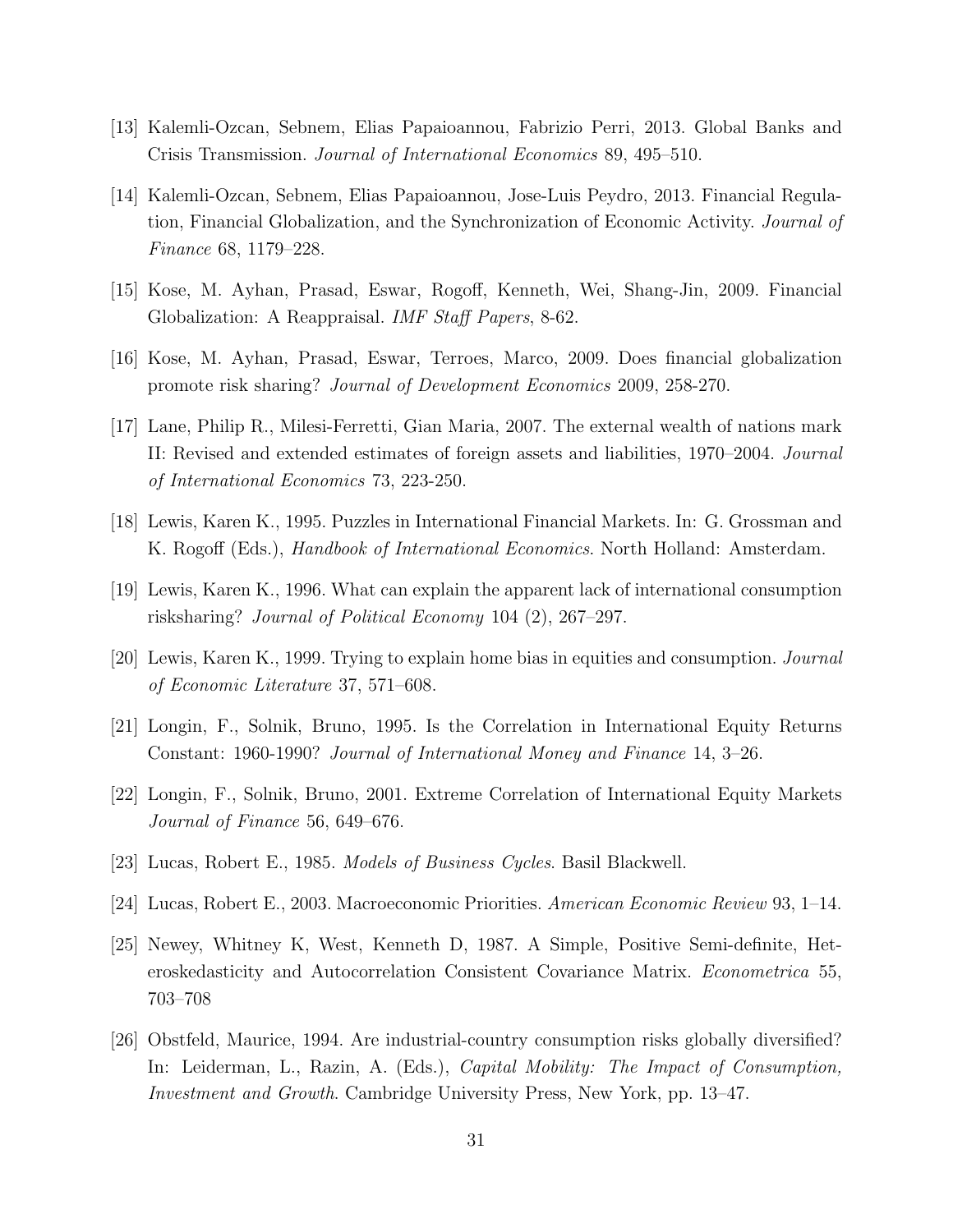- [27] Obstfeld, Maurice, Rogoff, Kenneth S., 1996. Foundations of International Macroeconomics. MIT Press.
- [28] Obstfeld, Maurice, Taylor, Alan M., 2004. Global Capital Markets: Integration, Crisis, and Growth. Cambridge University Press.
- [29] Reinhart, Carmen M., and Kenneth S. Rogoff, 2009. This Time Is Different: Eight Centuries of Financial Folly. Princeton, New Jersey: Princeton University Press.
- [30] Pukthuanthong, Kuntara, Roll, Richard, 2009. Global market integration: An alternative measure and its application. Journal of Financial Economics 94, 214–232.
- [31] Quinn, Dennis, Voth, Hans-Joachim, 2008. A Century of Global Equity Market Correlations. American Economic Review. Papers and Proceedings 98, 535–40.
- [32] Schularick, Moritz, Steger, Thomas M., 2010. Financial Integration, Investment, and Economic Growth. Evidence From Two Eras of Financial Globalization. Review of Economics and Statistics 92, 756–768. Forthcoming.
- [33] Sørensen, Bent E., Yosha, Oved, 1998. International risk sharing and European monetary unification. Journal of International Economics 45, 211–238.
- [34] Sørensen, Bent E., Yosha, Oved, Østergaard, Charlotte, 2002. Consumption and Aggregate Constraints: Evidence from US States and Canadian Provinces. Journal of Political Economy 110, 634–645.
- [35] Sørensen, Bent E., Yosha, Oved, Wu, Yi-Tsung, Zhu, Yu, 2007. Home bias and international risk sharing: twin puzzles separated at birth. Journal of International Money and Finance 26 (4), 587–605.
- [36] Stiglitz, Joseph E., 2000. Capital Market Liberalization, Economic Growth, and Instability. World Development 28, 1075–1086.
- [37] Storesletten, Kjetil, Chris I. Telmer, Amir Yaron, 2004. Cyclical Dynamics in Idiosyncratic Labor Market Risk. Journal of Political Economy 112, 695-717.
- [38] Tesar, Linda, 1995. Evaluating the Gains from International Risksharing. Carnegie-Rochester Conference Series on Public Policy 42, 95–143.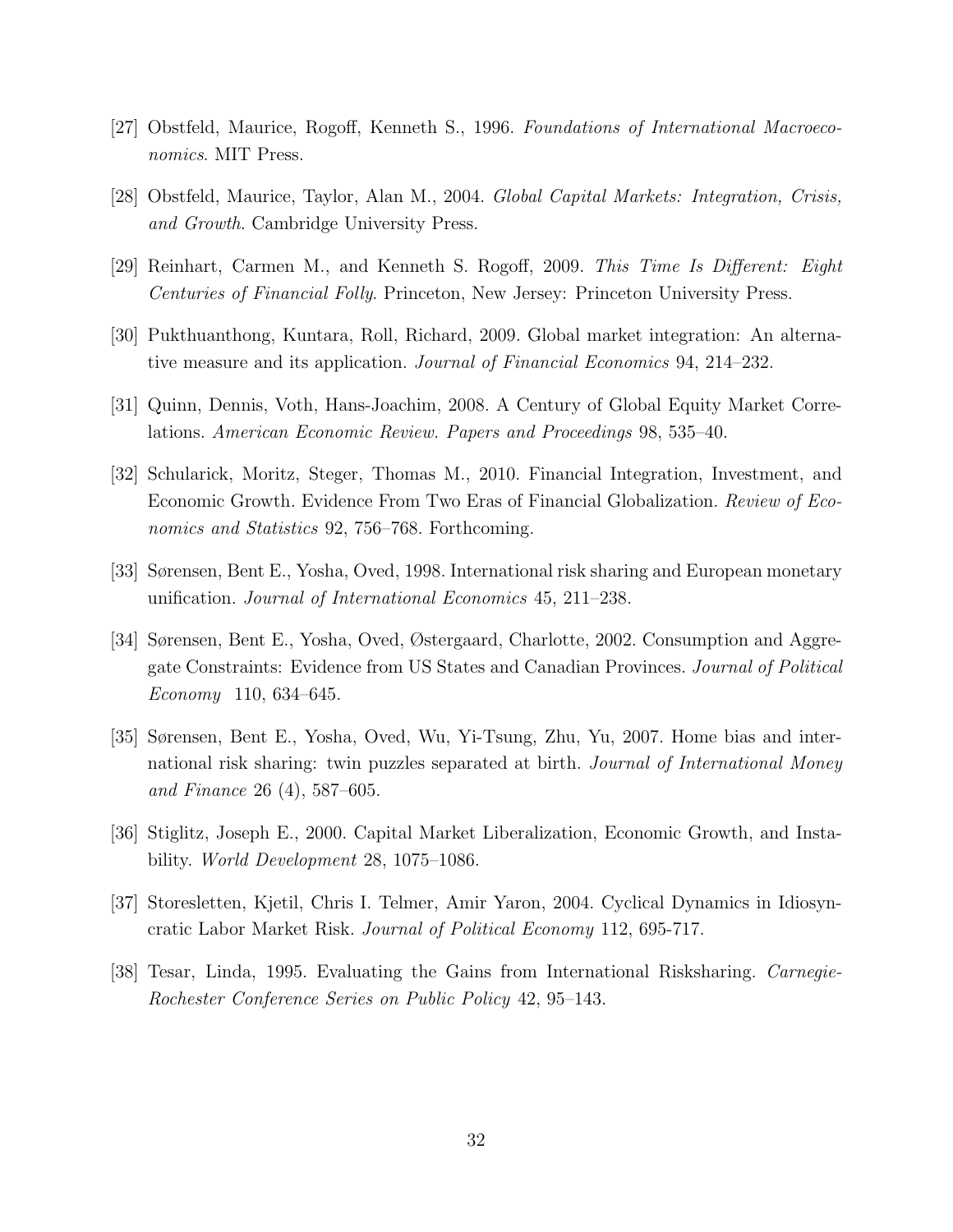### Table 1. Descriptive statistics of country data

<span id="page-35-0"></span>This table reports the mean and standard deviation of real per capita consumption growth  $(\Delta c)$ , real per capita GDP growth  $(\Delta y)$ , and stock returns (r). We also report the first available observation for each category. Numbers in brackets are t-statistics based on Newey and West (1987) HAC standard errors.

|              |              | Cons. growth |            |              | GDP growth  |            |              | Stock returns |            |
|--------------|--------------|--------------|------------|--------------|-------------|------------|--------------|---------------|------------|
|              | <b>START</b> | <b>MEAN</b>  | <b>STD</b> | <b>START</b> | <b>MEAN</b> | <b>STD</b> | <b>START</b> | <b>MEAN</b>   | <b>STD</b> |
| Australia    | 1902         | 1.54         | 3.88       | 1875         | 1.50        | 3.54       | 1876         | 12.44         | 18.59      |
|              |              | $[3.61]$     |            |              | [4.40]      |            |              | [9.35]        |            |
| Belgium      | 1914         | 1.63         | 5.80       | 1875         | 1.66        | 2.98       | 1900         | 8.88          | 23.90      |
|              |              | [2.28]       |            |              | [4.87]      |            |              | [3.78]        |            |
| Canada       | 1875         | 2.03         | 3.80       | 1875         | 2.11        | 4.47       | 1900         | 11.12         | 16.97      |
|              |              | [5.71]       |            |              | [4.80]      |            |              | $[7.32]$      |            |
| Denmark      | 1875         | 1.45         | 3.66       | 1875         | 1.90        | 2.85       | 1900         | 10.37         | 19.42      |
|              |              | $[5.50]$     |            |              | [8.16]      |            |              | $[5.91]$      |            |
| France       | 1875         | 1.62         | 4.14       | 1875         | 1.92        | 3.96       | 1875         | 9.03          | 22.71      |
|              |              | [3.72]       |            |              | [4.99]      |            |              | [4.79]        |            |
| Germany      | 1875         | 1.72         | 4.50       | 1875         | $2.52\,$    | 4.64       | 1875         | 9.24          | 28.78      |
|              |              | [3.19]       |            |              | [4.47]      |            |              | [3.61]        |            |
| Italy        | 1875         | 1.52         | $\;\:2.94$ | 1875         | $2.15\,$    | 2.84       | 1900         | 8.75          | $28.34\,$  |
|              |              | [4.18]       |            |              | [6.55]      |            |              | [3.32]        |            |
| Japan        | 1875         | 2.42         | 4.29       | 1875         | 2.94        | 4.75       | 1900         | 13.01         | 27.60      |
|              |              | [4.31]       |            |              | [5.87]      |            |              | [4.80]        |            |
| Netherlands  | 1875         | 1.43         | $3.95\,$   | 1875         | 1.62        | 3.26       | 1900         | 10.71         | 19.69      |
|              |              | [3.37]       |            |              | $[4.34]$    |            |              | [5.83]        |            |
| Norway       | 1875         | 1.82         | 2.53       | 1875         | 2.23        | 2.68       | 1900         | 9.99          | 23.95      |
|              |              | $[7.53]$     |            |              | [8.10]      |            |              | [4.33]        |            |
| South Africa | 1947         | 1.41         | 2.49       | 1912         | 1.30        | 3.57       | 1900         | 11.08         | 23.67      |
|              |              | $[3.49]$     |            |              | [2.81]      |            |              | [5.05]        |            |
| Spain        | 1875         | 1.98         | $5.44\,$   | 1875         | 2.01        | 3.34       | 1875         | 8.63          | $21.94\,$  |
|              |              | [4.52]       |            |              | [5.79]      |            |              | [3.97]        |            |
| Sweden       | 1875         | 1.78         | 3.44       | 1875         | 2.28        | 2.67       | 1900         | 14.16         | 23.94      |
|              |              | $[7.06]$     |            |              | [10.72]     |            |              | [6.84]        |            |
| Switzerland  | 1875         | 1.19         | 4.07       | 1875         | 1.52        | 3.42       | 1900         | 9.44          | 17.37      |
|              |              | [4.26]       |            |              | [5.20]      |            |              | [5.97]        |            |
| U.K.         | 1875         | 1.30         | 2.13       | 1875         | 1.47        | 2.46       | 1875         | 9.19          | 16.67      |
|              |              | [5.41]       |            |              | $[5.93]$    |            |              | [6.27]        |            |
| U.S.         | 1875         | 1.85         | 3.07       | 1875         | 2.12        | 4.06       | 1875         | 10.43         | 16.93      |
|              |              | [6.73]       |            |              | [5.63]      |            |              | [8.07]        |            |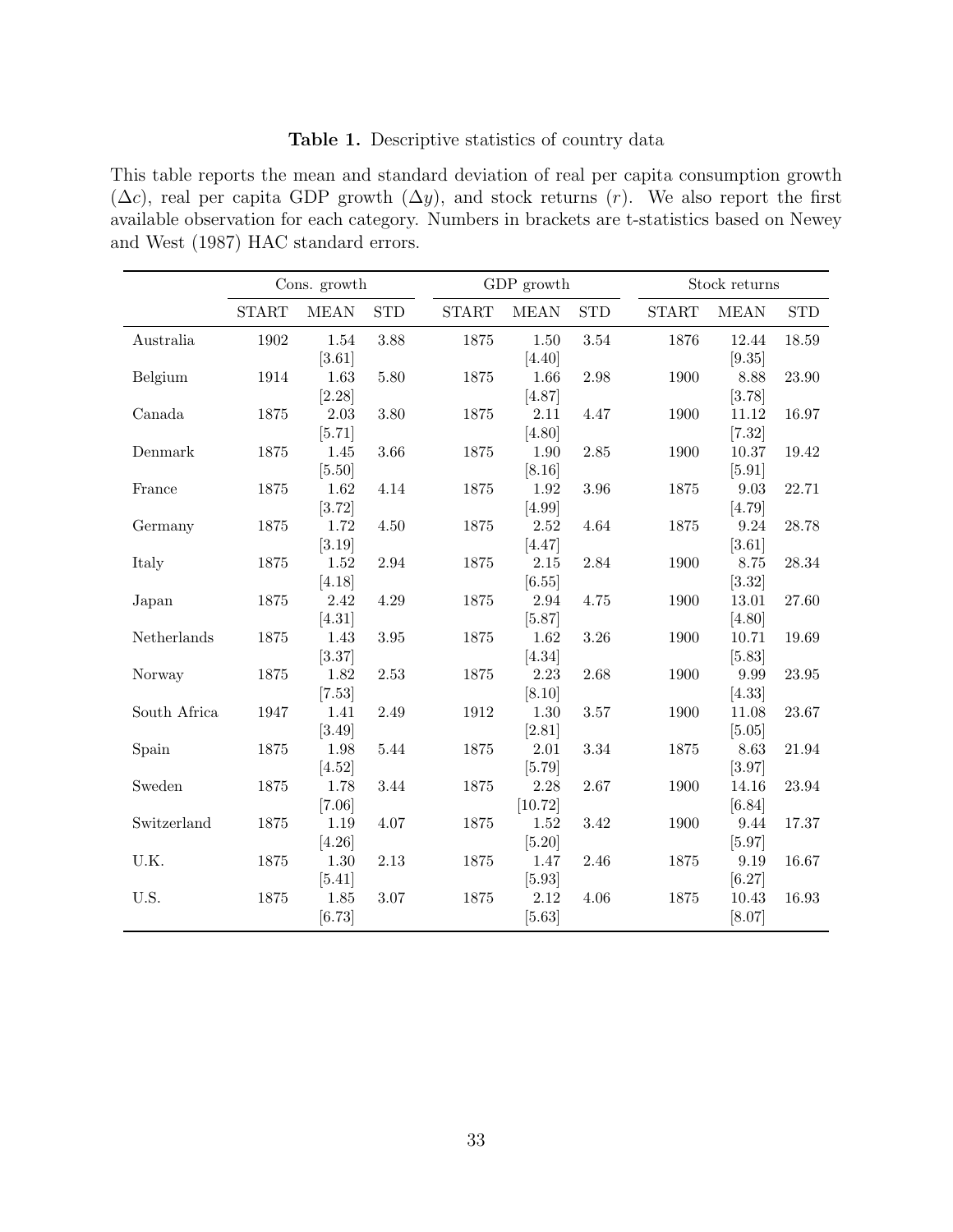# Table 2. GDP weights

|              | 1875<br>$-1900$ | 1901<br>1925 | 1926<br>$-1950$ | 1951<br>$-1975$ | 1976<br>$-2000$ | 2001<br>$-2012$ |
|--------------|-----------------|--------------|-----------------|-----------------|-----------------|-----------------|
| Australia    | 1.56            | 1.60         | 1.75            | 1.87            | 2.01            | 2.36            |
| Belgium      | 2.64            | 2.12         | 1.69            | 1.32            | 1.19            | 1.12            |
| Canada       | 1.40            | 2.12         | 2.61            | 3.34            | 3.58            | 3.80            |
| Denmark      | 0.74            | 0.80         | 0.88            | 0.82            | 0.68            | 0.62            |
| France       | 12.71           | 9.22         | 7.30            | 7.20            | 7.03            | 6.52            |
| Germany      | 14.86           | 13.86        | 12.02           | 10.49           | 9.21            | 7.86            |
| Italy        | 6.74            | 6.51         | 5.61            | 6.18            | 6.29            | 5.42            |
| Japan        | 5.01            | 5.42         | 6.42            | 9.26            | 14.85           | 13.40           |
| Netherlands  | 1.93            | 1.75         | 1.85            | 1.92            | 1.81            | 1.85            |
| Norway       | 0.44            | 0.41         | 0.50            | 0.52            | 0.56            | 0.60            |
| South Africa | 0.00            | 0.00         | 1.10            | 1.12            | 1.05            | 1.02            |
| Spain        | 3.95            | 2.94         | 2.46            | 2.39            | 3.15            | 3.55            |
| Sweden       | 1.12            | 1.13         | 1.36            | 1.34            | 1.05            | 1.00            |
| Switzerland  | 1.18            | 1.13         | 1.20            | 1.34            | 0.99            | 0.85            |
| UK           | 18.99           | 15.30        | 12.50           | 8.74            | 6.49            | 6.54            |
| <b>US</b>    | 26.75           | 35.60        | 41.42           | 41.90           | 39.75           | 42.98           |

<span id="page-36-0"></span>This table reports average GDP weights over different subsamples.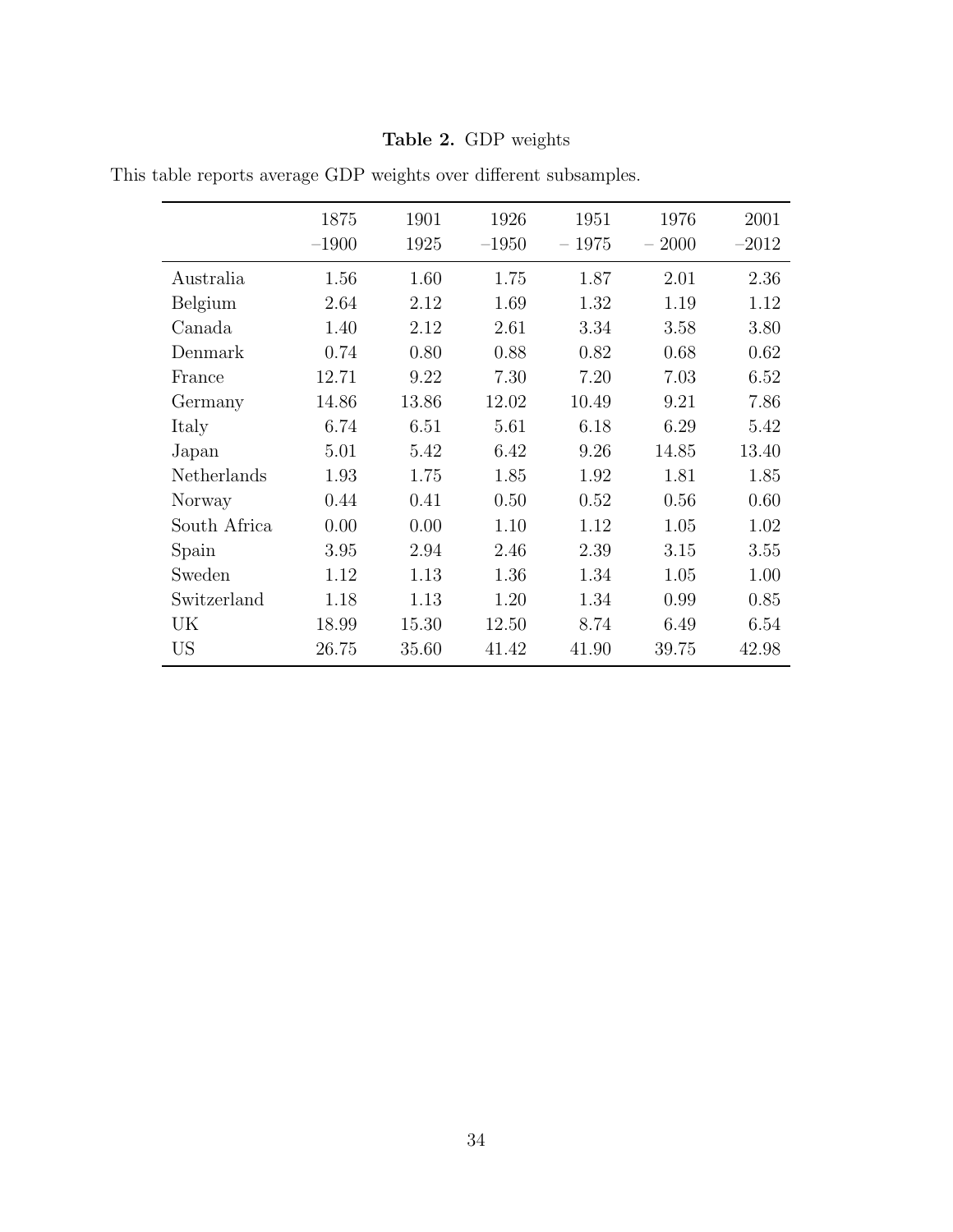### Table 3. Predictive regressions

<span id="page-37-0"></span>This table shows results for predictive regressions of risk sharing on market integration (crosssectional return dispersion of stock returns):

Risk sharing<sub>t+h</sub> = 
$$
\alpha_h + \gamma_h \overline{\text{Market integration}}_{t+1-k} + \varepsilon_{t+h}.
$$

in the left part of the table and results for the reverse regression

Market integration<sub>t+h</sub> = 
$$
\alpha'_h + \delta_h \overline{\text{Risk sharing}}_{t+1-k} + \varepsilon'_{t+h}
$$
.

in the right part of the table. The forecast horizon ranges from  $h = 1, 3, 5$  to  $h = 10$  years and we use lagged moving averages of financial market integration measures (or risk sharing measures) over the last  $k = 1, 2, 5, 10$  years to forecast future averages of the consumption risk sharing (or financial market integration) measure. We report the slope coefficients  $\gamma_h$ of the predictive regressions, t-statistics based on Newey and West (1987) standard errors  $(t_{NW})$ , Hodrick (1992) standard errors  $(t_H)$ , and predictive  $R^2$ s.

|                  |            | Dependent: Risk Sharing |          |                               |        |                  |            | Dependent: Market Integration |                               |           |           |
|------------------|------------|-------------------------|----------|-------------------------------|--------|------------------|------------|-------------------------------|-------------------------------|-----------|-----------|
|                  |            |                         |          | Forecast horizon $h$ in years |        |                  |            |                               | Forecast horizon $h$ in years |           |           |
| $\boldsymbol{k}$ |            | 1                       | 3        | 5                             | 10     | $\boldsymbol{k}$ |            | $\mathbf 1$                   | 3                             | 5         | 10        |
| $\mathbf{1}$     | $\gamma_h$ | 0.13                    | 0.31     | 0.69                          | 1.36   | $\mathbf{1}$     | $\delta_h$ | 0.14                          | 0.11                          | $-0.17$   | $-0.21$   |
|                  | $t_{NW}$   | [1.43]                  | $[1.26]$ | [1.90]                        | [2.65] |                  | $t_{NW}$   | [1.71]                        | [0.39]                        | $[-0.31]$ | $[-0.19]$ |
|                  | $t_H$      | $[1.46]$                | [1.51]   | [2.11]                        | [2.60] |                  | $t_H$      | [1.65]                        | [0.60]                        | $[-0.65]$ | $[-0.55]$ |
|                  | $R^2$      | 0.02                    | 0.02     | 0.06                          | 0.10   |                  | $R^2$      | 0.02                          | 0.00                          | 0.00      | 0.00      |
| $\overline{2}$   | $\gamma_h$ | 0.13                    | 0.40     | 0.82                          | 1.59   | $\overline{2}$   | $\delta_h$ | 0.08                          | $-0.01$                       | $-0.33$   | $-0.31$   |
|                  | $t_{NW}$   | $[1.26]$                | [1.53]   | [2.08]                        | [2.83] |                  | $t_{NW}$   | [0.76]                        | $[-0.04]$                     | $[-0.46]$ | $[-0.21]$ |
|                  | $t_H$      | $[1.35]$                | [1.76]   | [2.23]                        | [2.65] |                  | $t_H$      | [0.87]                        | $[-0.07]$                     | $[-1.02]$ | $[-0.62]$ |
|                  | $R^2$      | 0.02                    | 0.04     | 0.09                          | 0.14   |                  | $R^2$      | 0.01                          | 0.00                          | 0.01      | 0.00      |
| $\overline{5}$   | $\gamma_h$ | 0.19                    | 0.64     | 1.18                          | 1.93   | $\overline{5}$   | $\delta_h$ | $-0.02$                       | $-0.24$                       | $-0.48$   | $-0.38$   |
|                  | $t_{NW}$   | $[2.00]$                | [2.42]   | [2.86]                        | [2.94] |                  | $t_{NW}$   | $[-0.18]$                     | $[-0.47]$                     | $[-0.51]$ | $[-0.20]$ |
|                  | $t_H$      | $[2.05]$                | [2.45]   | [2.95]                        | [2.84] |                  | $t_H$      | $[-0.23]$                     | $[-0.88]$                     | $[-1.18]$ | $[-0.59]$ |
|                  | $R^2$      | 0.04                    | 0.10     | 0.18                          | 0.21   |                  | $R^2$      | 0.00                          | 0.01                          | 0.02      | 0.00      |
| 10               | $\gamma_h$ | 0.27                    | 0.78     | 1.28                          | 2.08   | 10               | $\delta_h$ | $-0.03$                       | $-0.12$                       | $-0.20$   | $-0.06$   |
|                  | $t_{NW}$   | $[2.96]$                | [3.07]   | [2.93]                        | [2.74] |                  | $t_{NW}$   | $[-0.26]$                     | $[-0.24]$                     | $[-0.23]$ | $[-0.03]$ |
|                  | $t_H$      | [2.94]                  | [3.03]   | [3.07]                        | [2.96] |                  | $t_H$      | $[-0.35]$                     | $[-0.42]$                     | $[-0.46]$ | $[-0.08]$ |
|                  | $R^2$      | 0.07                    | 0.15     | 0.20                          | 0.24   |                  | $R^2$      | 0.00                          | 0.00                          | 0.00      | 0.00      |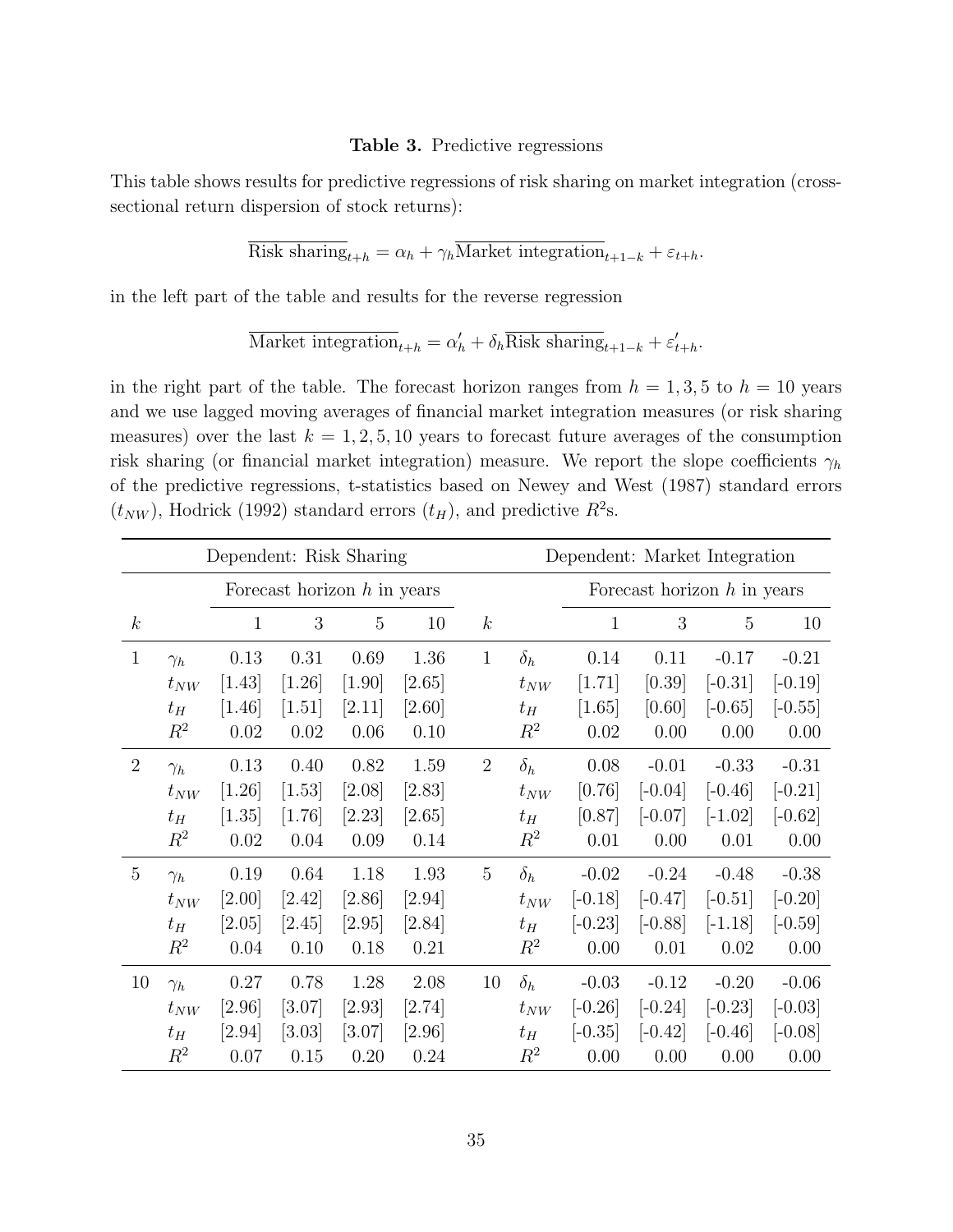### <span id="page-38-0"></span>Table 4. Predictive regressions: Exchange rate volatility and trade integration

This table is similar to Table [3](#page-37-0) but here we orthogonalize risk sharing with respect to exchange rate volatility and trade openness changes, i.e. we first regress (the negative of) exchange rate volatility on changes in trade openness. We then regress capital market integration on trade openness differences and FX vol and use the residual of this regression as our measure of capital market integration. We then run predictive regressions of the form

$$
\overline{\text{Risk sharing}}_{t+h} = \alpha_h + \tau_h \overline{\Delta \text{Trade openness}}_{t+1-k} + \kappa_h \overline{\Delta \text{FX}}_{t+1-k} + \gamma_h \overline{\text{Market integration}}_{t+1-k} + \varepsilon_{t+h}
$$

where  $h$  denotes the forecast horizon in years and  $k$  denotes the number of years over which we form the moving average of the RHS variables. We only report results for  $k = 1, 5, 10$  to conserve space. The sample period is 1900 – 2012.

|                  |                |              |                |           | Forecast horizon (years) |           |           |
|------------------|----------------|--------------|----------------|-----------|--------------------------|-----------|-----------|
| $\boldsymbol{k}$ |                | $\mathbf{1}$ | $\overline{2}$ | 3         | $\overline{4}$           | $\bf 5$   | 10        |
| $1\,$            | $\tau$         | 0.02         | $-0.03$        | 0.21      | 0.45                     | 0.63      | $-1.53$   |
|                  | $t_{NW}$       | [0.14]       | $[-0.12]$      | [0.64]    | [1.09]                   | [1.17]    | $[-2.43]$ |
|                  | $t_H$          | [0.17]       | $[-0.14]$      | [0.69]    | $[1.11]$                 | [1.29]    | $[-2.68]$ |
|                  | $\kappa$       | $0.12\,$     | 0.19           | 0.04      | $-0.12$                  | $-0.22$   | $-0.15$   |
|                  | $t_{NW}$       | [1.28]       | $[1.14]$       | [0.19]    | $[-0.45]$                | $[-0.68]$ | $[-0.24]$ |
|                  | $t_H\,$        | $[1.18]$     | $[1.09]$       | [0.18]    | $[-0.46]$                | $[-0.70]$ | $[-0.30]$ |
|                  | $\gamma$       | 0.14         | 0.28           | 0.18      | 0.27                     | 0.40      | $1.01\,$  |
|                  | $t_{NW}$       | [1.35]       | $[1.43]$       | [0.65]    | [0.81]                   | [1.07]    | [2.31]    |
|                  | $t_H$          | [1.35]       | [1.58]         | [0.78]    | [0.98]                   | [1.28]    | [2.11]    |
|                  | $\mathbb{R}^2$ | $-0.01$      | $0.00\,$       | $-0.01$   | 0.02                     | 0.05      | 0.11      |
| 5                | $\tau$         | 0.16         | 0.35           | 0.52      | 0.55                     | 0.51      | $-2.46$   |
|                  | $t_{NW}$       | [1.09]       | [1.51]         | [1.73]    | $[1.49]$                 | [0.92]    | $[-2.26]$ |
|                  | $t_H$          | [0.94]       | [1.19]         | $[1.32]$  | $[1.14]$                 | [0.95]    | $[-3.56]$ |
|                  | $\kappa$       | $-0.07$      | $-0.17$        | $-0.25$   | $-0.14$                  | 0.04      | $1.21\,$  |
|                  | $t_{NW}$       | $[-0.58]$    | $[-0.72]$      | $[-0.73]$ | $[-0.33]$                | [0.09]    | [1.48]    |
|                  | $t_H\,$        | $[-0.60]$    | $[-0.75]$      | $[-0.80]$ | $[-0.35]$                | [0.10]    | [1.56]    |
|                  | $\gamma$       | $0.10\,$     | 0.19           | 0.37      | 0.78                     | 1.19      | 2.47      |
|                  | $t_{NW}$       | [0.67]       | [0.72]         | [0.97]    | [1.63]                   | [2.14]    | [3.31]    |
|                  | $t_H\,$        | [0.74]       | [0.78]         | [1.07]    | $[1.71]$                 | [2.17]    | [2.81]    |
|                  | $R^2$          | 0.02         | 0.06           | 0.11      | 0.15                     | 0.17      | 0.30      |
| 10               | $\tau$         | $-0.07$      | $-0.07$        | $-0.08$   | $-0.14$                  | $-0.36$   | $-2.92$   |
|                  | $t_{NW}$       | $[-0.47]$    | $[-0.26]$      | $[-0.20]$ | $[-0.25]$                | $[-0.46]$ | $[-3.00]$ |
|                  | $t_H$          | $[-0.52]$    | $[-0.30]$      | $[-0.24]$ | $[-0.32]$                | $[-0.69]$ | $[-3.33]$ |
|                  | $\kappa$       | 0.15         | 0.31           | 0.47      | 0.75                     | 1.11      | 3.11      |
|                  | $t_{NW}$       | $[1.48]$     | [1.53]         | $[1.47]$  | $[1.74]$                 | [2.15]    | [4.52]    |
|                  | $t_H$          | $[1.33]$     | $[1.40]$       | $[1.44]$  | [1.71]                   | $[2.00]$  | [2.81]    |
|                  | $\gamma$       | 0.37         | 0.77           | 1.14      | 1.63                     | 2.12      | $4.07\,$  |
|                  | $t_{NW}$       | [3.07]       | $[3.35]$       | [3.36]    | [3.67]                   | [4.06]    | [4.91]    |
|                  | $t_H$          | [2.72]       | [2.86]         | [2.91]    | [3.14]                   | [3.26]    | [3.41]    |
|                  | $\mathbb{R}^2$ | 0.05         | $0.11\,$       | $0.15\,$  | $\rm 0.21$               | 0.27      | 0.62      |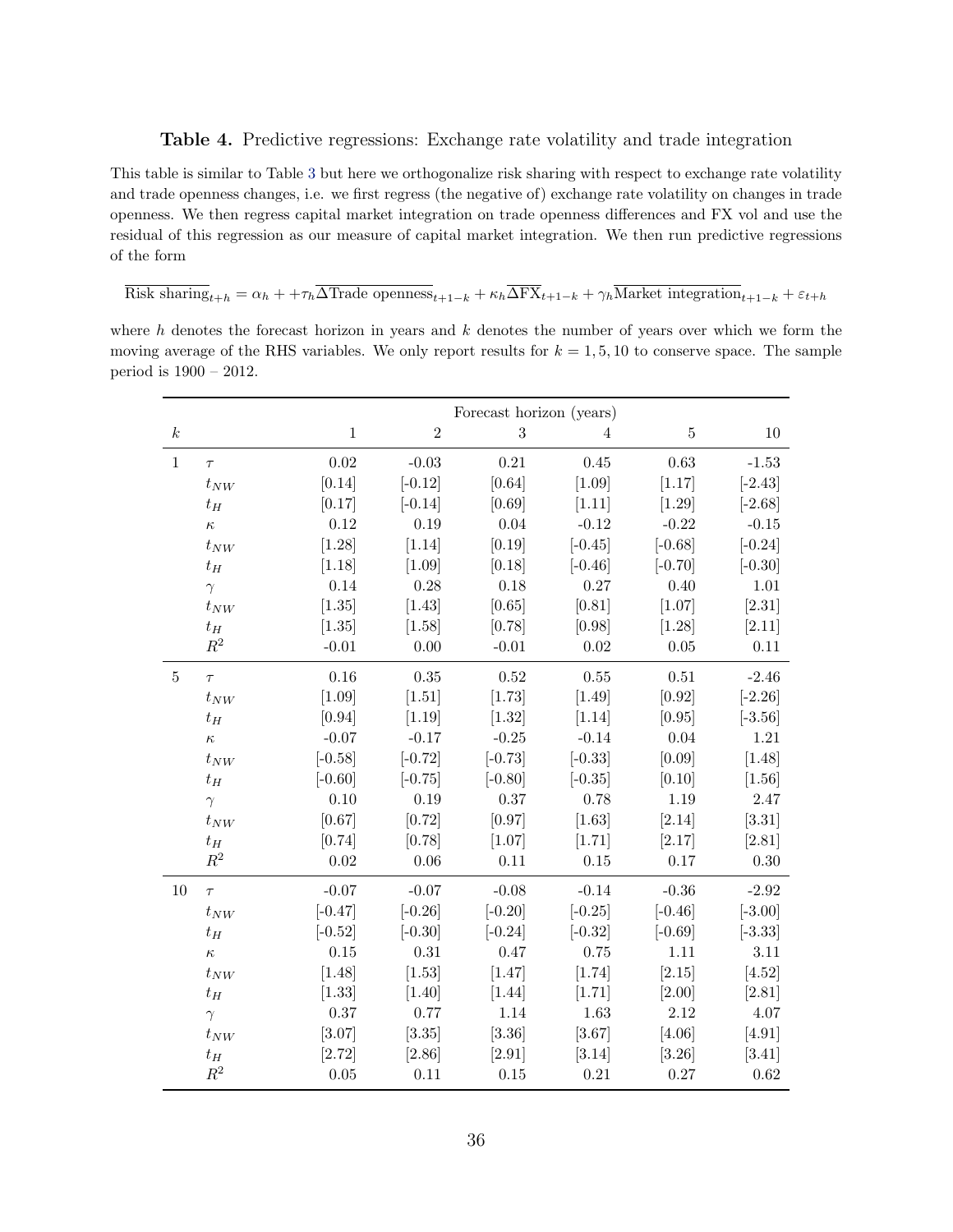### Table 5. Predictive regressions: Post Bretton Woods

<span id="page-39-0"></span>This table is similar to Table [4](#page-38-0) and shows results for the regression

 $\overline{\text{Risk sharing}}_{t+h} = \alpha_h + \tau_h \overline{\Delta \text{Trade openness}}_{t+1-k} + \kappa_h \overline{\Delta \text{FX vol}}_{t+1-k} + \gamma_h \overline{\text{Market integration}}_{t+1-k} + \varepsilon_{t+h}.$ but here we limit the sample to the post Bretton Woods period.

|                  |                |              | Forecast horizon (years) |           |           |                |           |  |  |
|------------------|----------------|--------------|--------------------------|-----------|-----------|----------------|-----------|--|--|
| $\boldsymbol{k}$ |                | $\mathbf{1}$ | $\overline{2}$           | 3         | 4         | $\overline{5}$ | 10        |  |  |
| $\mathbf{1}$     | $\tau$         | 0.07         | 0.13                     | 0.60      | 1.19      | 1.74           | 0.19      |  |  |
|                  | $t_{NW}$       | $[0.31]$     | [0.38]                   | [1.48]    | [2.16]    | [2.21]         | [0.35]    |  |  |
|                  | $t_H$          | [0.35]       | [0.39]                   | $[1.38]$  | [2.10]    | [2.55]         | [0.43]    |  |  |
|                  | $\kappa$       | $-0.15$      | $0.09\,$                 | $-0.01$   | $-0.46$   | $-0.30$        | $-0.08$   |  |  |
|                  | $t_{NW}$       | $[-0.86]$    | [0.37]                   | $[-0.04]$ | $[-1.87]$ | $[-1.20]$      | $[-0.33]$ |  |  |
|                  | $t_H$          | $[-0.66]$    | [0.40]                   | $[-0.05]$ | $[-1.42]$ | $[-0.90]$      | $[-0.16]$ |  |  |
|                  | $\gamma$       | 0.13         | 0.42                     | $0.31\,$  | $0.09\,$  | 0.32           | 1.26      |  |  |
|                  | $t_{NW}$       | [0.79]       | $[1.37]$                 | [0.70]    | [0.21]    | [0.78]         | [3.02]    |  |  |
|                  | $t_H$          | [0.82]       | $[1.69]$                 | [0.92]    | [0.22]    | [0.72]         | [3.11]    |  |  |
|                  | $\mathbb{R}^2$ | $-0.02$      | $-0.03$                  | 0.03      | 0.22      | $0.36\,$       | 0.03      |  |  |
| $\bf 5$          | $\tau$         | 0.48         | 0.97                     | 1.44      | 1.72      | 2.47           | $1.55\,$  |  |  |
|                  | $t_{NW}$       | $[3.19]$     | [4.13]                   | [4.84]    | [4.11]    | [10.67]        | [2.15]    |  |  |
|                  | $t_H$          | $[1.74]$     | $[1.94]$                 | [2.15]    | [2.22]    | [2.97]         | $[1.34]$  |  |  |
|                  | $\kappa$       | $-0.41$      | $-0.53$                  | $-0.64$   | $-0.32$   | 0.54           | 1.41      |  |  |
|                  | $t_{NW}$       | $[-2.28]$    | $[-1.74]$                | $[-1.98]$ | $[-0.81]$ | [1.27]         | $[3.65]$  |  |  |
|                  | $t_H$          | $[-1.40]$    | $[-1.03]$                | $[-0.97]$ | $[-0.41]$ | [0.65]         | $[0.73]$  |  |  |
|                  | $\gamma$       | $-0.39$      | $-0.44$                  | $-0.38$   | 0.22      | 1.30           | 3.11      |  |  |
|                  | $t_{NW}$       | $[-1.43]$    | $[-1.08]$                | $[-1.00]$ | [0.45]    | [2.31]         | [4.67]    |  |  |
|                  | $t_H$          | $[-1.47]$    | $[-0.95]$                | $[-0.66]$ | [0.38]    | [2.20]         | $[7.42]$  |  |  |
|                  | $R^2$          | 0.27         | 0.42                     | 0.58      | 0.63      | 0.79           | 0.41      |  |  |
| 10               | $\tau$         | 0.40         | 0.93                     | 1.53      | 1.95      | 3.88           | 4.69      |  |  |
|                  | $t_{NW}$       | [1.45]       | [2.46]                   | [3.38]    | [2.67]    | [4.87]         | [2.71]    |  |  |
|                  | $t_H$          | $[1.28]$     | $[1.84]$                 | [2.38]    | [2.41]    | [4.20]         | [3.00]    |  |  |
|                  | $\kappa$       | $-0.42$      | $-0.49$                  | $-0.91$   | $-0.34$   | 2.44           | $1.90\,$  |  |  |
|                  | $t_{NW}$       | $[-0.66]$    | $[-0.55]$                | $[-0.87]$ | $[-0.25]$ | [4.75]         | [2.81]    |  |  |
|                  | $t_H$          | $[-0.64]$    | $[-0.49]$                | $[-0.76]$ | $[-0.23]$ | $[1.44]$       | [0.87]    |  |  |
|                  | $\gamma$       | $-0.34$      | $-0.30$                  | $-0.67$   | 0.13      | $3.02\,$       | 2.46      |  |  |
|                  | $t_{NW}$       | $[-0.51]$    | $[-0.33]$                | $[-0.57]$ | [0.09]    | [4.21]         | [3.09]    |  |  |
|                  | $t_H$          | $[-0.46]$    | $[-0.26]$                | $[-0.50]$ | [0.09]    | [1.87]         | $[1.99]$  |  |  |
|                  | $\mathbb{R}^2$ | $0.08\,$     | 0.22                     | 0.32      | 0.36      | $0.58\,$       | $0.56\,$  |  |  |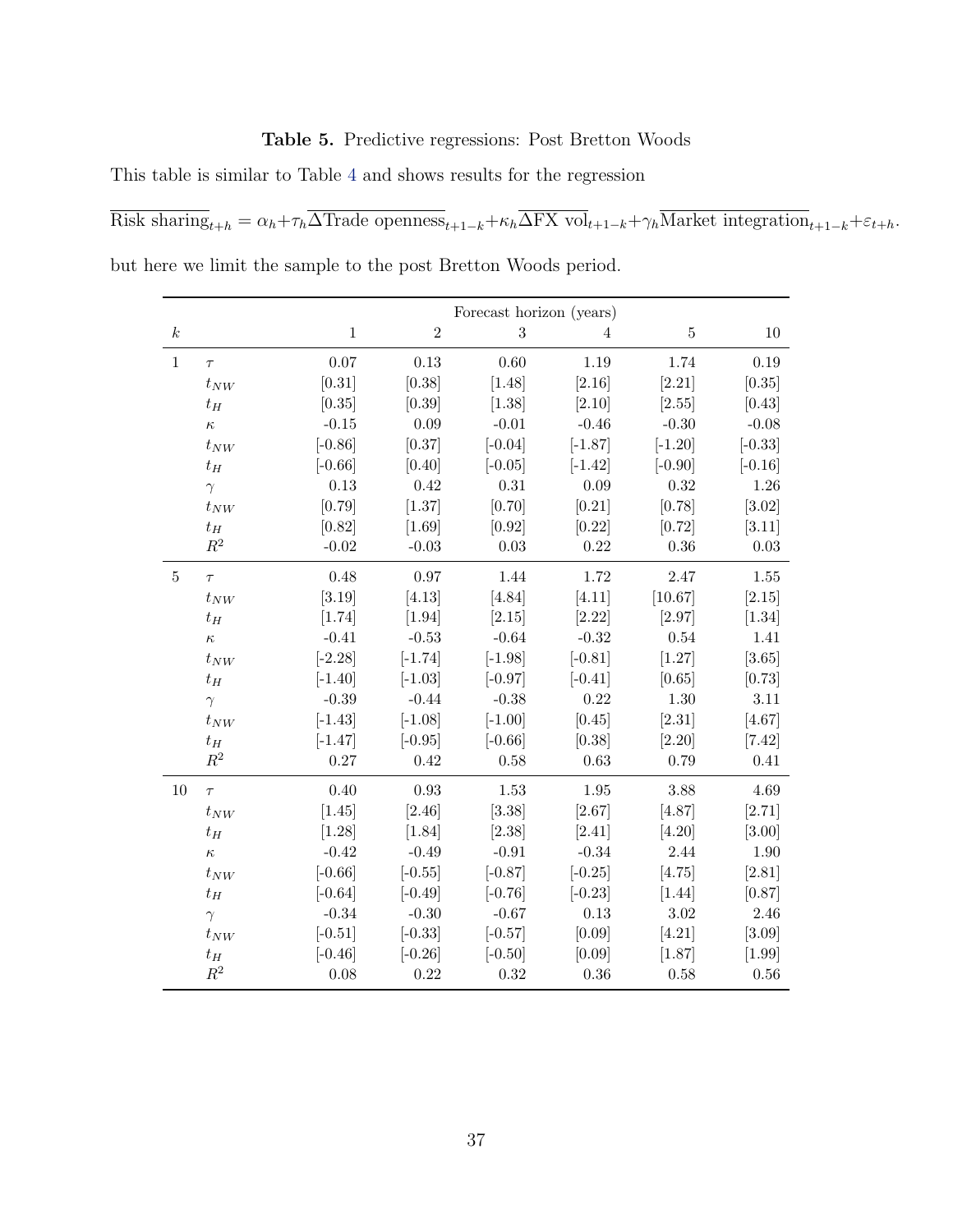# Table 6. Predictive regressions: Permanent component

<span id="page-40-0"></span>This table is similar to Table [4](#page-38-0) and shows results for the regression

 $\overline{\text{Risk sharing}}_{t+h} = \alpha_h + \tau_h\overline{\Delta \text{Trade openness}}_{t+1-k} + \kappa_h\overline{\Delta \text{FX vol}}_{t+1-k} + \gamma_h\overline{\text{Market integration}}_{t+1-k} + \varepsilon_{t+h}.$ 

but here the dependent variable (consumption risk sharing) is based on the permanent component of GDP. The sample period is 1900 – 2012.

|                  |          |              |                | Forecast horizon (years) |           |                |           |
|------------------|----------|--------------|----------------|--------------------------|-----------|----------------|-----------|
| $\boldsymbol{k}$ |          | $\mathbf{1}$ | $\overline{2}$ | 3                        | 4         | $\overline{5}$ | 10        |
| $\mathbf{1}$     | $\tau$   | 0.02         | 0.10           | 0.31                     | 0.35      | 0.50           | 0.45      |
|                  | $t_H$    | [0.17]       | [0.47]         | $\left[1.14\right]$      | $[1.20]$  | [1.57]         | [0.92]    |
|                  | $\kappa$ | 0.00         | $-0.09$        | $-0.26$                  | $-0.23$   | $-0.29$        | $-0.47$   |
|                  | $t_H$    | $[-0.05]$    | $[-0.54]$      | $[-1.21]$                | $[-0.92]$ | $[-1.01]$      | $[-0.92]$ |
|                  | $\gamma$ | $-0.01$      | $-0.03$        | $-0.14$                  | $-0.12$   | $-0.08$        | $-0.62$   |
|                  | $t_H$    | $[-0.07]$    | $[-0.16]$      | $[-0.64]$                | $[-0.47]$ | $[-0.26]$      | $[-1.49]$ |
|                  | $R^2$    | $-0.03$      | $-0.02$        | $0.05\,$                 | 0.03      | 0.06           | 0.06      |
| $\overline{5}$   | $\tau$   | 0.17         | 0.39           | $0.57\,$                 | $0.65\,$  | 0.93           | 1.38      |
|                  | $t_H$    | [1.65]       | [2.02]         | [2.23]                   | [1.82]    | [2.04]         | $[1.91]$  |
|                  | $\kappa$ | $-0.20$      | $-0.39$        | $-0.46$                  | $-0.45$   | $-0.57$        | $-1.29$   |
|                  | $t_H$    | $[-1.87]$    | $[-1.88]$      | $[-1.53]$                | $[-1.15]$ | $[-1.20]$      | $[-1.27]$ |
|                  | $\gamma$ | $-0.18$      | $-0.35$        | $-0.39$                  | $-0.40$   | $-0.53$        | $-1.76$   |
|                  | $t_H$    | $[-1.39]$    | $[-1.48]$      | $[-1.17]$                | $[-0.95]$ | $[-1.08]$      | $[-1.97]$ |
|                  | $\,R^2$  | 0.01         | 0.07           | 0.12                     | 0.11      | 0.18           | 0.38      |
| 10               | $\tau$   | 0.14         | 0.38           | 0.59                     | 0.74      | 1.01           | 1.29      |
|                  | $t_H$    | [1.11]       | [1.61]         | [1.77]                   | [1.68]    | $[1.86]$       | [1.43]    |
|                  | $\kappa$ | $-0.24$      | $-0.48$        | $-0.64$                  | $-0.75$   | $-0.88$        | $-1.72$   |
|                  | $t_H$    | $[-1.82]$    | $[-1.75]$      | $[-1.52]$                | $[-1.33]$ | $[-1.24]$      | $[-1.25]$ |
|                  | $\gamma$ | $-0.29$      | $-0.57$        | $-0.78$                  | $-0.96$   | $-1.13$        | $-2.20$   |
|                  | $t_H$    | $[-2.24]$    | $[-2.21]$      | $[-1.93]$                | $[-1.80]$ | $[-1.72]$      | $[-1.85]$ |
|                  | $R^2$    | 0.02         | 0.09           | $0.15\,$                 | $0.20\,$  | 0.28           | 0.50      |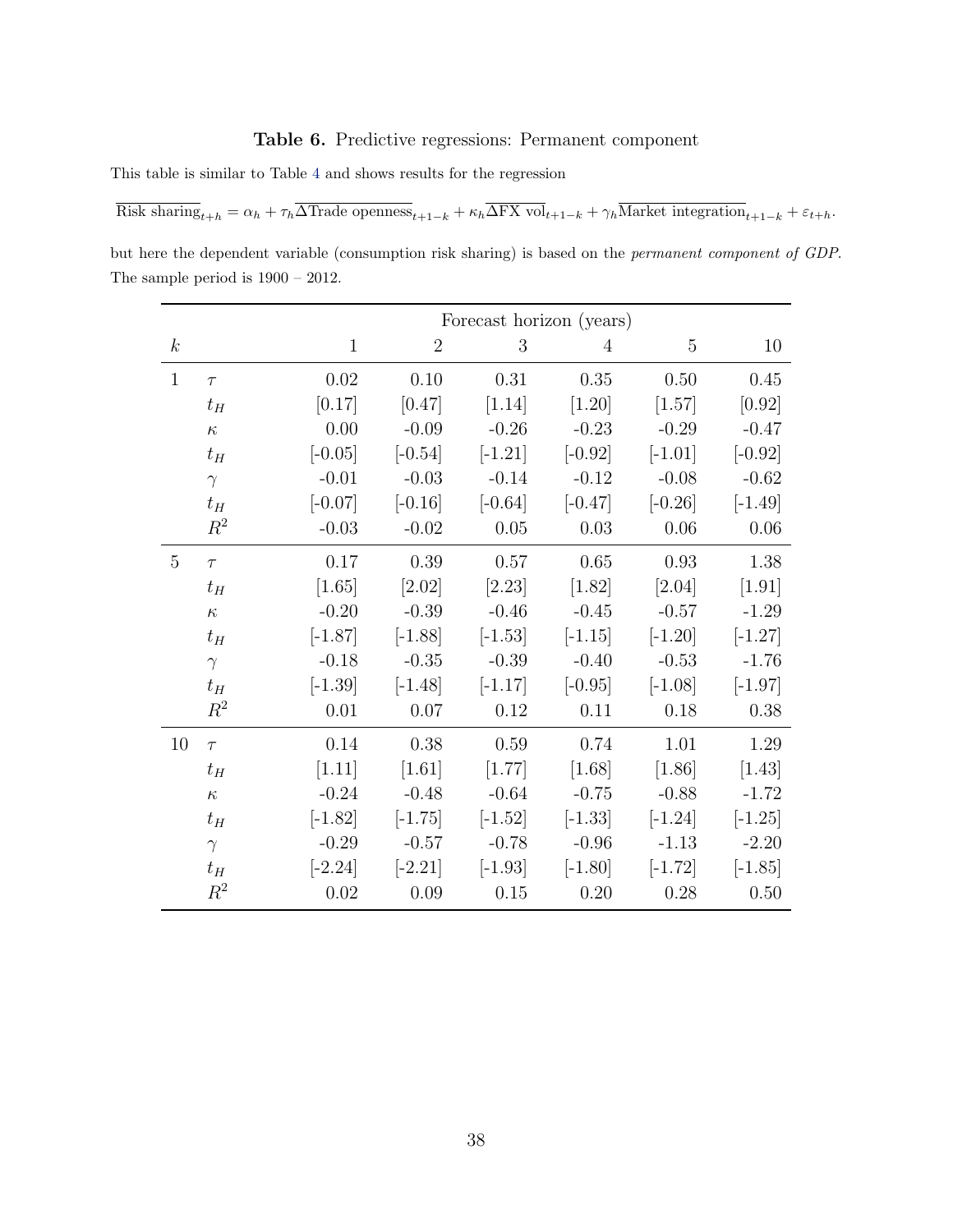# Table 7. Predictive regressions: Transitory component

<span id="page-41-0"></span>This table is similar to Table [4](#page-38-0) and shows results for the regression

 $\overline{\text{Risk sharing}}_{t+h} = \alpha_h + \tau_h\overline{\Delta \text{Trade openness}}_{t+1-k} + \kappa_h\overline{\Delta \text{FX vol}}_{t+1-k} + \gamma_h\overline{\text{Market integration}}_{t+1-k} + \varepsilon_{t+h}.$ 

but here the dependent variable (consumption risk sharing) is based on the transitory component of GDP. The sample period is 1900 – 2012.

|                  |          |              |                | Forecast horizon (years) |                |           |           |
|------------------|----------|--------------|----------------|--------------------------|----------------|-----------|-----------|
| $\boldsymbol{k}$ |          | $\mathbf{1}$ | $\overline{2}$ | 3                        | $\overline{4}$ | 5         | 10        |
| $\mathbf{1}$     | $\tau$   | 0.00         | $-0.13$        | $0.03\,$                 | 0.15           | $0.24\,$  | $-1.49$   |
|                  | $t_H$    | $[-0.04]$    | $[-0.65]$      | [0.11]                   | [0.44]         | [0.60]    | $[-2.78]$ |
|                  | $\kappa$ | 0.11         | 0.28           | $0.24\,$                 | 0.12           | 0.08      | 0.13      |
|                  | $t_H$    | [1.04]       | [1.51]         | [0.92]                   | [0.38]         | [0.23]    | [0.23]    |
|                  | $\gamma$ | 0.01         | 0.15           | 0.11                     | $0.16\,$       | $0.26\,$  | 0.87      |
|                  | $t_H$    | [0.10]       | [0.78]         | [0.45]                   | [0.57]         | [0.81]    | [1.78]    |
|                  | $R^2$    | $-0.02$      | 0.01           | $-0.01$                  | $-0.02$        | $-0.02$   | 0.06      |
| 5                | $\tau$   | 0.04         | 0.10           | $0.19\,$                 | $0.17\,$       | $0.05\,$  | $-2.86$   |
|                  | $t_H$    | [0.30]       | [0.41]         | [0.56]                   | [0.39]         | [0.09]    | $[-4.00]$ |
|                  | $\kappa$ | 0.03         | $0.09\,$       | $0.09\,$                 | 0.21           | 0.41      | 1.39      |
|                  | $t_H$    | [0.23]       | [0.35]         | [0.24]                   | [0.46]         | [0.75]    | [1.64]    |
|                  | $\gamma$ | 0.10         | 0.28           | 0.46                     | 0.80           | 1.17      | 2.69      |
|                  | $t_H$    | [0.74]       | [1.11]         | $[1.26]$                 | [1.75]         | [2.15]    | [2.97]    |
|                  | $R^2$    | $-0.02$      | 0.00           | 0.03                     | 0.07           | 0.10      | 0.35      |
| 10               | $\tau$   | $-0.15$      | $-0.25$        | $-0.36$                  | $-0.51$        | $-0.82$   | $-3.06$   |
|                  | $t_H$    | $[-1.17]$    | $[-1.07]$      | $[-1.06]$                | $[-1.15]$      | $[-1.53]$ | $[-3.47]$ |
|                  | $\kappa$ | 0.21         | 0.43           | 0.62                     | 0.88           | 1.19      | 2.78      |
|                  | $t_H$    | [1.54]       | [1.65]         | $[1.64]$                 | [1.78]         | [1.97]    | [2.54]    |
|                  | $\gamma$ | 0.35         | 0.79           | $1.20\,$                 | 1.69           | 2.18      | 4.20      |
|                  | $t_H$    | [2.46]       | [2.89]         | [2.95]                   | [3.13]         | $[3.24]$  | [3.45]    |
|                  | $R^2$    | 0.04         | 0.13           | $0.19\,$                 | $0.27\,$       | $0.34\,$  | 0.65      |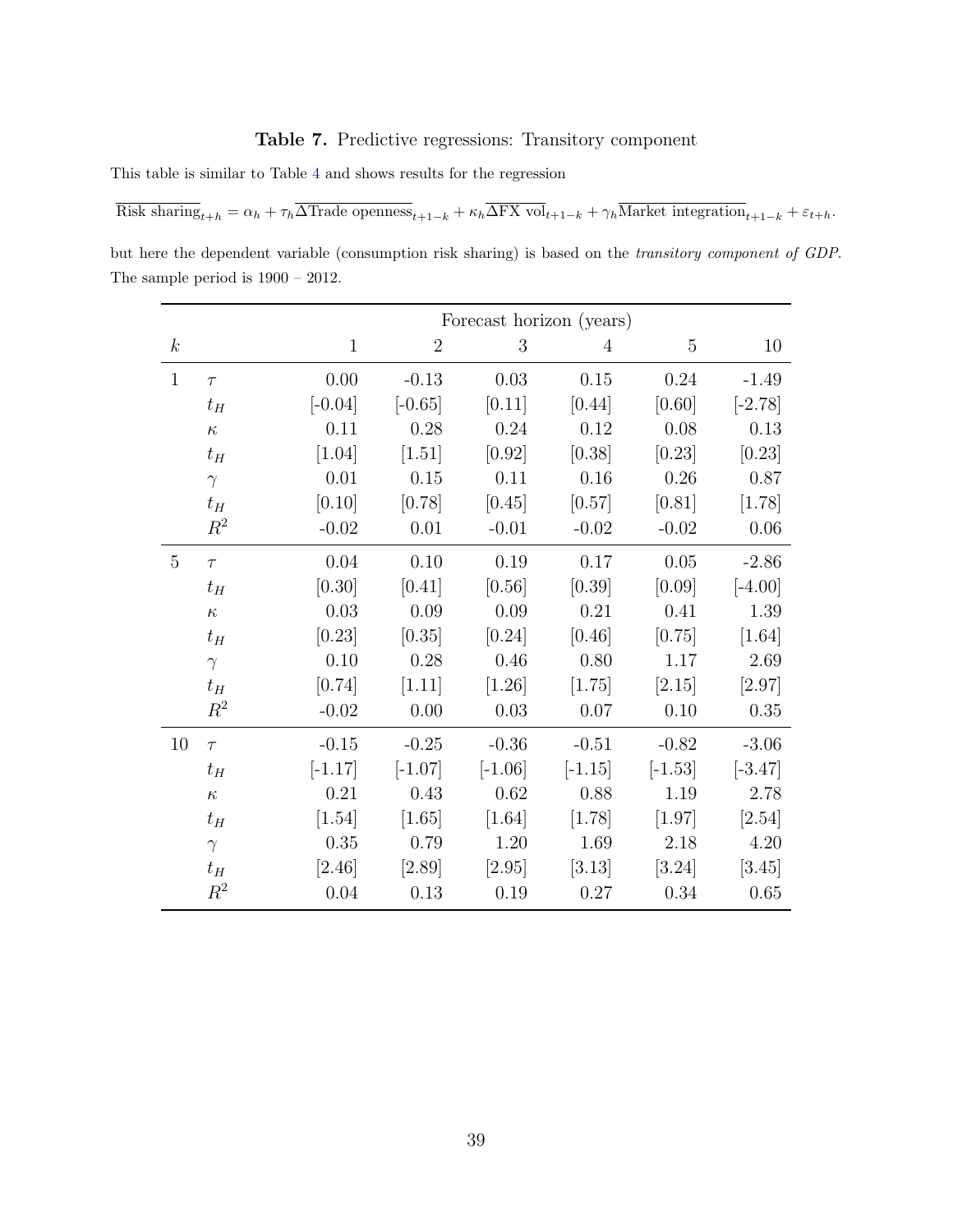<span id="page-42-0"></span>Table 8. Panel regressions: The role of trade openness and exchange rate flexibility

This table shows results for panel regressions of consumption growth on GDP growth and (interaction terms of GDP with) changes in trade openness and exchange rate volatility. The latter two are lagged by one year. The panel regression includes both country and time fixed effects and t-statistics in brackets are based on standard errors clustered by country and time. The sample period is 1900 – 2012. Note that a higher number for the coefficient on  $\Delta GDP_t$ means less risk sharing and that a negative slope on  $\Delta GDP_t \times \Delta Trade_{t-1}$  implies that more trade openness of a country increases risk sharing.

|                                                    | $\rm(i)$ | (ii)      | (iii)     | (iv)      |
|----------------------------------------------------|----------|-----------|-----------|-----------|
| $\Delta GDP_t$                                     | 0.61     | 0.65      | 0.66      | 0.67      |
|                                                    | [9.96]   | [10.80]   | [9.56]    | [10.47]   |
| $\Delta \text{Trade}_{t-1}$                        |          | 0.28      |           | 0.34      |
|                                                    |          | [2.04]    |           | [2.53]    |
| FX volatility $_{t-1}$                             |          |           | $-0.11$   | $-0.07$   |
|                                                    |          |           | $[-0.91]$ | $[-0.52]$ |
| $\Delta GDP_t \times \Delta Trade_{t-1}$           |          | $-0.06$   |           | $-0.06$   |
|                                                    |          | $[-3.65]$ |           | $[-3.24]$ |
| $\Delta GDP_t \times FX$ volatility <sub>t-1</sub> |          |           | 0.03      | 0.03      |
|                                                    |          |           | [0.74]    | [0.66]    |
| $R^2$                                              | 0.30     | 0.37      | 0.34      | 0.37      |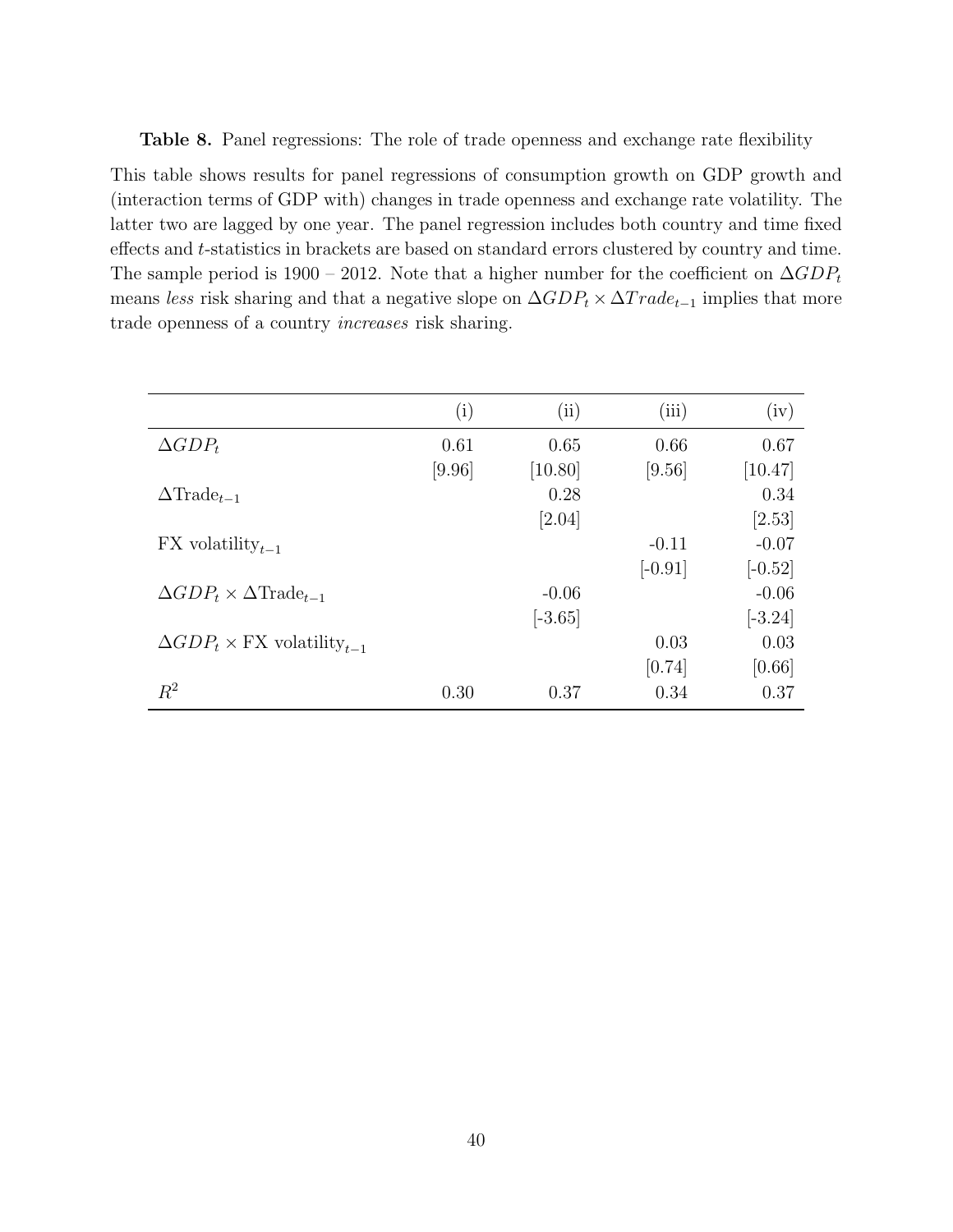#### Table 9. Panel regressions: The role of crises

<span id="page-43-0"></span>This table shows results for panel regressions of consumption growth on GDP growth and interaction terms of GDP with a country-specific crisis indicator ("Crisis") and a global crisis indicator ("Global Crisis") which is based on a GDP-weighted average of country-specific crisis indicators. The country-specific crisis indicators measure the occurence of currency, inflation, debt (external and internal), banking, and other crises and are taken from Reinhart and Rogoff (2009). The indicator we use refers to the "tally" measure in Reinhart and Rogoff, i.e. the crisis indicator can range from 0 (no crisis) to 6 (all of the above mentioned crises occur simultaneously). The panel regression includes country fixed effects and t-statistics in brackets are based on standard errors clustered by country and time. The sample period is  $1900 - 2010$  (due to data availability). Note that a higher number for the coefficient on  $\Delta GDP_t$  means less risk sharing a and that a negative slope on  $\Delta GDP_t \times Global$  Crisis<sub>t</sub> means that a more severe global crisis increases risk sharing.

|                                                  | $\rm(i)$  | (ii)      | (iii)     | (iv)      |
|--------------------------------------------------|-----------|-----------|-----------|-----------|
| $\Delta GDP_t$                                   | 0.65      | 0.65      | 0.73      | 0.72      |
|                                                  | $[10.59]$ | [9.25]    | [10.51]   | [10.16]   |
| $Crisis_t$                                       |           | $-0.08$   |           | $-0.12$   |
|                                                  |           | $[-0.52]$ |           | $[-0.85]$ |
| Global $Crisis_t$                                |           |           | 0.21      | 0.22      |
|                                                  |           |           | [0.68]    | [0.68]    |
| $\Delta GDP_t \times \text{Crisis}_t$            |           | 0.00      |           | 0.03      |
|                                                  |           | $[-0.02]$ |           | [0.88]    |
| $\Delta GDP_t \times Global$ Crisis <sub>t</sub> |           |           | $-0.12$   | $-0.14$   |
|                                                  |           |           | $[-2.92]$ | $[-2.72]$ |
| $R^2$                                            | 0.35      | 0.35      | 0.35      | 0.35      |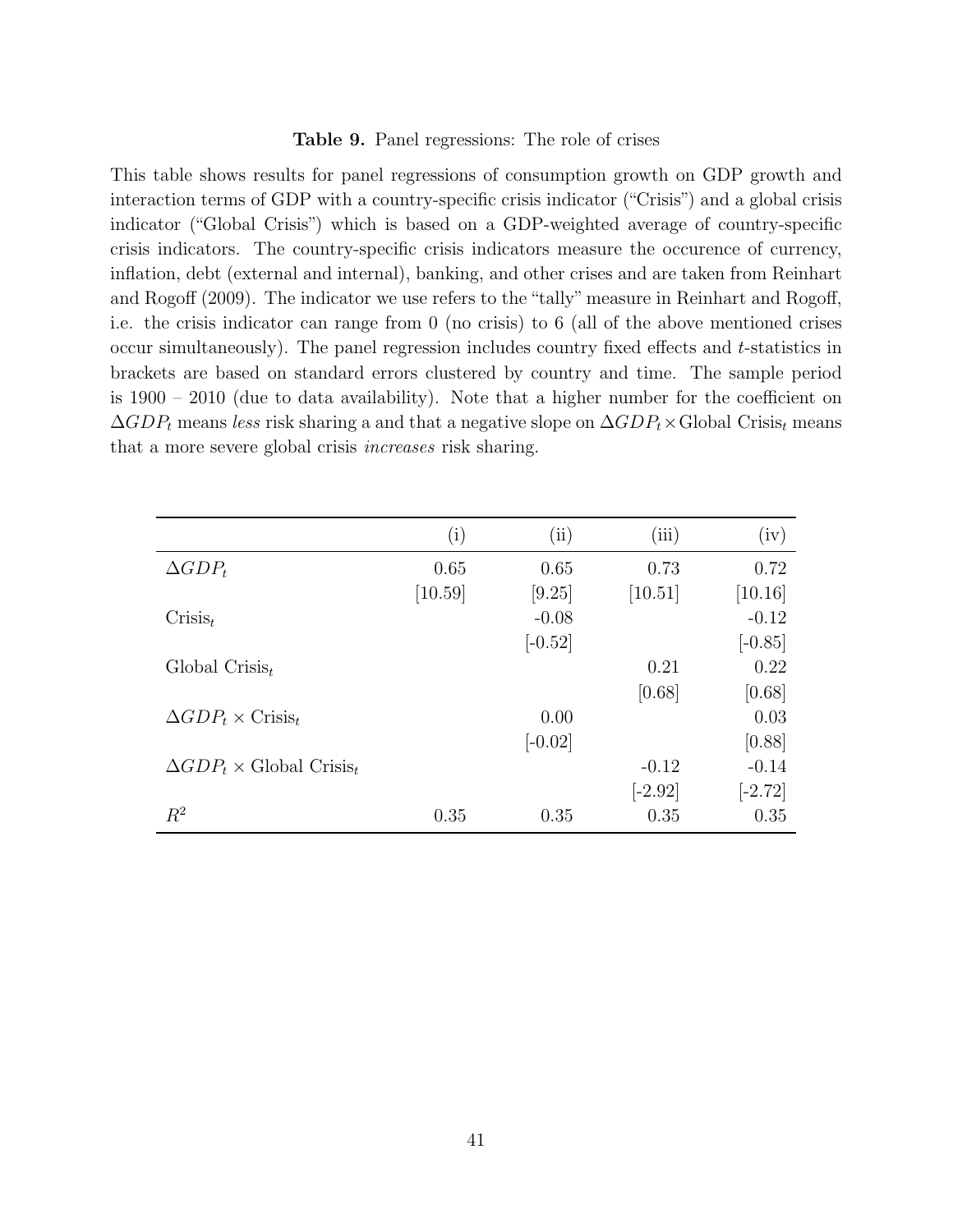<span id="page-44-0"></span>

Figure 1. Consumption risk sharing

This figure shows a measure of consumption risk sharing over the period 1875 to 2012. Results are based on cross-sectional regressions of deviations of log real consumption growth from world consumption growth on a constant and deviations of log real GDP growth from world GDP growth for each year in our sample. The solid (blue) line shows  $100 - 100 \cdot \hat{\beta}$  where  $\beta$ is the slope coefficient in the cross-sectional regressions. We use kernel regression to smooth the estimated  $\widehat{\beta}s$ .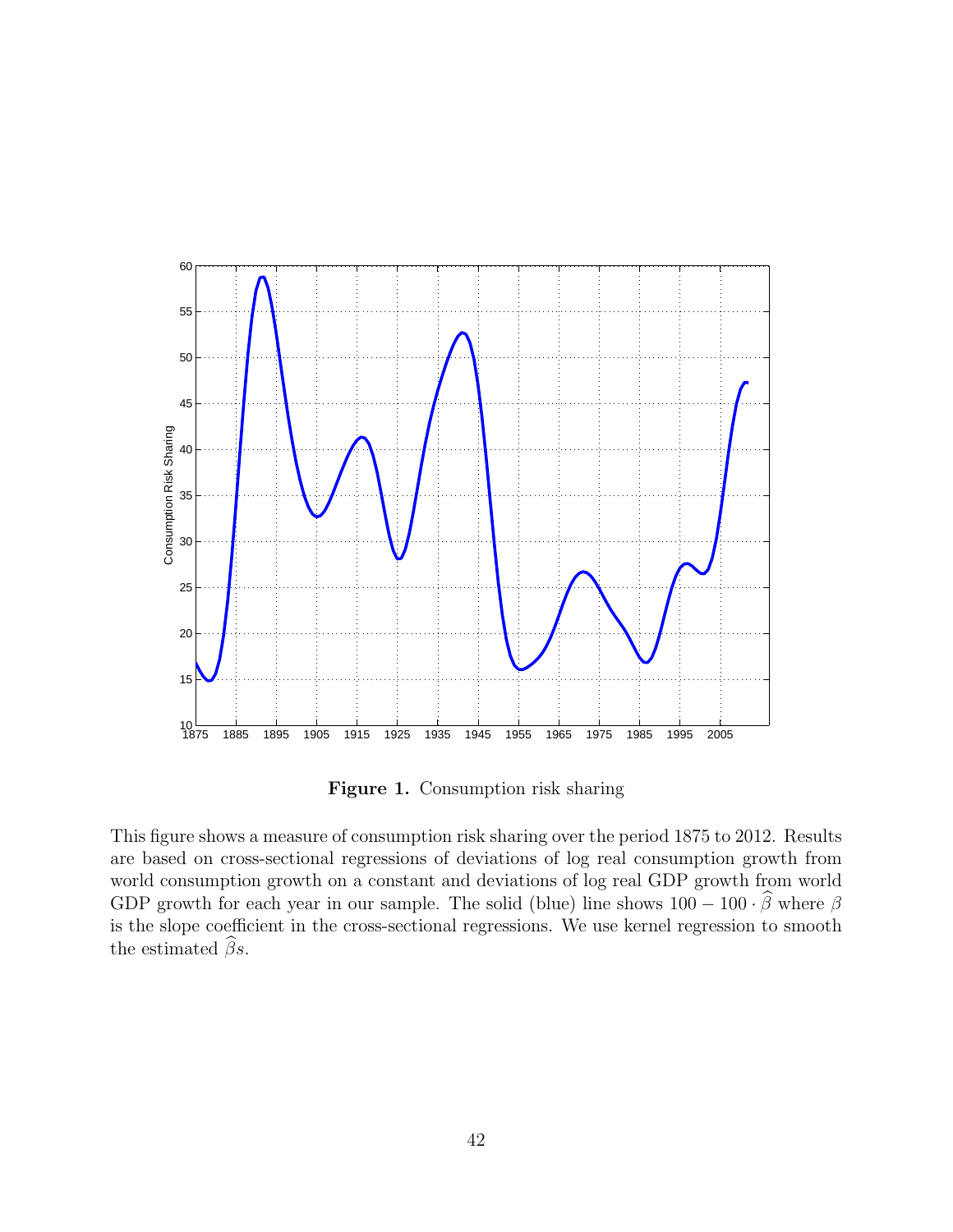<span id="page-45-0"></span>

Figure 2. Consumption risk sharing: Rolling panel regressions

This figure shows results from rolling panel regressions (based on a 15-year moving window) of log real consumption growth on a constant and log real GDP growth. We plot  $100-100\cdot\hat{\beta}$ where  $\beta$  is the slope coefficient on GDP growth in the panel regressions. The solid (blue) line refers to a specification with (yearly) time fixed effects (FE), the dashed (red) line refers to country fixed effects, and the dash-dotted (black) line refers to a specification with both types of fixed effects.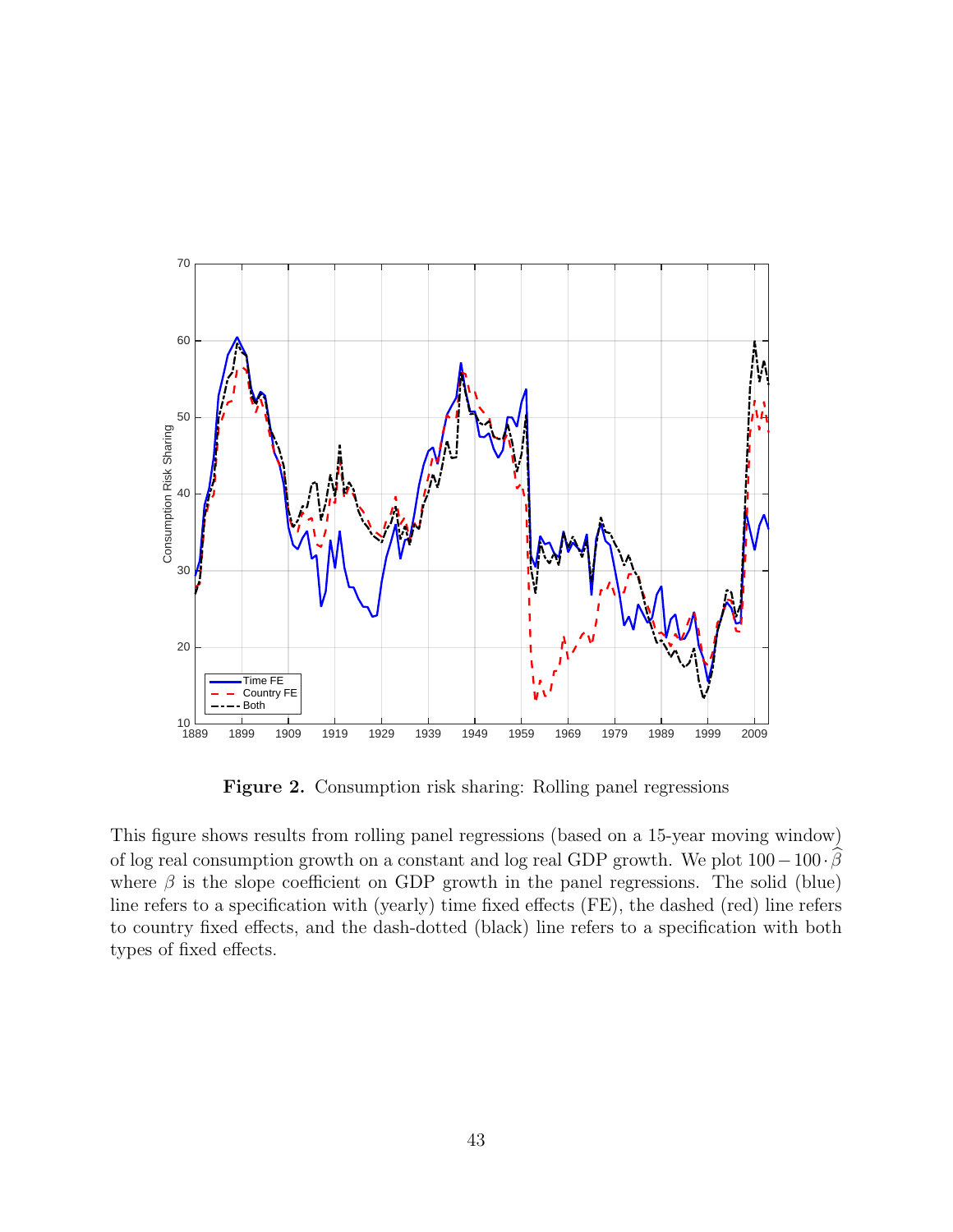<span id="page-46-0"></span>

Figure 3. Stock market integration

This figure plots stock market integration over the period 1875 to 2012 based on the crosssectional dispersion in global stock market returns (in USD) for each year in our sample (the scale is inverted).We employ a smoothed time-series based on a kernel regression. The solid line refers to a sample of five countries for which data are available for the full sample period whereas the dashed line refers to all countries.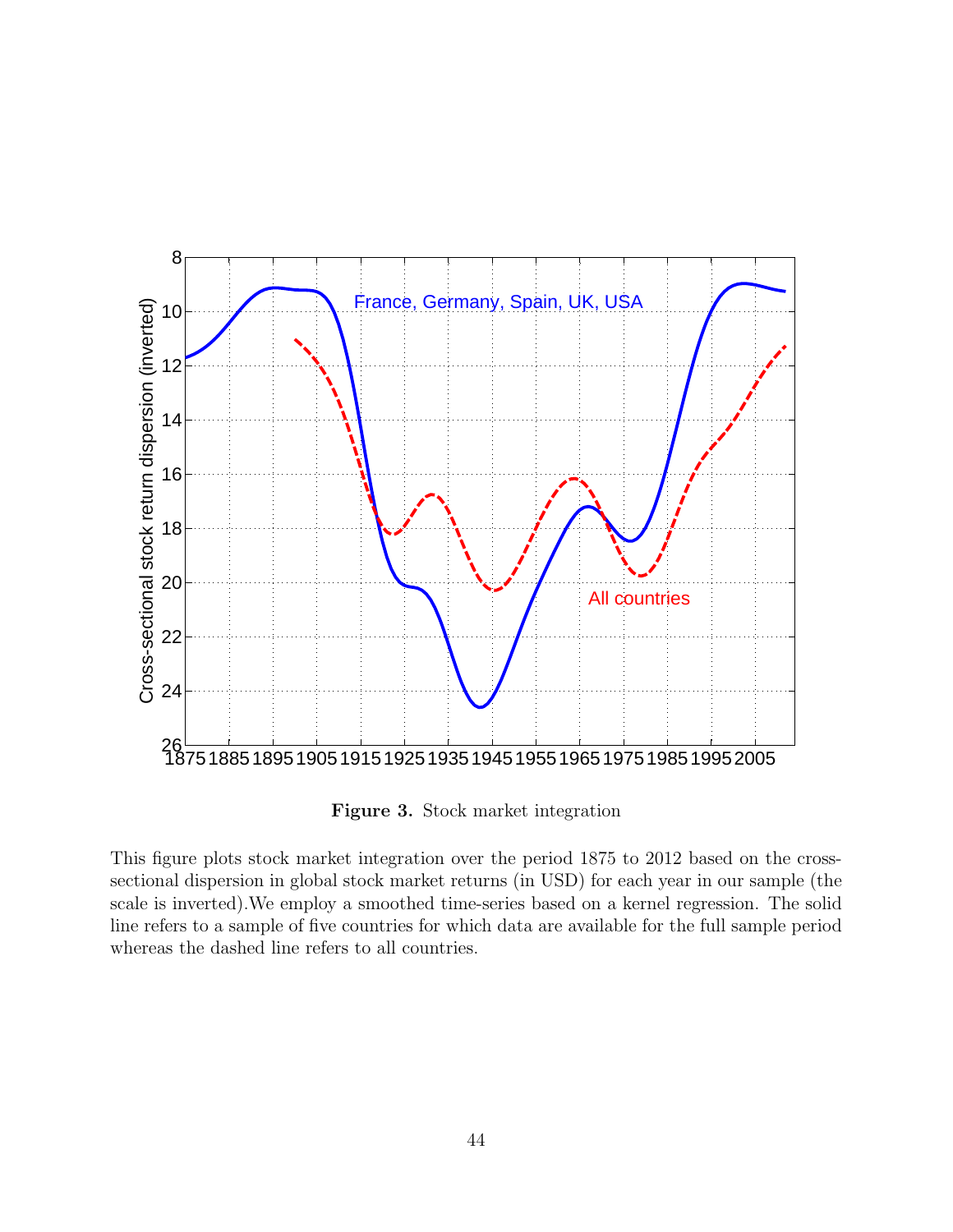<span id="page-47-0"></span>

Figure 4. Contemporaneous correlation between risk sharing and market integration

This figure shows the contemporaneous correlation between risk sharing and market integration for different data frequencies (horizons from 1, 2, ..., 25 years). For frequencies lower than one year, we employ overlapping yearly data windows. The dashed red lines are 95% confidence intervals based on a moving block bootstrap (with block size equal to the horizon in years).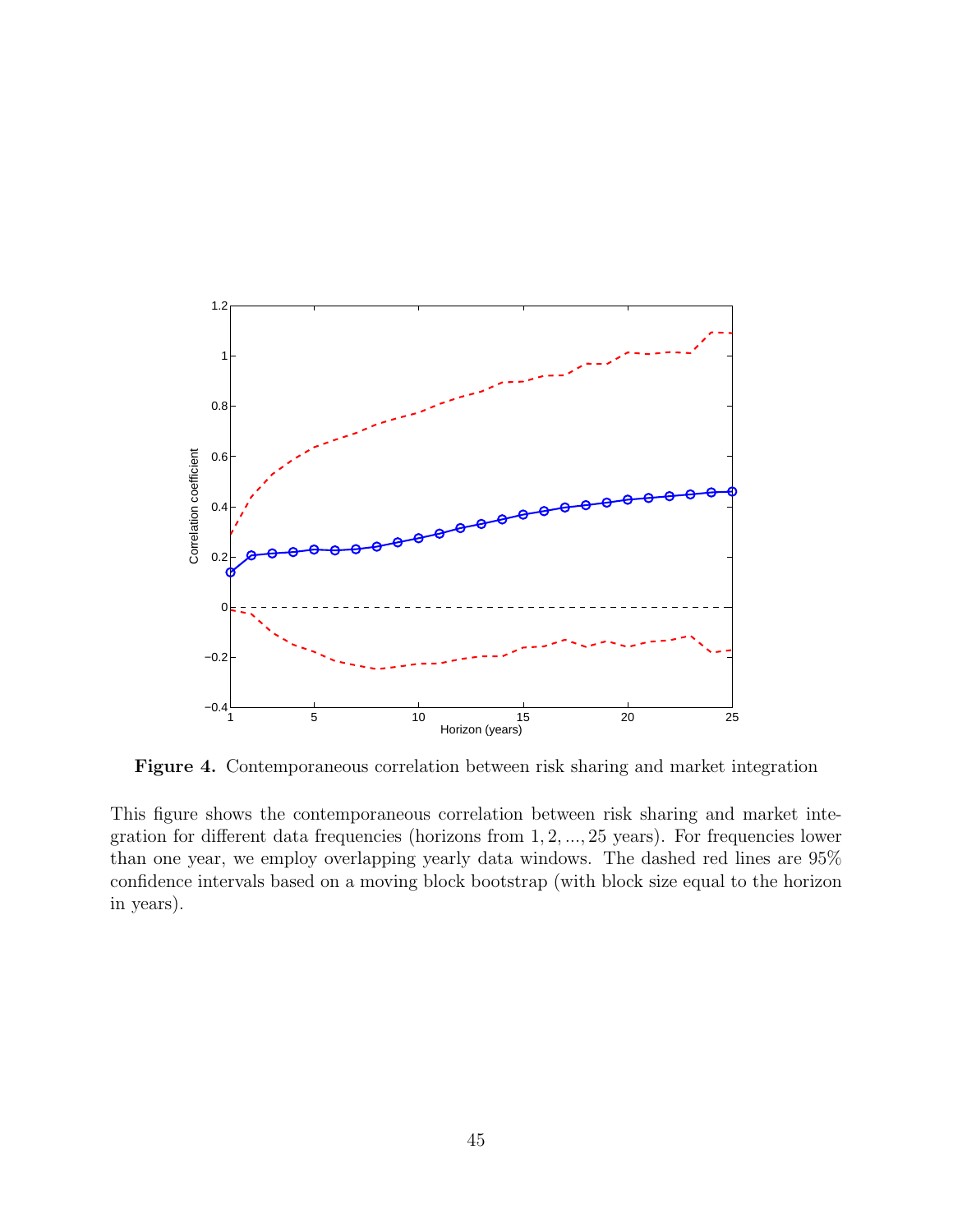<span id="page-48-0"></span>

Figure 5. Stock market integration and consumption risk sharing

This figure shows a scatter plot of the change in equity market integration and the change in consumption risk sharing over the next decade.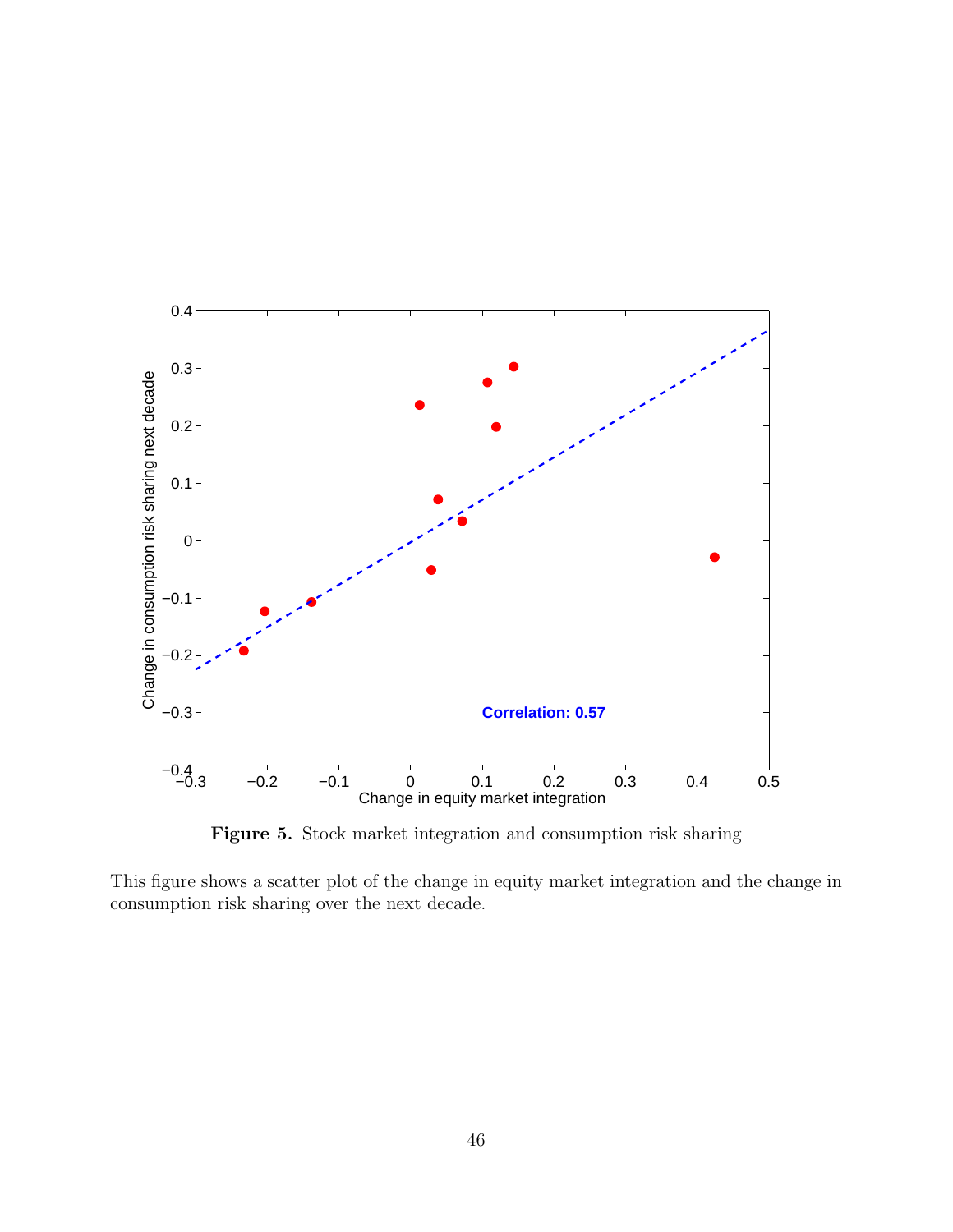<span id="page-49-0"></span>

Figure 6. Trade openness and exchange rate flexibility

This figure shows in the top-panel a time-series plot of (log) global trade openness, where trade openness is defined as the sum of exports and imports divided by GDP. The lower panel shows our measure of exchange rate flexibility.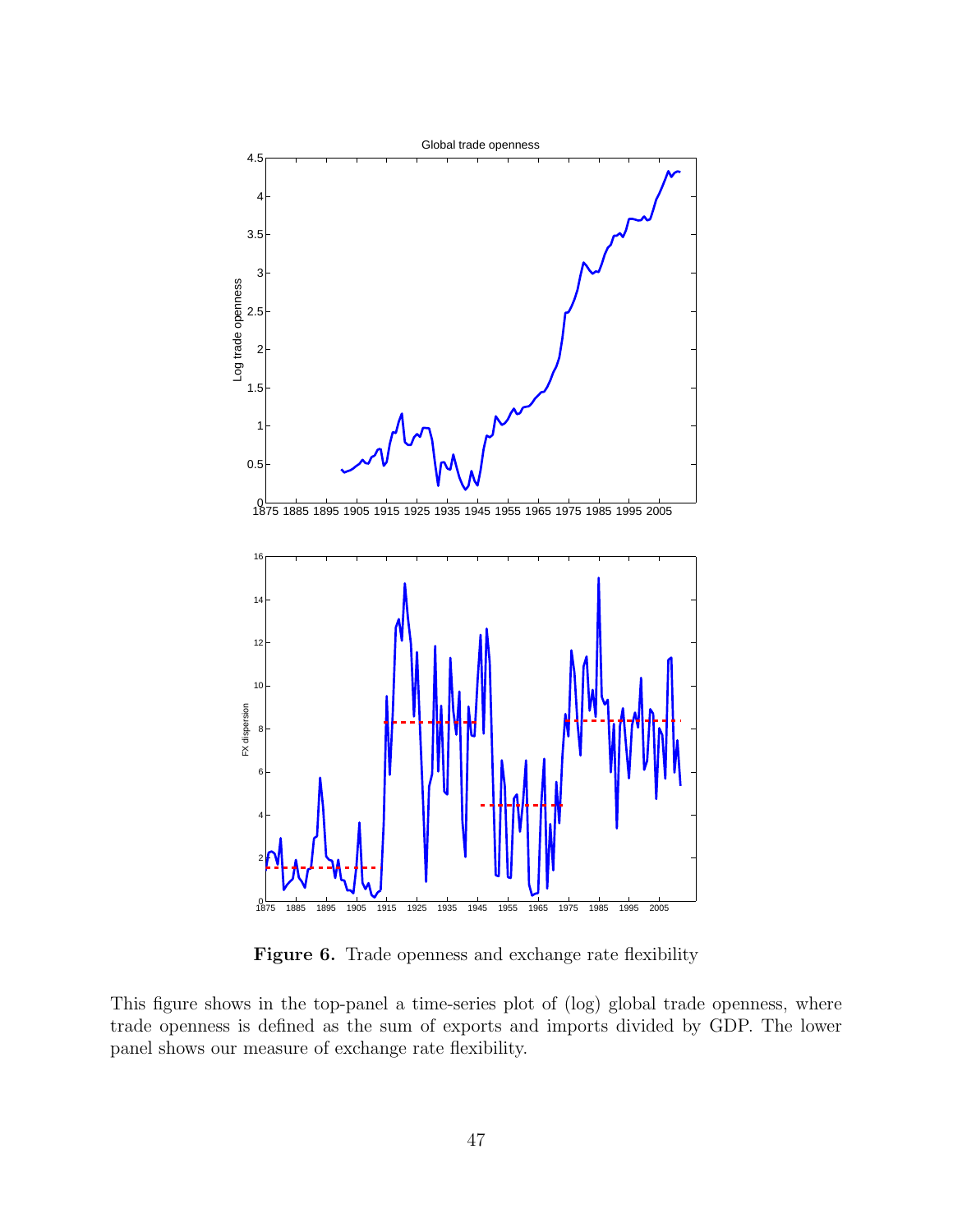<span id="page-50-0"></span>![](_page_50_Figure_0.jpeg)

Figure 7. Welfare loss

This figure shows the difference between the GDP-weighted cross-sectional average of consumption certainty equivalence for individual countries over 10-year rolling windows minus the certainty equivalence consumption growth rate of world consumption over the same 10 year rolling windows for a CRRA utility function with risk aversion coefficients  $\theta = 4$  and 10.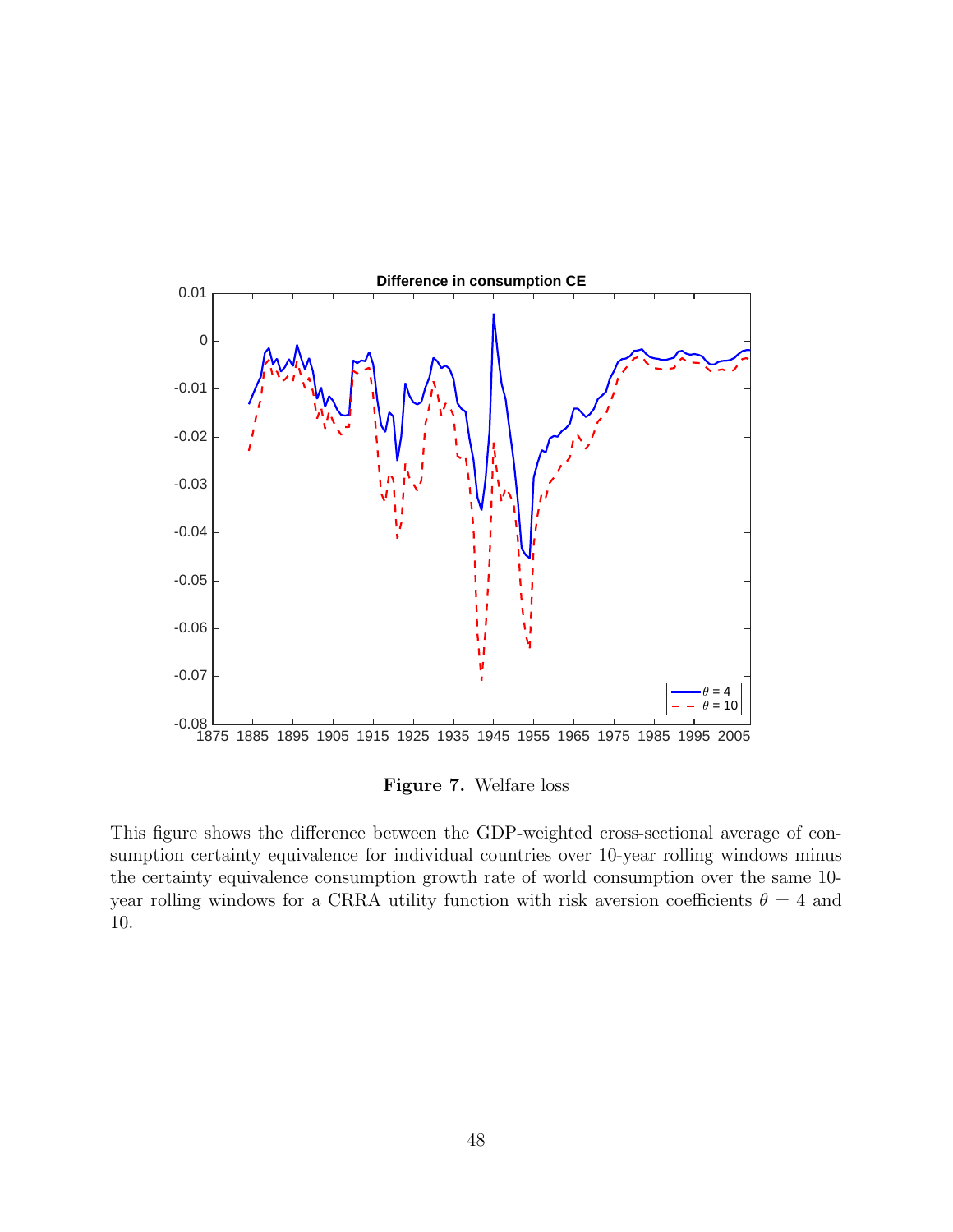Supplementary Internet Appendix to accompany

# Capital Market Integration and Consumption Risk Sharing over the Long Run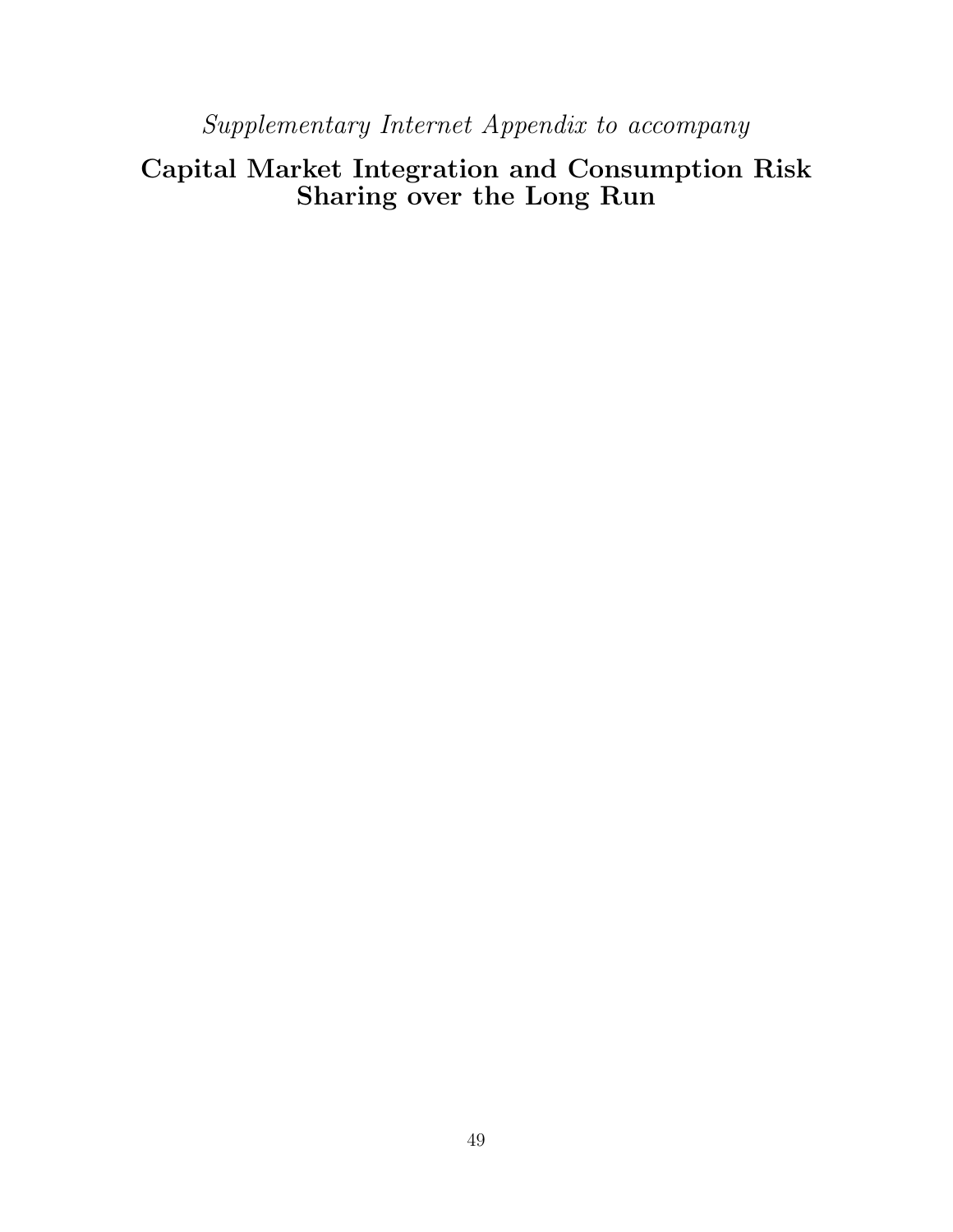|                  |            |              |        | Dependent: Risk Sharing       |        |                  |            |          |        | Dependent: Market Integration |        |
|------------------|------------|--------------|--------|-------------------------------|--------|------------------|------------|----------|--------|-------------------------------|--------|
|                  |            |              |        | Forecast horizon $h$ in years |        |                  |            |          |        | Forecast horizon $h$ in years |        |
| $\boldsymbol{k}$ |            | $\mathbf{1}$ | 3      | 5                             | 10     | $\boldsymbol{k}$ |            | 1        | 3      | 5                             | 10     |
| $\mathbf{1}$     | $\gamma_h$ | 0.12         | 0.40   | 0.83                          | 2.22   | $\mathbf{1}$     | $\delta_h$ | 0.20     | 0.21   | 0.05                          | 0.33   |
|                  | $t_{NW}$   | [1.30]       | [1.72] | [2.51]                        | [3.68] |                  | $t_{NW}$   | [2.47]   | [0.83] | [0.10]                        | [0.21] |
|                  | $t_H$      | (1.42)       | (2.03) | (2.64)                        | (3.06) |                  | $t_H$      | (2.26)   | (1.27) | (0.20)                        | (0.76) |
|                  | $R^2$      | 0.01         | 0.04   | 0.09                          | 0.18   |                  | $R^2$      | 0.04     | 0.01   | 0.00                          | 0.00   |
| $\overline{2}$   | $\gamma_h$ | 0.15         | 0.53   | 0.97                          | 2.59   | $\overline{2}$   | $\delta_h$ | 0.12     | 0.09   | $-0.05$                       | 0.29   |
|                  | $t_{NW}$   | [1.54]       | [2.22] | [2.69]                        | [3.53] |                  | $t_{NW}$   | $[1.30]$ | [0.29] | $[-0.07]$                     | [0.14] |
|                  | $t_H$      | (1.70)       | (2.43) | (2.78)                        | (3.14) |                  | $t_H$      | (1.47)   | (0.45) | $(-0.14)$                     | (0.51) |
|                  | $R^2$      | 0.02         | 0.07   | 0.12                          | 0.24   |                  | $R^2$      | 0.01     | 0.00   | 0.00                          | 0.00   |
| $\overline{5}$   | $\gamma_h$ | 0.23         | 0.73   | 1.31                          | 2.90   | $\overline{5}$   | $\delta_h$ | 0.05     | 0.02   | 0.05                          | 0.66   |
|                  | $t_{NW}$   | [2.56]       | [3.12] | [3.40]                        | [3.21] |                  | $t_{NW}$   | [0.45]   | [0.05] | [0.05]                        | [0.25] |
|                  | $t_H$      | (2.59)       | (2.99) | (3.35)                        | (3.30) |                  | $t_H$      | (0.56)   | (0.09) | (0.11)                        | (0.86) |
|                  | $R^2$      | 0.05         | 0.13   | 0.22                          | 0.30   |                  | $R^2$      | 0.00     | 0.00   | 0.00                          | 0.00   |
| 10               | $\gamma_h$ | 0.30         | 0.86   | 1.39                          | 2.74   | 10               | $\delta_h$ | 0.08     | 0.20   | 0.33                          | 1.37   |
|                  | $t_{NW}$   | [3.40]       | [3.40] | [3.13]                        | [2.89] |                  | $t_{NW}$   | [0.63]   | [0.42] | [0.38]                        | [0.54] |
|                  | $t_H$      | (3.32)       | (3.32) | (3.30)                        | (2.85) |                  | $t_H$      | (0.80)   | (0.69) | (0.73)                        | (1.45) |
|                  | $R^2$      | 0.09         | 0.18   | 0.24                          | 0.27   |                  | $R^2$      | 0.01     | 0.01   | 0.01                          | 0.02   |

Table A.I. Predictive regressions: Idiosyncratic Volatility

<span id="page-52-0"></span>This table is similar to Table [3](#page-37-0) but here we employ idiosyncratic volatility as our measure for stock market integration.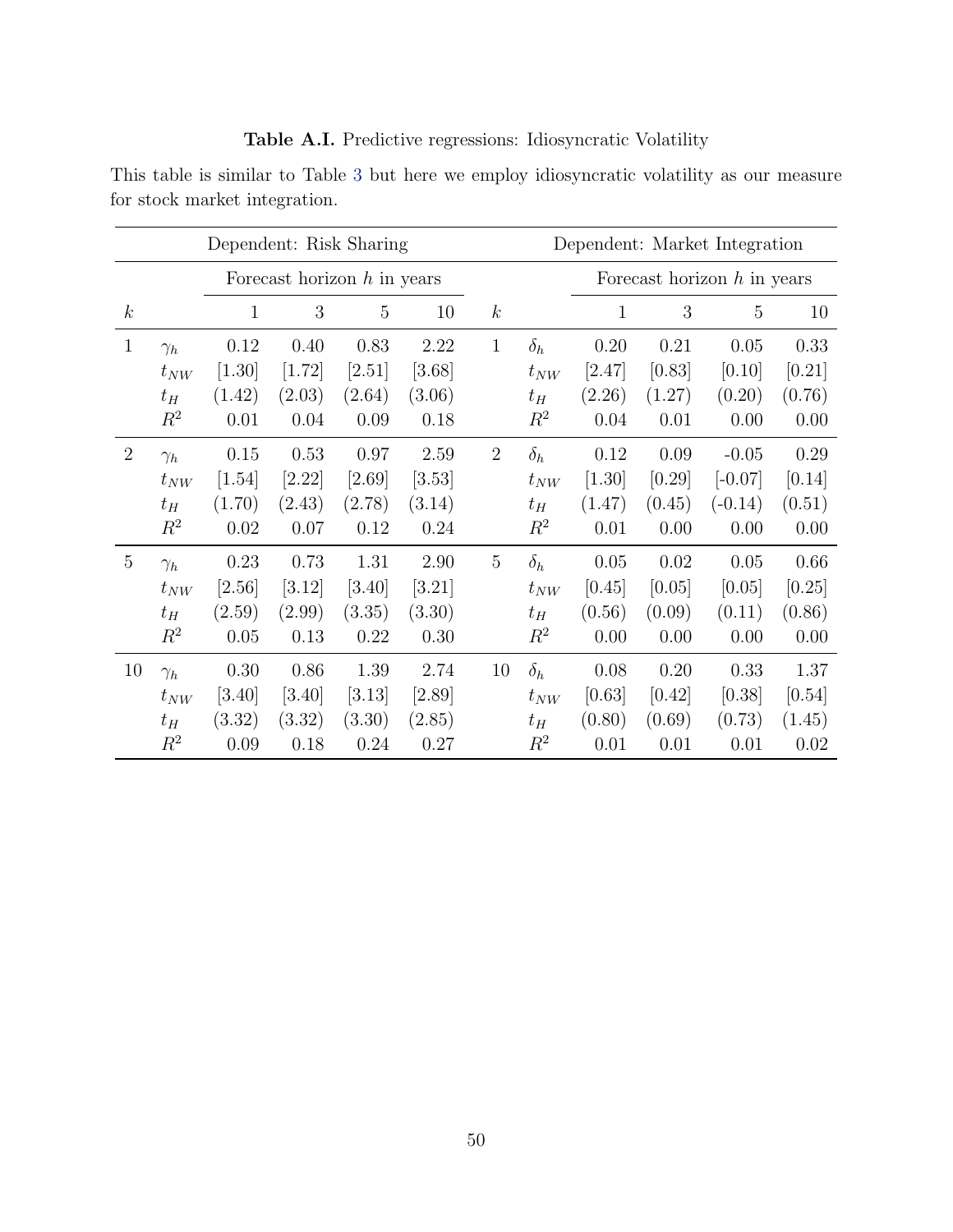|                  |            |             |        | Dependent: Risk Sharing $1900 - 2012$ |          |                  |            |          |        | Dependent: Risk Sharing $1946 - 2012$ |          |
|------------------|------------|-------------|--------|---------------------------------------|----------|------------------|------------|----------|--------|---------------------------------------|----------|
|                  |            |             |        | Forecast horizon $h$ in years         |          |                  |            |          |        | Forecast horizon $h$ in years         |          |
| $\boldsymbol{k}$ |            | $\mathbf 1$ | 3      | $\overline{5}$                        | 10       | $\boldsymbol{k}$ |            | 1        | 3      | 5                                     | 10       |
| $\mathbf{1}$     | $\gamma_h$ | 0.09        | 0.20   | 0.54                                  | 1.12     | $\mathbf{1}$     | $\gamma_h$ | 0.18     | 0.48   | 0.86                                  | 0.92     |
|                  | $t_{NW}$   | [0.88]      | [0.72] | [1.54]                                | [2.43]   |                  | $t_{NW}$   | $[1.39]$ | [1.33] | $[1.97]$                              | [3.93]   |
|                  | $t_H$      | (0.94)      | (0.84) | (1.60)                                | (2.18)   |                  | $t_H$      | (1.46)   | (1.67) | (1.89)                                | (1.60)   |
|                  | $R^2$      | 0.01        | 0.01   | 0.04                                  | 0.07     |                  | $R^2$      | 0.03     | 0.06   | 0.13                                  | 0.14     |
| $\overline{2}$   | $\gamma_h$ | 0.10        | 0.27   | 0.69                                  | 1.35     | $\overline{2}$   | $\gamma_h$ | 0.27     | 0.72   | 1.36                                  | 1.20     |
|                  | $t_{NW}$   | [0.87]      | [0.88] | [1.74]                                | $[2.54]$ |                  | $t_{NW}$   | $[1.61]$ | [1.41] | [2.39]                                | [2.92]   |
|                  | $t_H$      | (0.98)      | (1.03) | (1.77)                                | (2.33)   |                  | $t_H$      | (1.81)   | (1.71) | (2.11)                                | (1.53)   |
|                  | $R^2$      | 0.01        | 0.02   | 0.06                                  | 0.10     |                  | $\,R^2$    | 0.05     | 0.09   | 0.21                                  | 0.15     |
| $\overline{5}$   | $\gamma_h$ | 0.16        | 0.62   | 1.21                                  | 1.81     | 5                | $\gamma_h$ | 0.42     | 1.45   | 2.44                                  | 1.59     |
|                  | $t_{NW}$   | [1.50]      | [2.16] | $[2.94]$                              | [2.98]   |                  | $t_{NW}$   | [1.72]   | [2.44] | [2.82]                                | [2.53]   |
|                  | $t_H$      | (1.58)      | (2.13) | (2.69)                                | (2.70)   |                  | $t_H$      | (1.80)   | (2.17) | (2.58)                                | (1.36)   |
|                  | $R^2$      | 0.03        | 0.09   | 0.18                                  | 0.17     |                  | $R^2$      | 0.07     | 0.22   | 0.40                                  | 0.14     |
| 10               | $\gamma_h$ | 0.24        | 0.83   | 1.39                                  | 2.10     | 10               | $\gamma_h$ | 0.59     | 1.75   | 2.88                                  | 2.60     |
|                  | $t_{NW}$   | [2.34]      | [3.30] | [3.87]                                | [2.85]   |                  | $t_{NW}$   | [1.94]   | [2.17] | [2.68]                                | $[2.63]$ |
|                  | $t_H$      | (2.41)      | (2.94) | (3.12)                                | (2.93)   |                  | $t_H$      | (2.05)   | (2.28) | (2.50)                                | (1.34)   |
|                  | $R^2$      | 0.06        | 0.15   | 0.21                                  | 0.22     |                  | $\,R^2$    | 0.08     | 0.15   | 0.24                                  | 0.21     |

<span id="page-53-0"></span>Table A.II. Predictive regressions of risk sharing on market integration: Sub-samples

This table is similar to Table [3](#page-37-0) but here we only present results for predictive regressions of risk sharing on market integration. The left panel shows results for the sub-sample from 1900 – 2012 whereas the right panel shows results for the sub-sample from 1946 – 2012.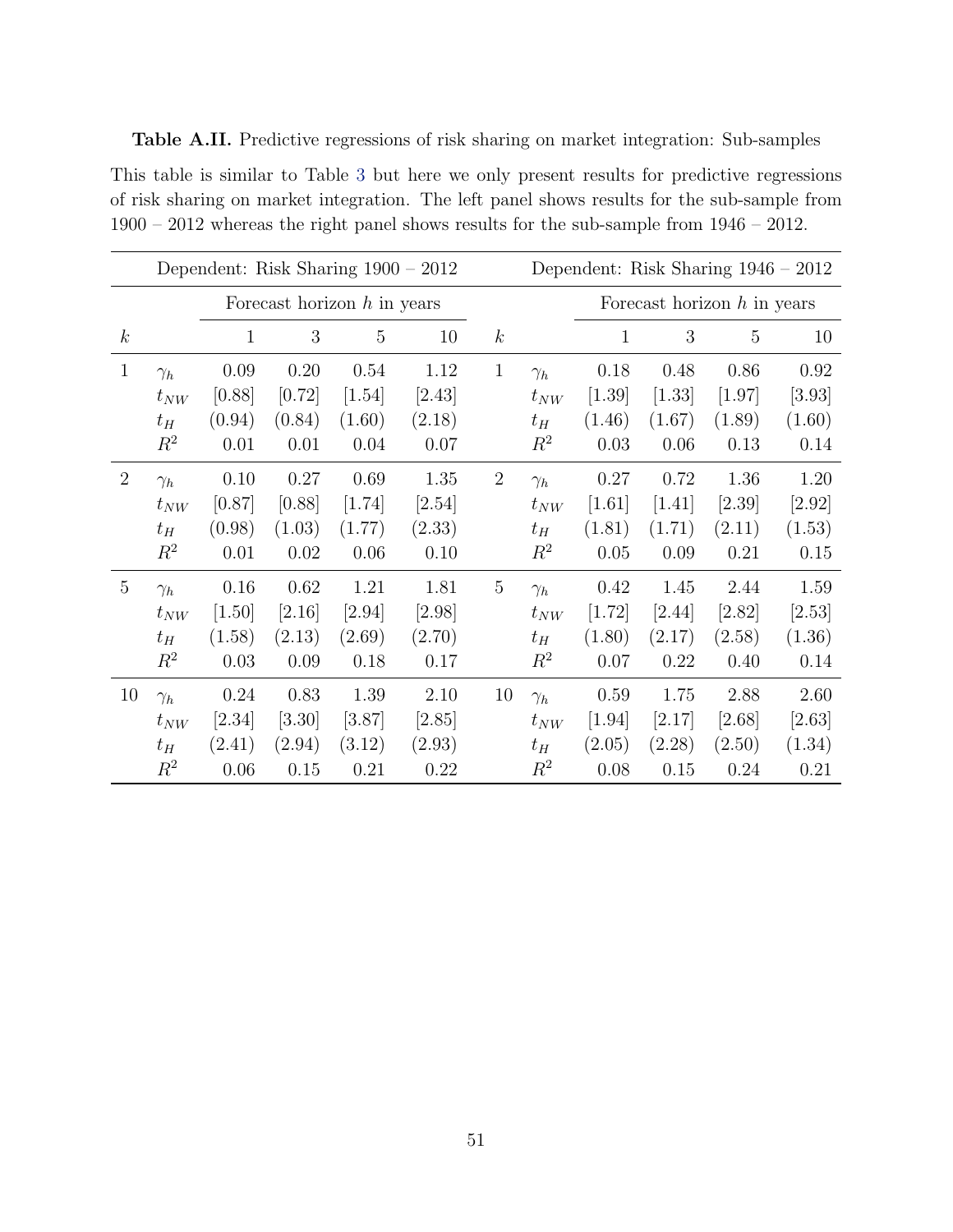|                  |            |        |        | Dependent: Risk sharing       |        |                  |            |              | Dependent: Integration |                               |           |
|------------------|------------|--------|--------|-------------------------------|--------|------------------|------------|--------------|------------------------|-------------------------------|-----------|
|                  |            |        |        | Forecast horizon $h$ in years |        |                  |            |              |                        | Forecast horizon $h$ in years |           |
| $\boldsymbol{k}$ |            | 1      | 3      | 5                             | 10     | $\boldsymbol{k}$ |            | $\mathbf{1}$ | 3                      | $\overline{5}$                | 10        |
| $\mathbf 1$      | $\gamma_h$ | 0.12   | 0.38   | 0.81                          | 1.49   | $\mathbf{1}$     | $\gamma_h$ | 0.19         | 0.08                   | $-0.05$                       | $-0.03$   |
|                  | $t_{NW}$   | [1.29] | [1.67] | [2.44]                        | [2.78] |                  | $t_{NW}$   | [2.10]       | [0.27]                 | $[-0.08]$                     | $[-0.03]$ |
|                  | $t_H$      | (1.42) | (1.91) | (2.50)                        | (2.64) |                  | $t_H$      | (2.01)       | (0.46)                 | $(-0.18)$                     | $(-0.08)$ |
|                  | $R^2$      | 0.01   | 0.04   | 0.09                          | 0.13   |                  | $R^2$      | 0.03         | 0.00                   | 0.00                          | 0.00      |
| 2                | $\gamma_h$ | 0.15   | 0.51   | 0.91                          | 1.69   | $\overline{2}$   | $\gamma_h$ | 0.07         | $-0.08$                | $-0.16$                       | $-0.17$   |
|                  | $t_{NW}$   | [1.52] | [2.13] | $[2.50]$                      | [2.78] |                  | $t_{NW}$   | [0.63]       | $[-0.21]$              | $[-0.21]$                     | $[-0.11]$ |
|                  | $t_H$      | (1.66) | (2.29) | (2.54)                        | (2.66) |                  | $t_H$      | (0.78)       | $(-0.37)$              | $(-0.45)$                     | $(-0.30)$ |
|                  | $R^2$      | 0.02   | 0.06   | 0.11                          | 0.17   |                  | $R^2$      | 0.00         | 0.00                   | 0.00                          | 0.00      |
| $\overline{5}$   | $\gamma_h$ | 0.22   | 0.68   | 1.19                          | 1.95   | 5                | $\gamma_h$ | $-0.04$      | $-0.13$                | $-0.12$                       | $-0.08$   |
|                  | $t_{NW}$   | [2.45] | [2.82] | $[2.96]$                      | [2.58] |                  | $t_{NW}$   | $[-0.29]$    | $[-0.26]$              | $[-0.13]$                     | $[-0.04]$ |
|                  | $t_H$      | (2.45) | (2.71) | (2.96)                        | (2.69) |                  | $t_H$      | $(-0.37)$    | $(-0.45)$              | $(-0.26)$                     | $(-0.11)$ |
|                  | $R^2$      | 0.05   | 0.11   | 0.19                          | 0.22   |                  | $R^2$      | 0.00         | 0.00                   | 0.00                          | 0.00      |
| 10               | $\gamma_h$ | 0.27   | 0.78   | 1.24                          | 1.92   | 10               | $\gamma_h$ | 0.00         | 0.01                   | 0.08                          | 0.16      |
|                  | $t_{NW}$   | [3.05] | [2.96] | $[2.66]$                      | [2.29] |                  | $t_{NW}$   | [0.03]       | [0.02]                 | [0.08]                        | [0.09]    |
|                  | $t_H$      | (2.98) | (2.92) | (2.85)                        | (2.71) |                  | $t_H$      | (0.04)       | (0.04)                 | (0.16)                        | (0.21)    |
|                  | $R^2$      | 0.07   | 0.15   | 0.19                          | 0.20   |                  | $R^2$      | 0.00         | 0.00                   | 0.00                          | 0.00      |

# Table A.III. Market integration based on excess returns

<span id="page-54-0"></span>The setup of this Table is identical to Table [3](#page-37-0) but the proxy for financial market integration is based on excess stock returns. Excess stock returns are calculated as the local stock return minus the return of holding a short-term T-Bill.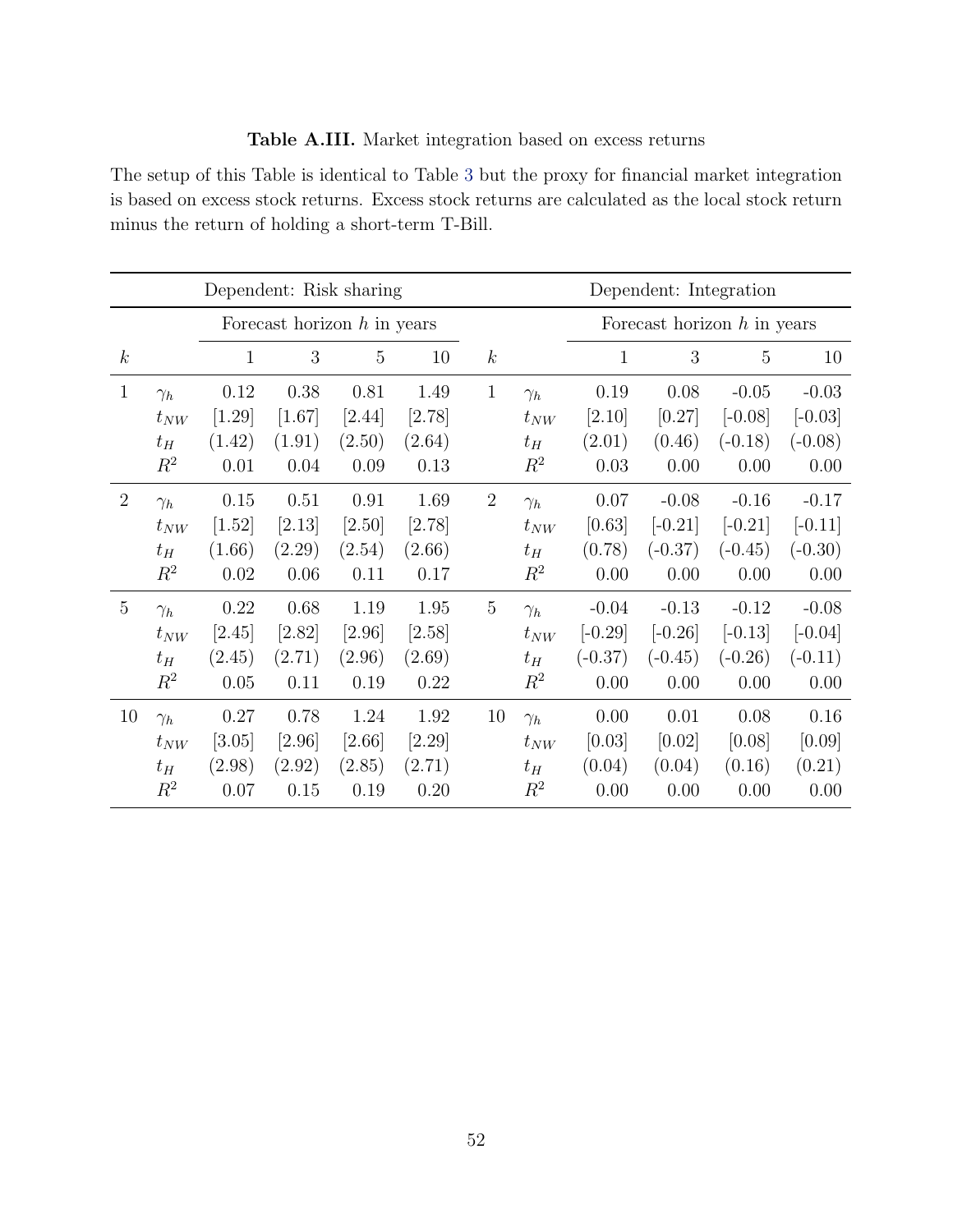Table A.IV. Market Integration based on government bonds and T-Bills

<span id="page-55-0"></span>The setup of this table is similar to Table [3](#page-37-0) but we only show results for predictive regressions of consumption risk sharing on market integration. The left part of the table shows results for market integration measured as the cross-sectional standard deviation of government bond returns, whereas the right part shows results for integration measured by the cross-sectional standard deviation of T-Bill returns.

|                  | Government Bonds              |           |         |                |          |                  | T-Bills        |                               |        |          |          |
|------------------|-------------------------------|-----------|---------|----------------|----------|------------------|----------------|-------------------------------|--------|----------|----------|
|                  | Forecast horizon $h$ in years |           |         |                |          |                  |                | Forecast horizon $h$ in years |        |          |          |
| $\boldsymbol{k}$ |                               | 1         | 3       | $\overline{5}$ | 10       | $\boldsymbol{k}$ |                | $\mathbf{1}$                  | 3      | 5        | 10       |
| $\mathbf{1}$     | $\gamma_h$                    | $-0.02$   | 0.10    | 0.38           | 1.17     | $\mathbf{1}$     | $\delta_h$     | $-0.01$                       | 0.26   | 0.61     | 1.30     |
|                  | $t_{NW}$                      | $[-0.20]$ | [0.38]  | [0.95]         | $[1.56]$ |                  | $t_{NW}$       | $[-0.16]$                     | [1.08] | [1.57]   | $[1.80]$ |
|                  | $t_H$                         | $(-0.22)$ | (0.43)  | (1.08)         | (1.83)   |                  | $t_H$          | $(-0.18)$                     | (1.16) | (1.67)   | (2.04)   |
|                  | $\mathbb{R}^2$                | $-0.01$   | $-0.01$ | 0.01           | 0.07     |                  | $R^2$          | $-0.01$                       | 0.01   | 0.04     | 0.09     |
| $\overline{2}$   | $\gamma_h$                    | 0.01      | 0.24    | 0.53           | 1.41     | $\overline{2}$   | $\delta_h$     | 0.06                          | 0.42   | 0.77     | 1.50     |
|                  | $t_{NW}$                      | [0.12]    | [0.86]  | $[1.24]$       | $[1.80]$ |                  | $t_{NW}$       | [0.66]                        | [1.68] | $[1.94]$ | $[2.03]$ |
|                  | $t_H$                         | (0.13)    | (0.95)  | (1.33)         | (1.99)   |                  | $t_H$          | (0.71)                        | (1.72) | (1.93)   | (2.16)   |
|                  | $R^2$                         | $-0.01$   | 0.01    | 0.03           | 0.11     |                  | $R^2$          | 0.00                          | 0.04   | 0.08     | 0.12     |
| $\overline{5}$   | $\gamma_h$                    | 0.11      | 0.43    | 0.88           | 1.78     | $\overline{5}$   | $\delta_h$     | 0.15                          | 0.54   | 0.99     | 1.66     |
|                  | $t_{NW}$                      | [1.16]    | [1.51]  | [2.08]         | [2.17]   |                  | $t_{NW}$       | [1.58]                        | [2.10] | [2.49]   | [2.03]   |
|                  | $t_H$                         | (1.25)    | (1.54)  | (2.11)         | (2.15)   |                  | $t_H$          | (1.63)                        | (2.00) | (2.39)   | (2.19)   |
|                  | $R^2$                         | 0.01      | 0.04    | 0.11           | 0.17     |                  | $\mathbb{R}^2$ | 0.01                          | 0.07   | 0.13     | 0.15     |
| 10               | $\gamma_h$                    | 0.23      | 0.70    | 1.14           | 1.71     | 10               | $\delta_h$     | 0.22                          | 0.69   | 1.07     | 1.39     |
|                  | $t_{NW}$                      | [2.54]    | [2.63]  | [2.50]         | $[1.93]$ |                  | $t_{NW}$       | [2.49]                        | [2.66] | $[2.31]$ | [1.42]   |
|                  | $t_H$                         | (2.40)    | (2.37)  | (2.32)         | (2.33)   |                  | $t_H$          | (2.39)                        | (2.49) | (2.36)   | (2.04)   |
|                  | $R^2$                         | 0.05      | 0.12    | 0.17           | 0.15     |                  | $R^2$          | 0.04                          | 0.12   | 0.15     | 0.09     |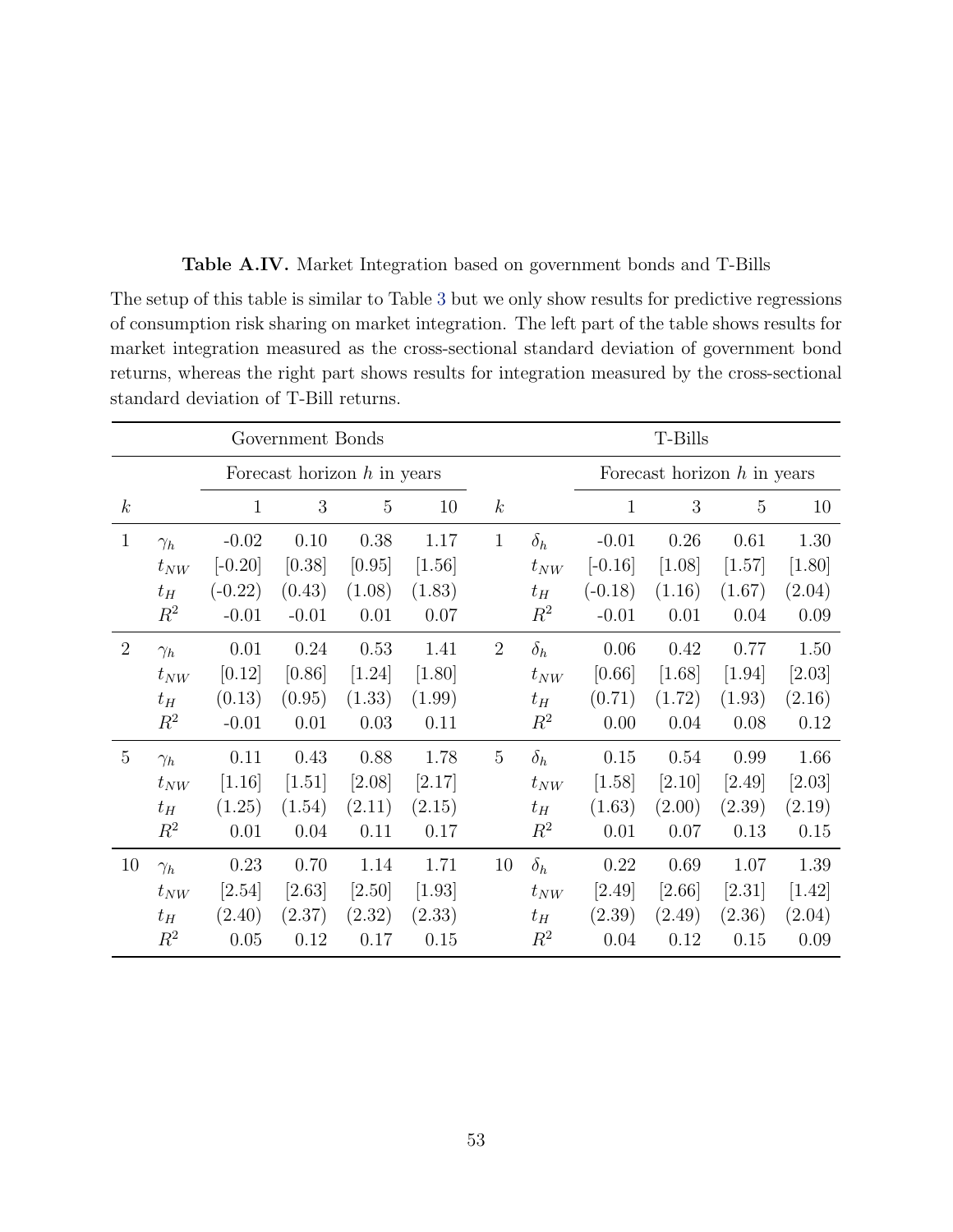<span id="page-56-0"></span>Table A.V. Predictive regressions: Controlling for lagged dependent variables

This table is similar to Table [3](#page-37-0) but here we also include the (lagged) dependent variables as an additional predictor:

|                  | Dependent: Risk sharing |                               |          |                |          |                  |                               | Dependent: Market integration |            |                |           |  |
|------------------|-------------------------|-------------------------------|----------|----------------|----------|------------------|-------------------------------|-------------------------------|------------|----------------|-----------|--|
|                  |                         | Forecast horizon $h$ in years |          |                |          |                  | Forecast horizon $h$ in years |                               |            |                |           |  |
| $\boldsymbol{k}$ |                         | $\,1\,$                       | 3        | $\overline{5}$ | 10       | $\boldsymbol{k}$ |                               | $\mathbf{1}$                  | $\sqrt{3}$ | $\overline{5}$ | $10\,$    |  |
| $\,1\,$          | $\gamma_h$              | 0.10                          | 0.26     | 0.63           | 1.29     | $\mathbf{1}$     | $\delta_h$                    | 0.07                          | $-0.07$    | $-0.39$        | $-0.66$   |  |
|                  | $t_{NW}$                | $[1.14]$                      | [1.08]   | [1.82]         | [2.59]   |                  | $t_{NW}$                      | [0.92]                        | $[-0.28]$  | $[-0.83]$      | $[-0.69]$ |  |
|                  | $t_H$                   | (1.14)                        | (1.24)   | (1.92)         | (2.42)   |                  | $t_H\,$                       | (0.77)                        | $(-0.38)$  | $(-1.55)$      | $(-1.75)$ |  |
|                  | $\rho_h$                | 0.19                          | $0.40\,$ | 0.49           | $0.50\,$ |                  | $\rho'_h$                     | $0.51\,$                      | 1.27       | 1.89           | $3.00\,$  |  |
|                  | $t_{NW}$                | $[2.50]$                      | $[3.00]$ | [1.88]         | $[1.29]$ |                  | $t_{NW}$                      | $[7.64]$                      | $[6.70]$   | [5.11]         | $[3.40]$  |  |
|                  | $t_H$                   | (2.43)                        | (2.38)   | (2.04)         | (1.54)   |                  | $t_H$                         | (5.65)                        | (6.35)     | (5.96)         | (5.42)    |  |
|                  | $\mathbb{R}^2$          | 0.19                          | $0.40\,$ | 0.49           | 0.50     |                  | $\mathbb{R}^2$                | 0.51                          | $1.27\,$   | 1.89           | $3.00\,$  |  |
| $\overline{2}$   | $\gamma_h$              | 0.09                          | 0.34     | 0.75           | 1.51     | $\overline{2}$   | $\delta_h$                    | $-0.02$                       | $-0.24$    | $-0.65$        | $-0.95$   |  |
|                  | $t_{NW}$                | [0.97]                        | [1.37]   | $[1.99]$       | [2.73]   |                  | $t_{NW}$                      | $[-0.23]$                     | $[-0.88]$  | $[-1.16]$      | $[-0.85]$ |  |
|                  | $t_H$                   | (0.99)                        | (1.48)   | (2.03)         | (2.47)   |                  | $t_H$                         | $(-0.20)$                     | $(-1.07)$  | $(-1.97)$      | $(-1.91)$ |  |
|                  | $\rho_h$                | 0.20                          | $0.40\,$ | 0.48           | 0.49     |                  | $\rho'_h$                     | 0.52                          | $1.30\,$   | 1.94           | $3.08\,$  |  |
|                  | $t_{NW}$                | [2.51]                        | [3.03]   | [1.85]         | $[1.37]$ |                  | $t_{NW}$                      | $[7.82]$                      | [6.88]     | [5.30]         | $[3.53]$  |  |
|                  | $t_H$                   | (2.50)                        | (2.37)   | (1.98)         | (1.50)   |                  | $t_H\,$                       | (5.74)                        | (6.41)     | (6.03)         | (5.50)    |  |
|                  | $R^2$                   | 0.20                          | 0.40     | 0.48           | 0.49     |                  | $\mathbb{R}^2$                | 0.52                          | 1.30       | 1.94           | $3.08\,$  |  |
| $\bf 5$          | $\gamma_h$              | $0.15\,$                      | $0.57\,$ | $1.12\,$       | 1.87     | $\bf 5$          | $\delta_h$                    | $-0.06$                       | $-0.29$    | $-0.56$        | $-0.57$   |  |
|                  | $t_{NW}$                | [1.73]                        | [2.26]   | [2.73]         | [2.84]   |                  | $t_{NW}$                      | $[-0.73]$                     | $[-0.84]$  | $[-0.83]$      | $[-0.42]$ |  |
|                  | $t_H$                   | (1.67)                        | (2.18)   | (2.79)         | (2.69)   |                  | $t_H$                         | $(-0.62)$                     | $(-1.08)$  | $(-1.36)$      | $(-0.91)$ |  |
|                  | $\rho_h$                | 0.18                          | 0.34     | $0.36\,$       | $0.30\,$ |                  | $\rho'_h$                     | 0.53                          | 1.28       | 1.88           | $2.92\,$  |  |
|                  | $t_{NW}$                | [2.16]                        | [2.48]   | $[1.39]$       | [0.85]   |                  | $t_{NW}$                      | [8.00]                        | [6.28]     | [4.52]         | [2.96]    |  |
|                  | $t_H$                   | (2.19)                        | (1.98)   | (1.51)         | (0.91)   |                  | $t_H$                         | (5.80)                        | (6.29)     | (5.88)         | (5.20)    |  |
|                  | $\mathbb{R}^2$          | 0.18                          | $0.34\,$ | 0.36           | 0.30     |                  | $\mathbb{R}^2$                | 0.53                          | 1.28       | 1.88           | 2.92      |  |
| 10               | $\gamma_h$              | 0.23                          | 0.70     | $1.20\,$       | 1.93     | 10               | $\delta_h$                    | $-0.02$                       | $-0.09$    | $-0.16$        | $-0.05$   |  |
|                  | $t_{NW}$                | [2.61]                        | [2.76]   | [2.75]         | [2.62]   |                  | $t_{NW}$                      | $[-0.34]$                     | $[-0.30]$  | $[-0.29]$      | $[-0.05]$ |  |
|                  | $t_H$                   | (2.52)                        | (2.68)   | (2.82)         | (2.65)   |                  | $t_H\,$                       | $(-0.26)$                     | $(-0.31)$  | $(-0.36)$      | $(-0.07)$ |  |
|                  | $\rho_h$                | $0.12\,$                      | $0.30\,$ | $0.34\,$       | $0.58\,$ |                  | $\rho'_h$                     | $0.56\,$                      | $1.35\,$   | $1.95\,$       | $2.99\,$  |  |
|                  | $t_{NW}$                | $[1.36]$                      | [2.03]   | [1.25]         | [1.85]   |                  | $t_{NW}$                      | [8.26]                        | [6.58]     | [4.54]         | [2.79]    |  |
|                  | $t_H$                   | (1.48)                        | (1.74)   | (1.34)         | (1.62)   |                  | $t_{\cal H}$                  | (5.93)                        | (6.33)     | (5.83)         | (5.19)    |  |
|                  | $R^2$                   | 0.07                          | $0.16\,$ | 0.20           | 0.24     |                  | $R^2$                         | 0.30                          | 0.29       | 0.26           | $0.20\,$  |  |

|  | Risk sharing <sub>t+h</sub> = $\alpha_h + \gamma_h$ Market integration <sub>t+1-k</sub> + $\rho_h$ Risk sharing <sub>t+1-k</sub> $\varepsilon_{t+h}$ .                      |
|--|-----------------------------------------------------------------------------------------------------------------------------------------------------------------------------|
|  | Market integration <sub>t+h</sub> = $\alpha'_h + \delta_h \overline{\text{Risk sharing}}_{t+1-k} + \rho' \overline{\text{Market integration}}_{t+1-k} \varepsilon'_{t+h}$ . |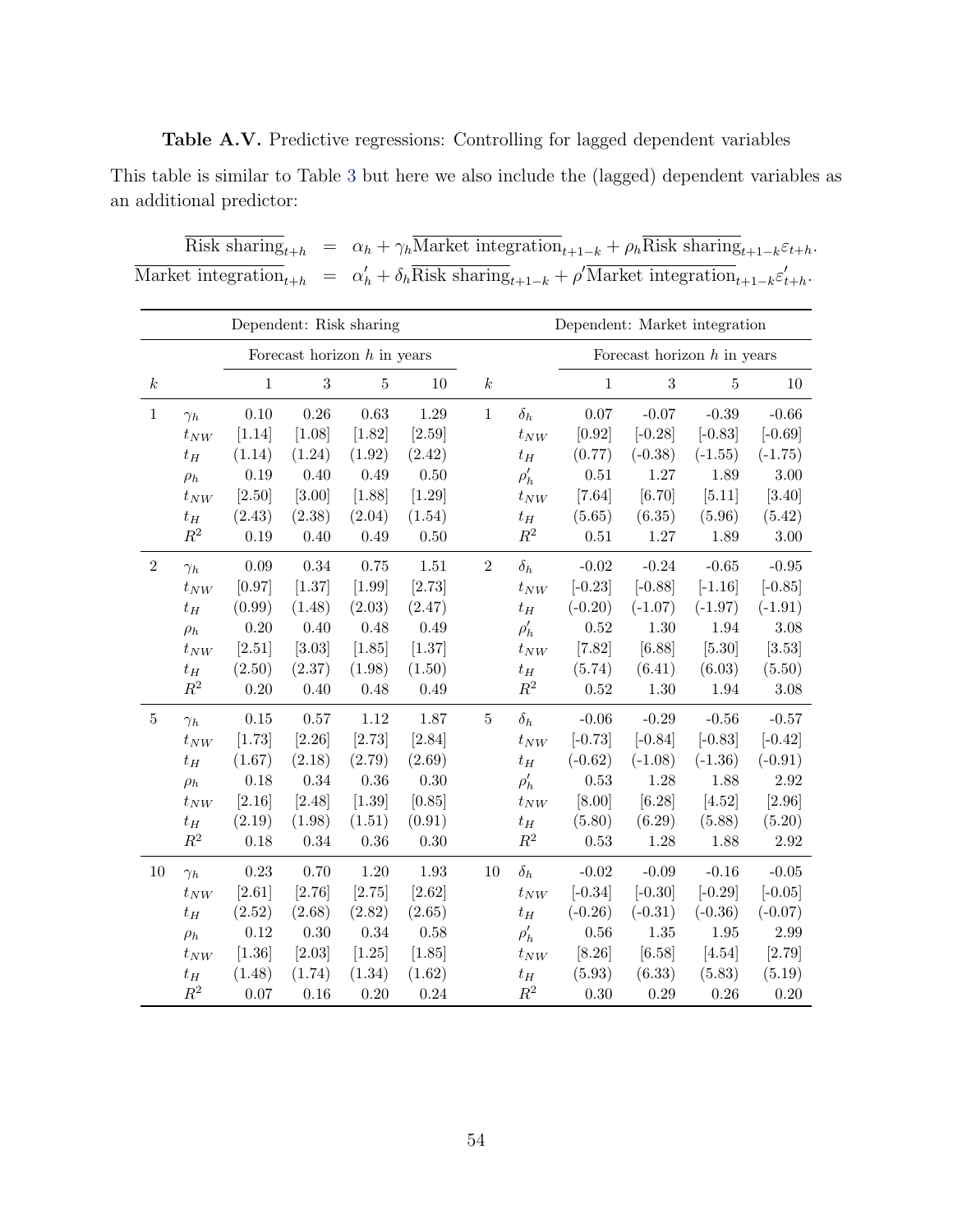<span id="page-57-0"></span>![](_page_57_Figure_0.jpeg)

Figure A.1. Smoothed and unsmoothed estimates of risk sharing and market integration

This figure shows the smoothed (blue solid lines) and unsmoothed (black dashed lines) timeseries of our estimates of consumption risk sharing (upper panel) and market integration (lower panel). The smoothed series in the upper panel corresponds to Figure [1](#page-44-0) whereas the smoothed series in the lower panel corresponds to Figure [3.](#page-46-0)